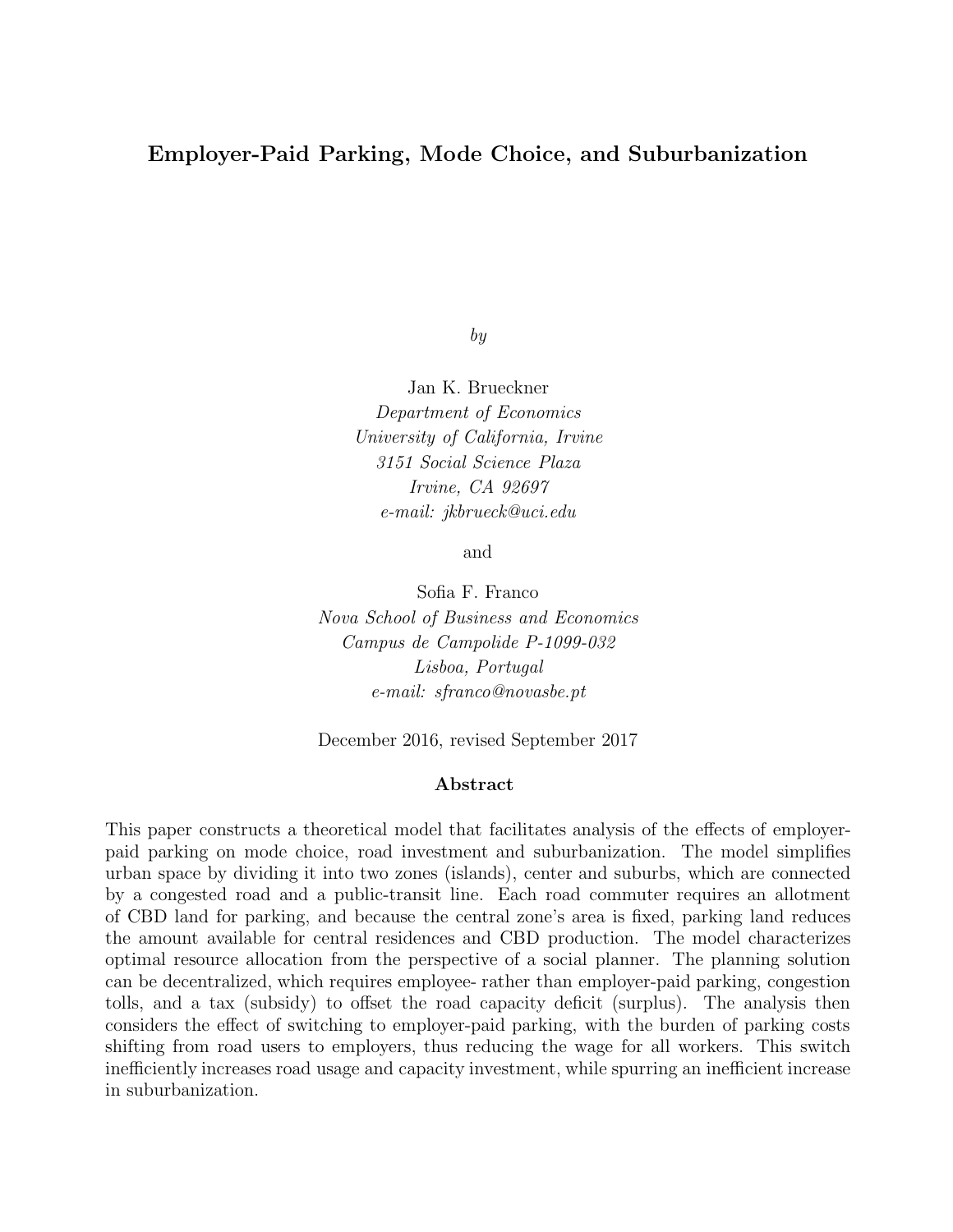## Employer-Paid Parking, Mode Choice, and Suburbanization

by

Jan K. Brueckner and Sofia F. Franco<sup>∗</sup>

## 1. Introduction

According to US Census data, 86 percent of all commuters drove to work in 2013 (McKenzie 2015). In addition to creating unwelcome road congestion, this massive automobile commute flow affects land-use in the CBD, with employee parking in the employment centers of US cities consuming substantial amounts of land and other resources. Even though underground parking can limit the loss of land, parking in some CBDs covers more than 20 percent of the total land area. For example, in downtown Los Angeles, CA nearly 24% of land is allocated to industrial and commercial surface parking lots.<sup>1</sup> This loss of land area hurts the city, reducing urban vitality and competitiveness by reducing the CBD's production potential.<sup>2</sup> By contrast, public-transit usage does not create the same land demands as parking. Bus users require no land beyond the city streets on which buses travel, and while commuter rail users require a train station or subway stop, these facilities can be fairly compact and are often underground.

Although a shift toward public transit would thus reduce parking's pressure on available CBD land, the choice between automobile and transit commuting is subject to a major distortion caused by the way parking is provided to workers. In particular, in attempting to attract and retain the best employees, nearly three-fourth of all firms in the U.S. provide free parking for their workers, offering an estimated 85 million free commuter parking spaces with a net worth of nearly \$31.5 billion (EPA 2005).<sup>3</sup> Since the practice is more common in large firms, 95 percent of all commuters who drive to work receive free parking. Even in the CBDs of large cities like New York and Los Angeles, where land is most scarce, over 50 percent of automobile commuters receive free parking paid for by their employer (Willson and Shoup 1990, Schaller Consulting 2007).

The fringe benefit of employer-paid parking, which is also nontaxable, is viewed as free by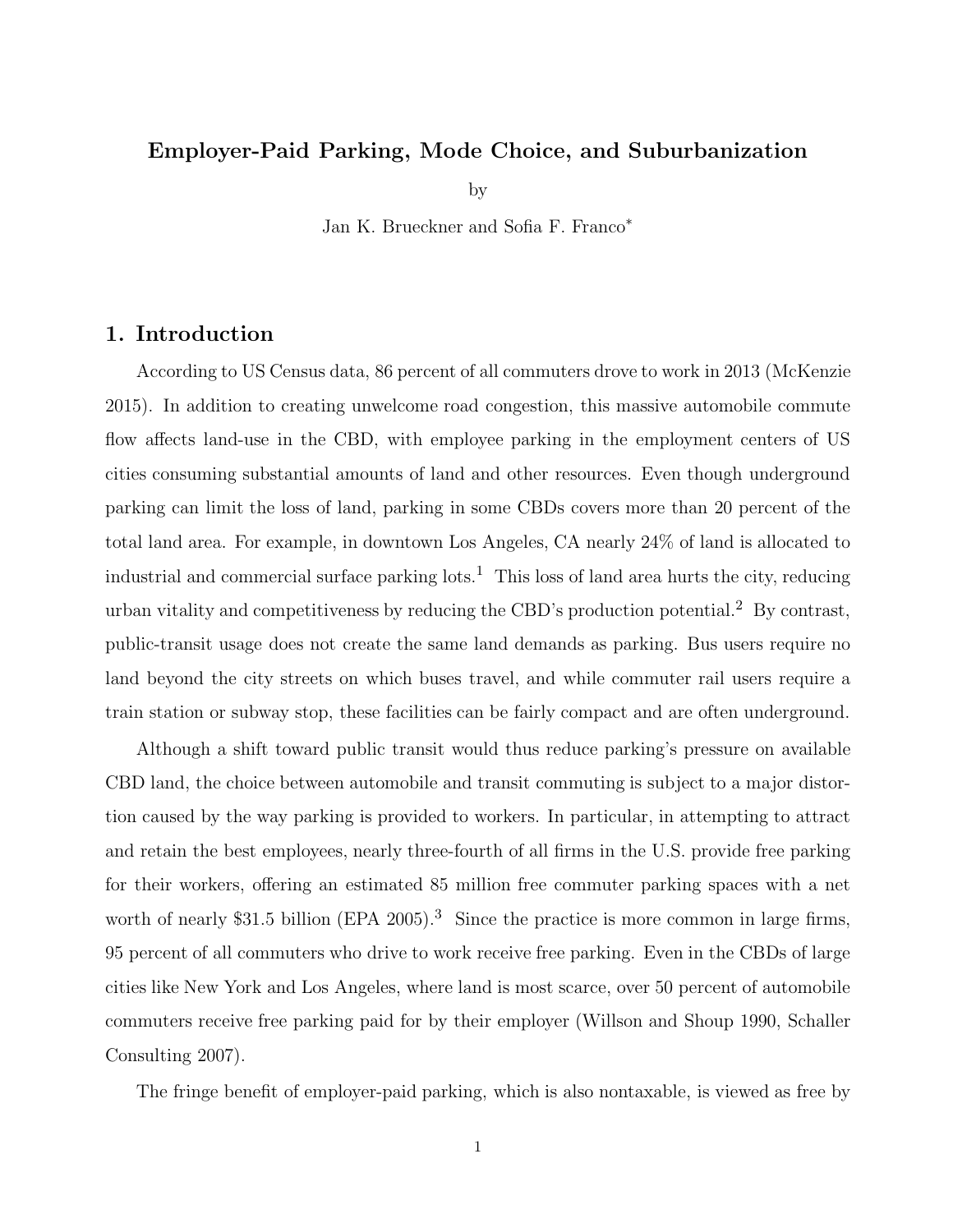employees, even though its cost is borne, almost invisibly, through lower wages for all workers. With no explicit parking cost to bear, workers misperceive the cost of automobile commuting relative to the cost of public transit, producing effects that extend far beyond the confines of the individual firm. Free parking inefficiently discourages transit usage, reduces land availability for productive uses and residential development in the city center, and creates road congestion and air pollution (especially since the vast majority of auto commuters are solo drivers).<sup>4</sup>

As argued by Shoup (1997, 2005) and others, this distortion would be eliminated if employers charged workers for the cost of the parking they provide. With employers freed from the burden of parking costs, wages would rise. But the main effect would be to raise perceived auto commuting costs relative to the cost of public transit, encouraging some workers to switch to the transit mode. Therefore, charging employees for parking or letting them cash out their free parking space would lead to more efficient commuting choices.

The purpose of this paper is to construct a model that facilitates analysis of the effects of employer-paid parking on mode choice, road investment, and suburbanization. Following Brueckner and Helsley (2011), the model simplifies urban space by dividing it into two zones (islands), center and suburbs, which are connected by a congested road and a public-transit line. Each road commuter requires an allotment of CBD land for parking, and because the central zone's area is fixed, parking land reduces the amount available for central residences and CBD production. In addition, each road user requires a fixed amount of parking land at their suburban residence. The model characterizes optimal resource allocation from the perspective of a social planner.

The planning solution can be decentralized, which requires employee- rather than employerpaid parking, congestion tolls, and a tax (subsidy) to offset the road capacity deficit (surplus) and the fixed cost of the transit system. The analysis then considers the effect of a switch to employer-paid parking, with the burden of parking costs shifting from auto commuters to employers, thus reducing the wage for all workers. The analysis shows that this switch increases road usage and road capacity, while reducing the center's residential land area but leaving production unaffected. With less central residential land, the result is greater suburbanization of the population along with an overall increase in the suburban commute flow to the CBD.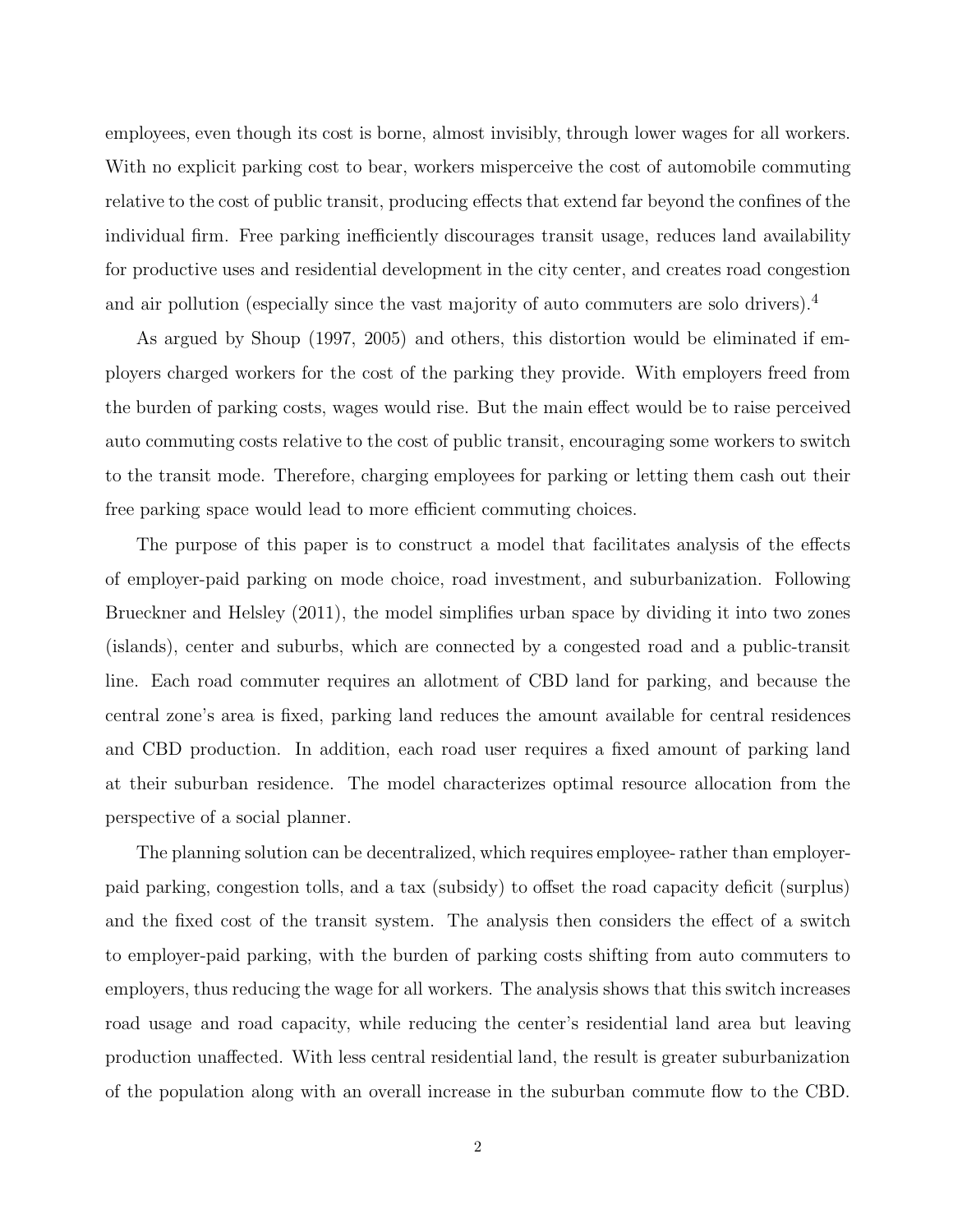Since all these changes are welfare reducing, the paper thus shows that employer-paid parking leads to inefficiently high road usage and capacity investment along with an excessive degree of suburbanization.

Since these results are derived under the assumption of quasi-linear preferences, the wage reduction's income effect on land consumption is absent, potentially masking important impacts on urban structure. To provide an analysis that captures income effects, the paper also carries out a numerical simulation with Cobb-Douglas preferences, which mainly replicates the patterns seen in the analytical results.

Even though the goal of the paper is to analyze the effects of employer-paid parking on resource allocation rather than fully explaining the genesis of this policy, some introductory analysis explores tax incentives as a likely motivating force. Partial-equilibrium analysis in section 2 shows that firms offering a nontaxable fringe benefit of employer-paid parking may compete more effectively for workers than those not offering it. Sections 3 and 4 then transition to a general-equilibrium framework that analyzes the effects of an exogenous switch to employer-paid parking by all employers in a setting without income taxes.

An empirical literature has emerged showing that employer-paid parking encourages automobile commuting (usually in solo fashion) over other modes. The literature contains case studies showing how the employee modal split differs across firms with and without employerpaid parking, as well as before-and-after studies showing how the modal split responds to cessation of this parking policy (see the survey by Willson and Shoup 1990 and Shoup 2005). While public transit is one of the chosen modes in these studies, another is carpooling, which employees adopt in response to higher parking costs. For reasons of analytical tractability, this mode is absent from the current model. The literature also explores the effects of cash-out policies, where employees can either take a free parking space or a wage supplement equal to the parking cost (see Shoup 1997). The welfare cost associated with parking's status as a nontaxable fringe benefit is computed by van Ommeren and Wentink (2012).

This empirical focus on employer-paid parking has not been matched on the theoretical side, with only a few analytical studies devoted to exploring the effects of employer-paid parking on commuting patterns and urban structure.<sup>5</sup> Borck and Wrede  $(2008)$  provide a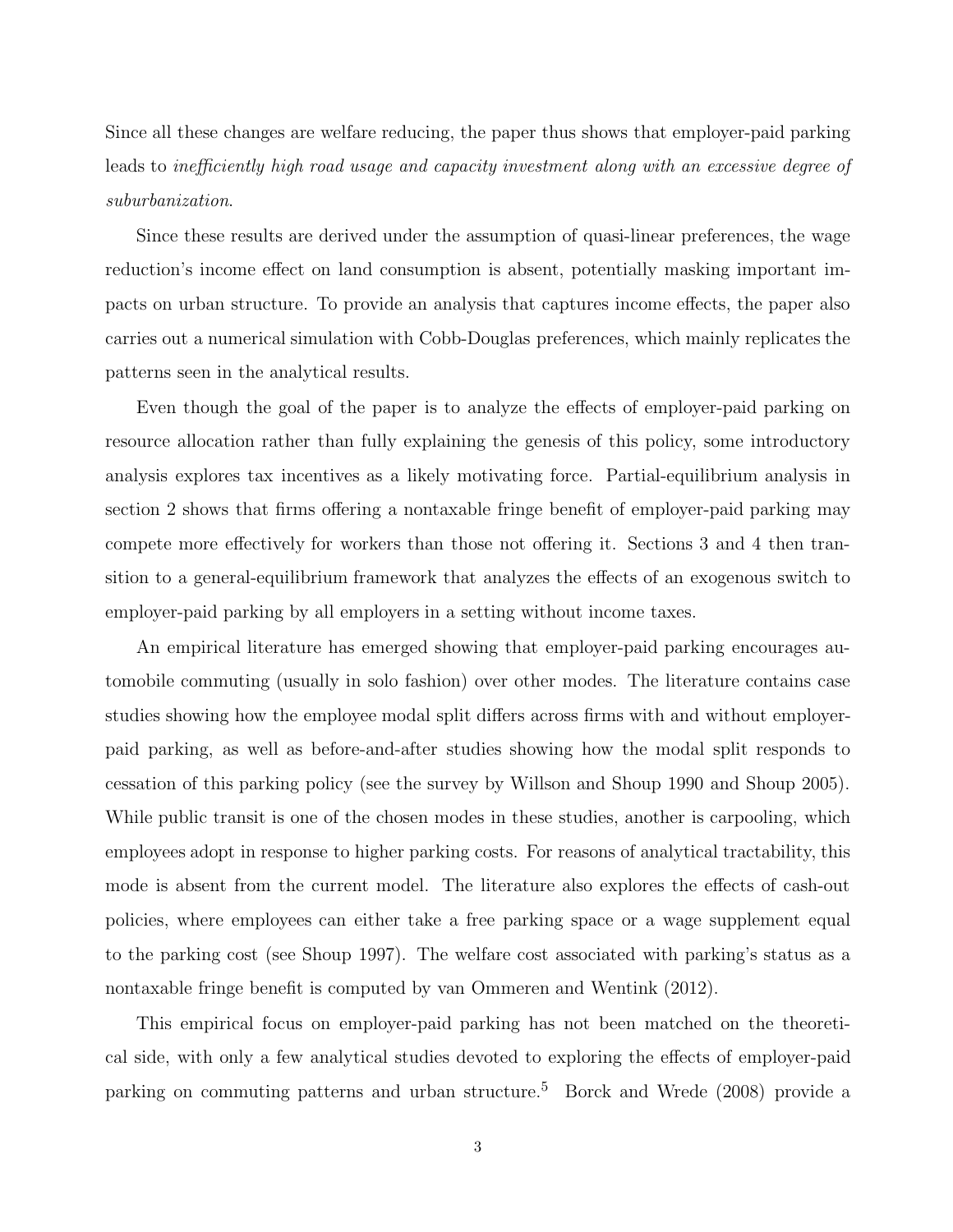foundation for such work by studying the distributional effects of commuting subsidies among city residents and absentee landowners in a monocentric city with two transport modes, two income groups, and fixed housing consumption.<sup>6</sup> Unpublished work by Franco  $(2014)$  finds results similar to those in Borck and Wrede (2008), although the focus of her study is on the spatial effects of employer-paid parking modeled as a subsidy for auto users. As in Borck and Wrede (2008), her setup is a closed monocentric model with two transport modes, although it assumes homogenous incomes while allowing for endogenous housing consumption. With suburban (central) residents commuting by auto (public transit), the study shows that a higher auto subsidy leads to a shift toward auto commuting at the expense of transit use and greater suburbanization of the population, as in the present paper (but without the current effects on the wage and business land use).<sup>7</sup>

Voith (1998) analyzes the effect of a parking tax used to subsidize transit commuting on total CBD employment, using a model that shares some of the present framework's features, including a brief extension where parking and CBD production compete for land, as in the present framework.<sup>8</sup> Employer-paid parking appears obliquely in De Borger and Wuyts' (2009) study of the gains from recycling congestion-toll revenue. They show that its presence raises the gain from revenue recycling through higher public-transit subsidies relative to the gain from reducing labor taxes.

The plan of the paper is as follows. Section 2 presents an introductory analysis of tax incentives in the adoption of employer-paid parking. Section 3 develops the model, while section 4 uses it to analyze the effect of employer-paid parking. Section 5 presents the numerical example, while section 6 explores some extensions to the model, including the presence of agglomeration economies and different assumptions on the public-transit technology. Section 7 presents conclusions.

## 2. The Tax Code and Employer-Paid Parking

Several forces could underlie the genesis of employer-paid parking. The practice could partly represent a societal norm, something that workers have grown to expect from their employers. But tax incentives may also help to explain its existence. As explained above,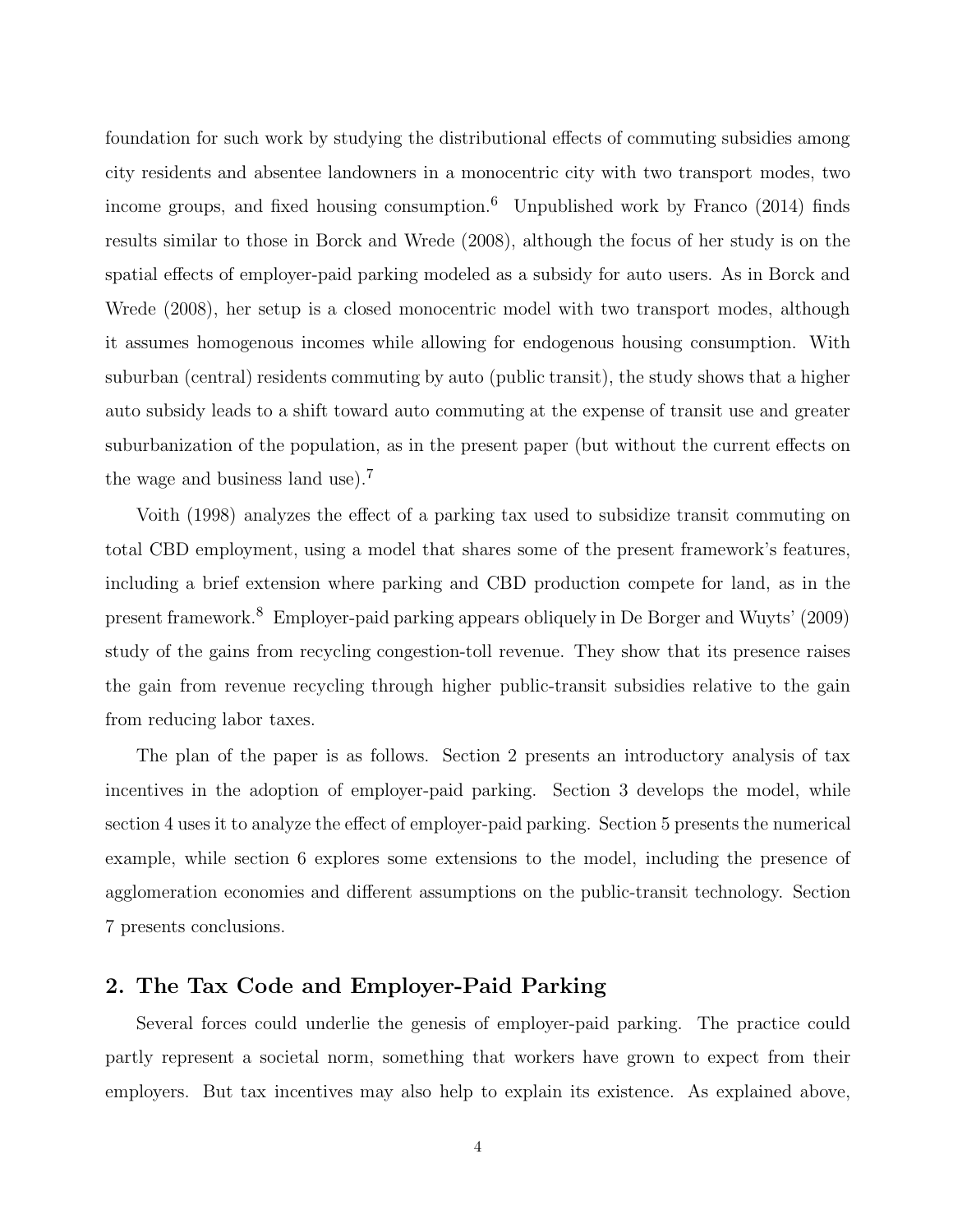by making this fringe benefit nontaxable, the tax code encourages firms to pay their workers' parking costs. The purpose of this section is to demonstrate this point in a nonspatial, partialequilibrium setting. The discussion will help to motivate the general-equilibrium analysis in the rest of the paper, where the effects of an exogenous switch from employee-paid to employerpaid parking are explored. To begin, let w denote the fixed wage earned by workers at the CBD and let  $\kappa$  be the (constant) income-tax rate. Let the cost of CBD parking be denoted B, and let the costs of commuting for public transit and auto users (exclusive of any parking cost) be denoted  $g_{auto}$  and  $g_{transit}$ .

At a firm that requires employees to pay their own parking costs, after-tax income net of commuting and CBD parking costs for an individual who drives to work equals  $(1 - \kappa)w$  −  $B - g_{auto}$ . At this firm, the disposable income of a transit user is  $(1 - \kappa)w - g_{transit}$ . Suppose a different firm adopts employer-paid parking, paying the cost  $B$  instead of expecting the worker to pay it. Since the firm incurs this new cost, the wage paid to all workers must fall to cover it. Suppose the firm expects its work force to consist of a fraction  $\rho$  of auto users and a fraction  $1 - \rho$  of transit users. Then the wage (which realistically does not depend on a worker's transport mode) falls to  $w - \rho B$ , dropping by the expected parking cost per worker (note that the share  $1 - \rho$  of transit workers generate zero parking costs).<sup>9</sup>

Incorporating the reduced wage, disposable after-tax income for auto users at the firm with employer paid parking equals  $(1 - \kappa)(w - \rho B) - g_{auto}$ , which exceeds the income expression  $(1-\kappa)w-B-g_{auto}$  at a firm without employer-paid parking. The reason is that the reduction in the after-tax wage  $((1 - \kappa)\rho B)$  is less than B, the forgone cost of parking.<sup>10</sup> Firms would therefore find it easier to attract auto users to their work force if they offer employer-paid parking. Transit users, however, would shun such a firm given that their disposable income falls from  $(1 - \kappa)w - g_{transit}$  to  $(1 - \kappa)(w - \rho B) - g_{transit}$ , a consequence of subsidizing the parking costs of auto users. But since transit users are a small minority of workers in most US cities, firms can be expected to gravitate toward employer-paid parking when competing for employees. In the end, firms not offering this benefit would be few in number, with transit users having little choice but to work for firms where they subsidize the parking costs of drivers. The share  $1-\rho$  of transit workers in each firm will be close to their overall share in the workforce.<sup>11</sup>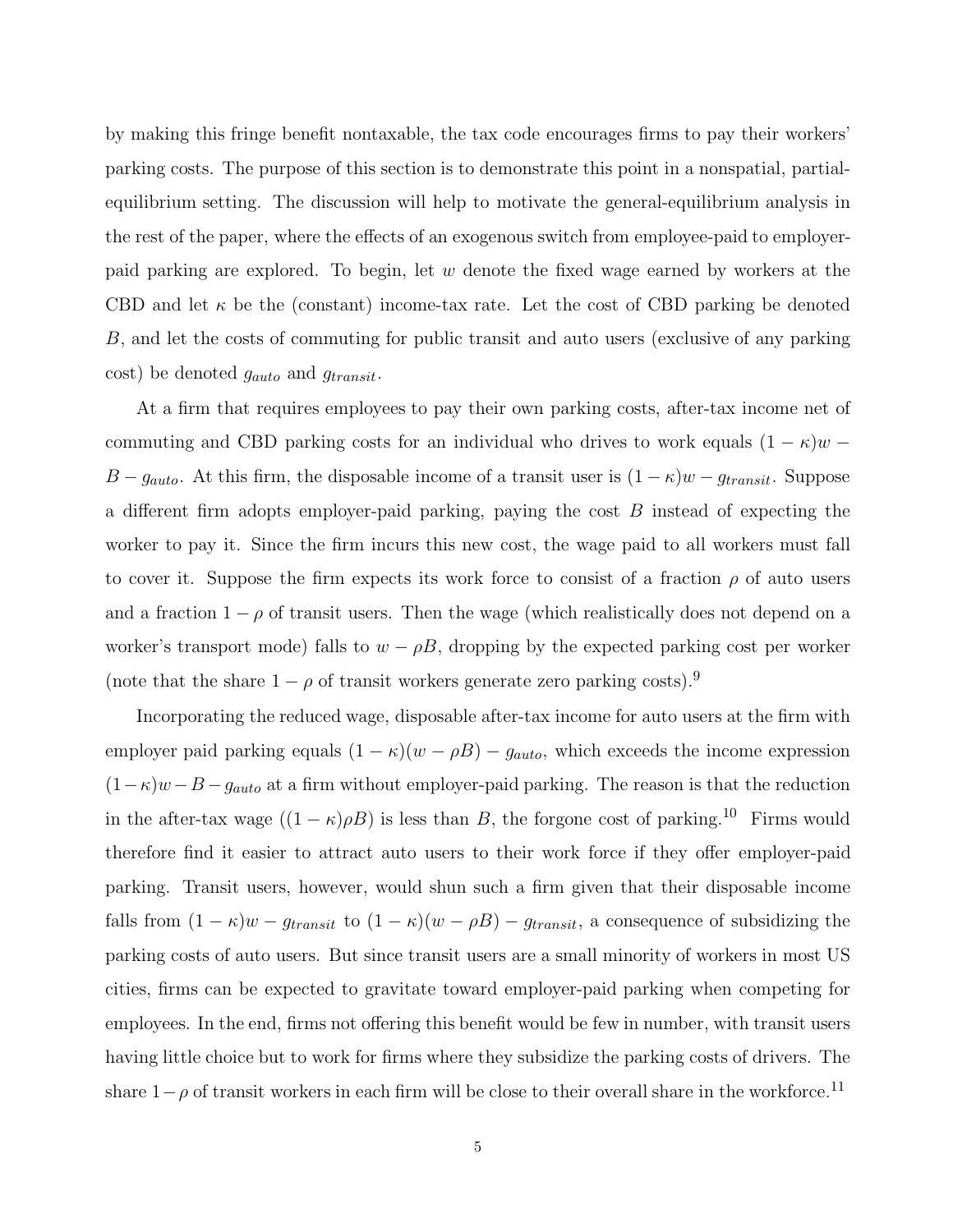The effects of employer-paid parking on resource allocation could be analyzed in a model with income taxation, where a change in the tax treatment of the fringe benefit would induce a switch from employee-paid to employer-paid parking. However, to avoid inessential complexity, the model supresses income taxation and instead analyzes the impact of an exogenous switch to employer-paid parking. This approach is superior because, aside from inducing the switch, income taxes would play little further role in the model while requiring additional notation that would obscure the effects of interest.<sup>12</sup>

## 3. Model

The city has two islands, with the central island (denoted  $c$ ) containing residences, land used for worker parking, and land used in production (see Figure 1). The total central land area is normalized to 1. Commuting cost within both zones is zero, with residents of the central island walking to work.<sup>13</sup> Access to the center from the suburban island (denoted s) comes from a road (mode 1) or public transit (mode 2), both of which use bridges. In contrast to parking, public transit requires no central land. The road capacity is  $k_1$  (which costs  $\gamma_1$  per unit), and the cost of using the road, which includes time and vehicle costs, is  $t(n_{s1}, k_1)$ , where  $n_{s1}$  is the number of suburban residents using it (*t*'s derivatives satisfy  $t^n > 0$ ,  $t^k < 0$ ,  $t^{nn}$ ,  $t^{kk} > 0$ ). The transit user-cost curve is horizontal at height  $\alpha$ , which gives the fixed time cost of publictransit use, as long as  $n_{s2}$  is less than capacity, denoted  $k_2$ . The user-cost curve becomes vertical when  $n_{s2}$  reaches  $k_2$ , indicating unbounded costs from exceeding capacity, or "infinite" public-transit crowding.<sup>14</sup> As a result, capacity (which has a constant marginal cost of  $\gamma_2$  per unit) will always be set equal to  $n_{s2}$ . Provision of transit capacity also involves a fixed cost  $F$ , so that the transit technology exhibits economies of scale.<sup>15</sup> A different formulation with declining marginal cost and no fixed cost is explored in section 6.

It should be noted that this framework assumes that commuters do not have an innate preference for driving or transit use, which would introduce heterogeneity into the model with no effect on the main results. Without heterogeneity, commuters in a decentralized setting would choose the cheapest mode, a rule that the planner would also follow. Finally, workers walking to work or commuting by public transit are assumed not to own a car.<sup>16</sup>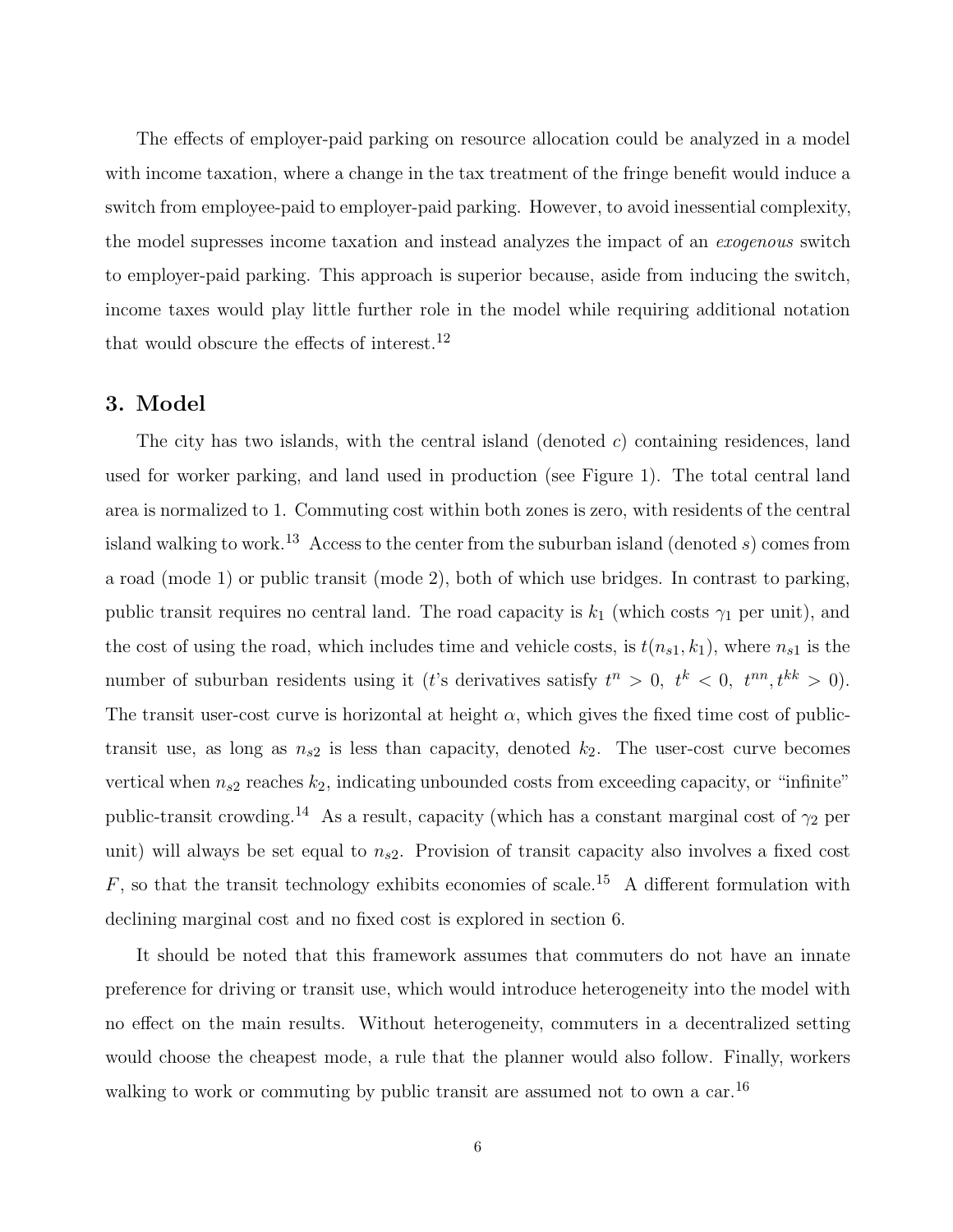Production in the CBD depends on land and labor inputs, with the CRS production function given by  $F(\ell, L)$ , where  $\ell$  is the land input and L is the number of workers, equal to the city population, which is fixed at unity. Output can then be written as  $LF(\ell/L, 1)$  =  $Lf(\ell/L) = f(\ell)$ , setting  $L = 1$  and letting f denote the intensive production function (f' is thus the marginal product of land, and  $f'' < 0$  holds). Agglomeration economies in CBD production are absent, being introduced as an extension in section 6.

The land input in CBD production satisfies  $\ell = 1 - \beta P - n_c q_c$ , where P is the number of parking spaces,  $\beta$  is land area per space, and  $n_c$  and  $q_c$  are the number of central residents and their land consumption. The suburban values are  $n_s$  and  $q_s$ , and in addition,  $\beta P$  worth of suburban land is needed for residential parking. Consumer preferences are assumed be quasilinear, being given by  $e_i+v(q_i)$ , for  $i=c,s$ , where  $e_i$  is nonland consumption and  $v' > 0$ ,  $v'' < 0$ hold.

#### 3.1. The social planner's problem

The planner's problem is to maximize the city's uniform utility level  $u$  subject to various constraints. Letting  $r_a$  denote the exogenous opportunity cost of land (agricultural rent), the Lagrangean expression for the planning problem can be written as follows:

$$
u + \lambda[1 - (n_c + n_s)]
$$
  
+  $\theta_c(e_c + v(q_c) - u) + \theta_s(e_s + v(q_s) - u)$   
+  $\delta\{f(1 - \beta P - n_c q_c) - [n_s e_s + n_c e_c + r_a(1 + n_s q_s + \beta P) + \gamma_1 k_1 + F + \gamma_2 n_s q + n_s_1 t(n_s_1, k_1) + n_s_2 \alpha] \}$   
+  $\phi(P - n_{s1})$   
+  $\psi(n_{s1} + n_{s2} - n_s).$  (1)

The first constraint (with multiplier  $\lambda$ ) is the overall population constraint, and the two constraints on the second line of (1) are the utility constraints. The next constraint (with multiplier  $\delta$ ) is the resource constraint. The first term involving f is the city's output. This output must cover non-land consumption (the next two terms), land costs (inclusive of suburban parking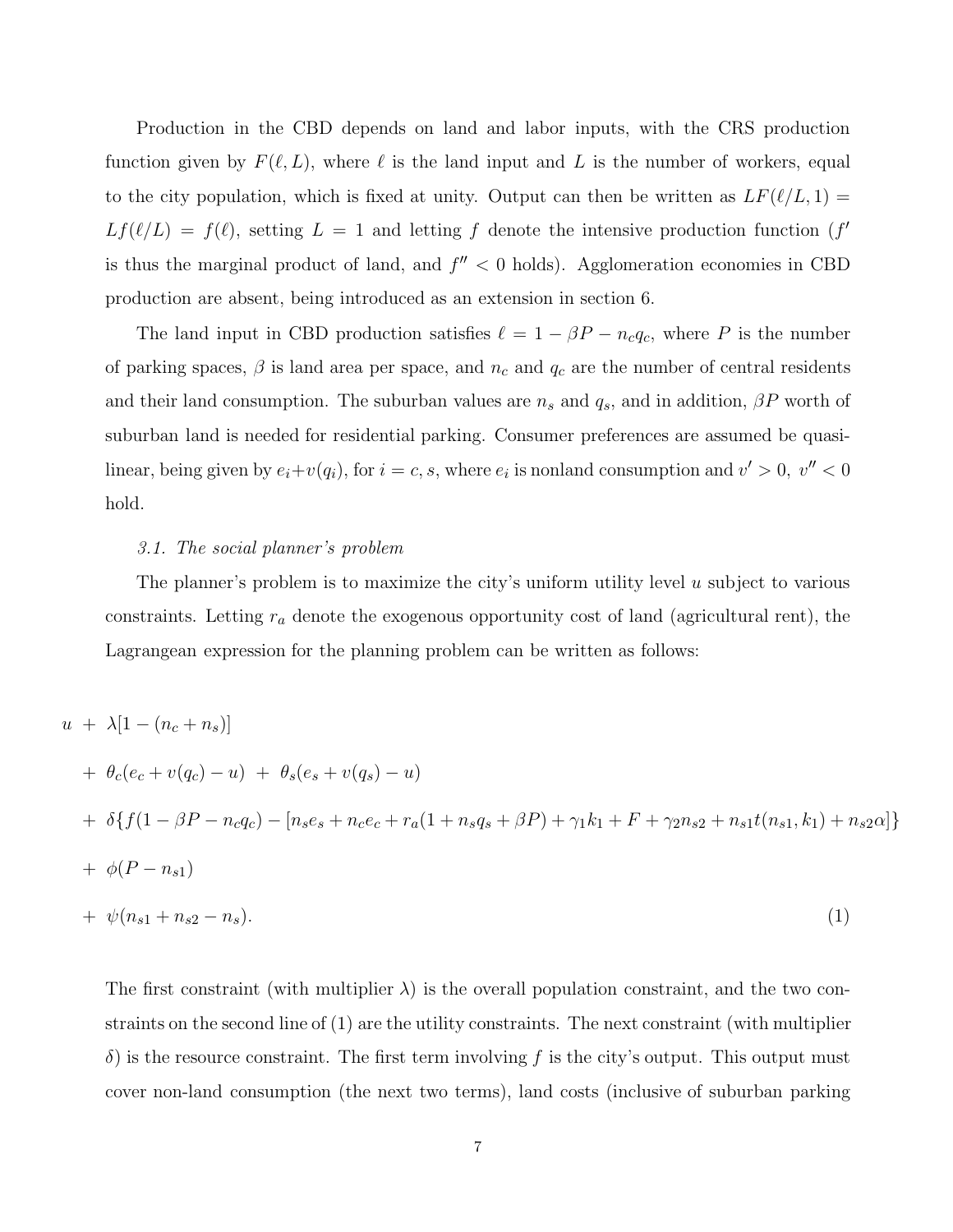land), the costs of transport capacity, including transit fixed cost (the next three terms; recall  $k_2 = n_{s2}$ , and commuting costs (the last two terms). The last two constraints say that the number of parking spaces equals  $n_{s1}$  and that users on the two modes add up to  $n_s$ , the suburban population.<sup>17</sup>

The first-order conditions for the planning problem (which are shown in Appendix A1) can be manipulated to yield a set of necessary conditions for an optimum. The first two of these conditions are<sup>18</sup>

$$
v'(q_c) = f'
$$
\n<sup>(2)</sup>

$$
v'(q_s) = r_a. \tag{3}
$$

Note that since  $f'$ , the marginal product of land in CBD production, will equal land rent in the central zone in a decentralized equilibrium, (2) and (3) equate marginal utilities to decentralized land rents.

The next condition is  $19$ 

$$
t + n_{s1}t^{n} + \beta(f' + r_{a}) = \alpha + \gamma_{2}, \qquad (4)
$$

which says that the social cost of an extra user should be the same on the two modes, holding  $k_1$  fixed. The social cost of an extra road user includes t along with congestion cost  $n_{s1}t^n$  and the cost  $\beta(f' + r_a)$  of parking land at both ends of the commute trip (recall that f' represents central land rent), while the social cost of an extra transit user is the commuting cost incurred ( $\alpha$ ) plus the marginal capacity cost ( $\gamma_2$ ). Since the LHS of (4) is increasing in  $n_{s1}$ , the equation yields a unique solution for  $n_{s1}$  conditional on  $k_1$ . For  $n_{s1}$  values below this solution, the road usage is less costly than transit usage, making an increase in  $n_{s1}$  optimal, while a decrease is optimal for  $n_{s1}$  values above the solution. While (4) assumes an interior solution for  $n_{s1}$ , a corner solution is possible, as explained further below.

The condition for optimal road capacity is

$$
-n_{s1}t^k = \gamma_1 \tag{5}
$$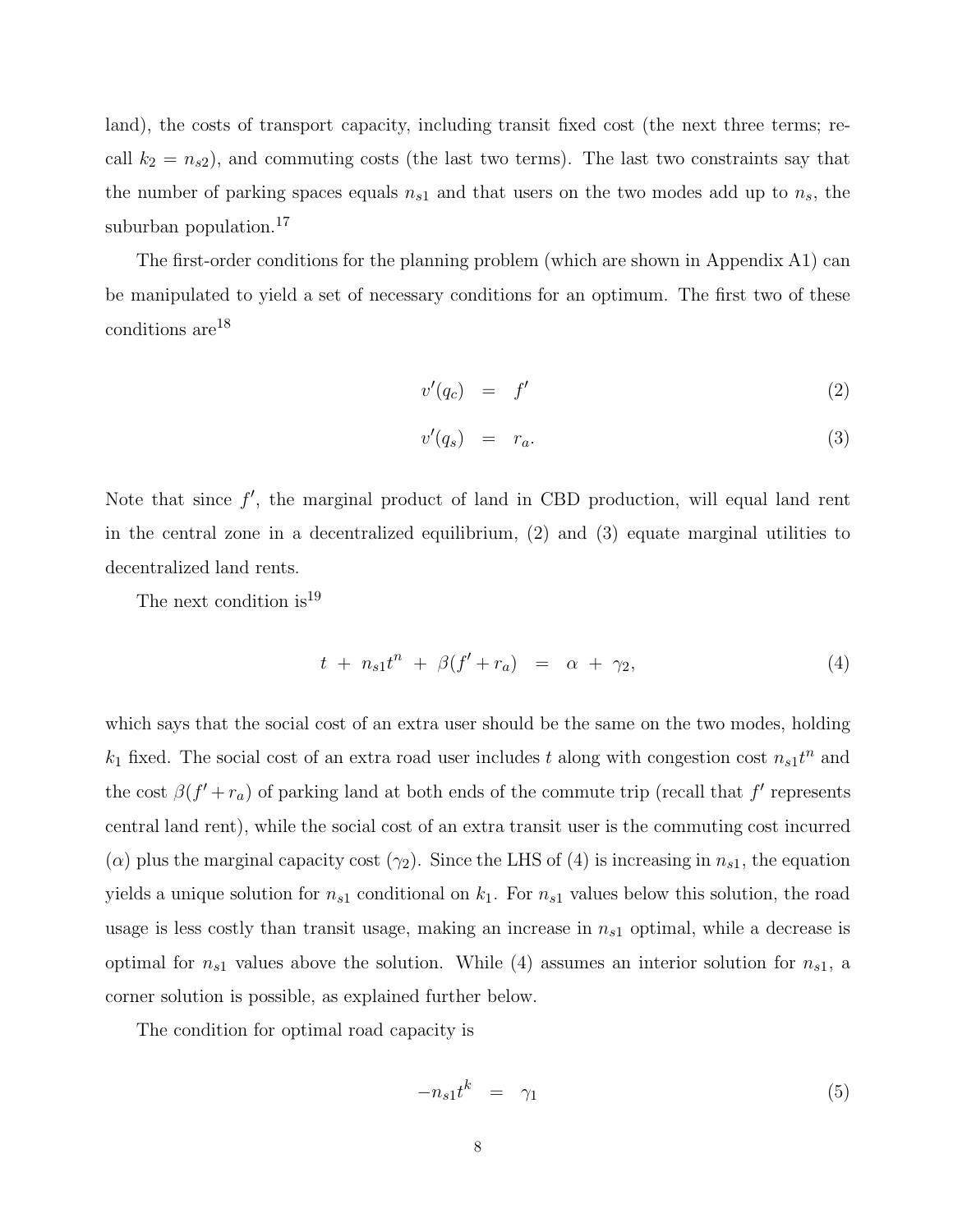(recall  $t^k < 0$ ). This condition says that the marginal benefit from a marginal capacity expansion should equal the cost. The next condition is  $2<sup>0</sup>$ 

$$
e_c + f'q_c = e_s + r_aq_s + \alpha + \gamma_2. \tag{6}
$$

This condition characterizes the division of the population between the central and suburban zones, which is optimal when the resource consumption of an extra person is equal in the two zones. Although the public-transit cost appears on the RHS of (6), the fact that this cost equals the road cost via (4) means that (6) pertains to users of both modes.

The  $e_i$  variables in (6) can be eliminated using the utility constraints, with  $e_i = u - v(q_i)$ ,  $i = c, s$ , substituted on the two sides of (6). After cancellation of u and substitution of  $v'(q_c)$ and  $v'(q_s)$  in place of  $f'$  and  $r_a$ , respectively, (6) becomes

$$
q_c v'(q_c) - v(q_c) = q_s v'(q_s) - v(q_s) + \alpha + \gamma_2. \tag{7}
$$

Since  $q_s$  is independently determined by equating  $v'(q_s)$  to the exogenous  $r_a$ , the RHS of (7) can be treated as fixed. As a result, (7) determines  $q_c$ . With  $q_c$  given, (2), (4) and (5) then constitute three equations to determine  $n_{s1}$ ,  $k_1$  and  $n_c$  (recall that f's argument is  $1 - \beta n_{s1} - n_c q_c$ ). The remaining unknowns, u,  $n_{s2}$ ,  $n_s$ ,  $e_c$ ,  $e_s$ , and P, are then determined via the constraints in (1).

Note that since  $qv'(q) - v(q)$  is decreasing in q (with derivative  $qv'' < 0$ ),  $q_c < q_s$  must hold for (7) to be satisfied, so that land consumption is smaller in the central zone than in the suburbs, as expected. In addition, (2) and (3) then imply that  $f' > r_a$  must hold, so that the center commands the expected rent premium.

#### 3.2. Decentralizing the planning solution

The planning solution can be decentralized by setting road capacity optimally (satisfying (5)), adjusting transit capacity to equal ridership, imposing a road congestion toll equal to  $n_{s1}t^n$ , setting the transit fare equal to the marginal capacity cost  $\gamma_2$ , and requiring road users to acquire their own parking land in the center as well as in the suburbs. With these charges,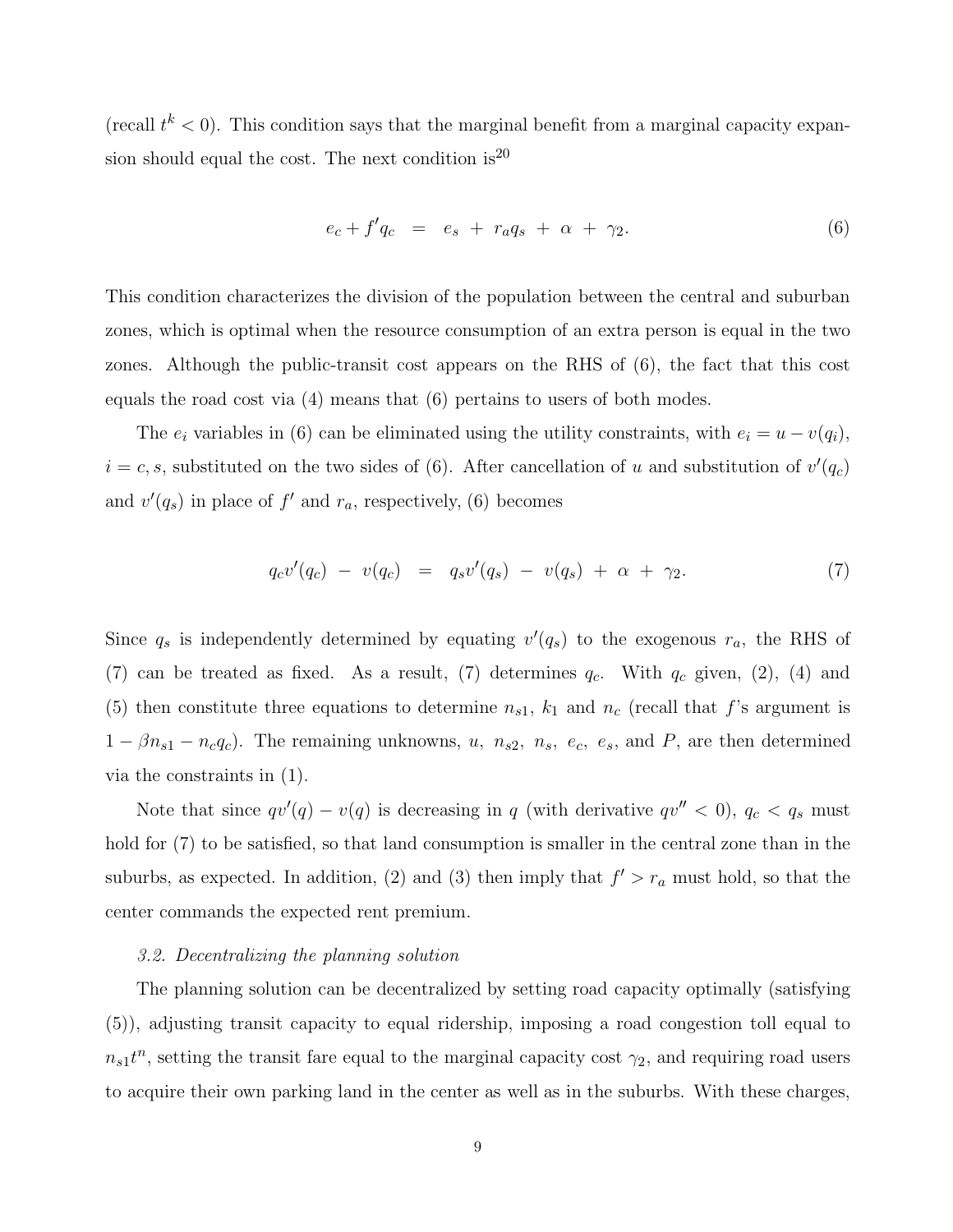the equilibrium condition determining the split between transit and road usage is the same as the optimality condition  $(4)$ .<sup>21</sup> In addition, the optimality conditions  $(2)$  and  $(3)$  are satisfied under decentralization, condition (6) holds given the common incomes of central and suburban residents, and (7) (derived from (6) by imposing the equal-utility restriction) also holds since equal utilities is a condition of equilibrium.

For both the road and public transit line, the difference between revenues and costs must be offset through the tax system. Since the transit fare only covers marginal cost  $\gamma_2$ , the fixed cost  $F$  must be financed by a tax levied on all urban residents, a standard transit financing setup under increasing returns. For the road, the difference between toll revenue and capacity cost can be either positive or negative depending on the nature of the  $t$  function (see below), and the gap is offset by a lump-sum tax or transfer.

With land rent in the central zone equal to  $f'$ , the wage earned by workers equals  $f - \ell f' =$  $f - (1 - \beta n_{s1} - n_c q_c) f'$ , a residual equal to output minus land cost, on a per-worker basis. In addition, the decentralized city must have internal land ownership (being fully closed), with differential rent (land rent in excess of  $r_a$ ) accruing to residents as income on an equal percapita basis. It should be noted that, although workers are viewed as renting their parking land directly, parking could be provided by competitive firms that rent land and resell it as parking spaces (while incurring no capital cost). Appendix A3 shows the aggregate and individual budget constraints under decentralization.

### 4. Analysis

## 4.1. The effect of a switch to employer-paid parking with  $k_1$  fixed

The model can be used to analyze how a city with employer-paid parking differs from one with employee-paid parking. To address this question, start with the decentralized planning solution, and suppose that employers now provide parking without charge to workers, renting the required land and providing it as a fringe benefit. Auto commuters still need to pay, however, for their residential parking in the suburbs. As will be be seen shortly, commuters will shift from public transit to road use in response to the switch to employer-paid parking. But even before this shift occurs, the switch will lead to a reduction in the wage for all workers,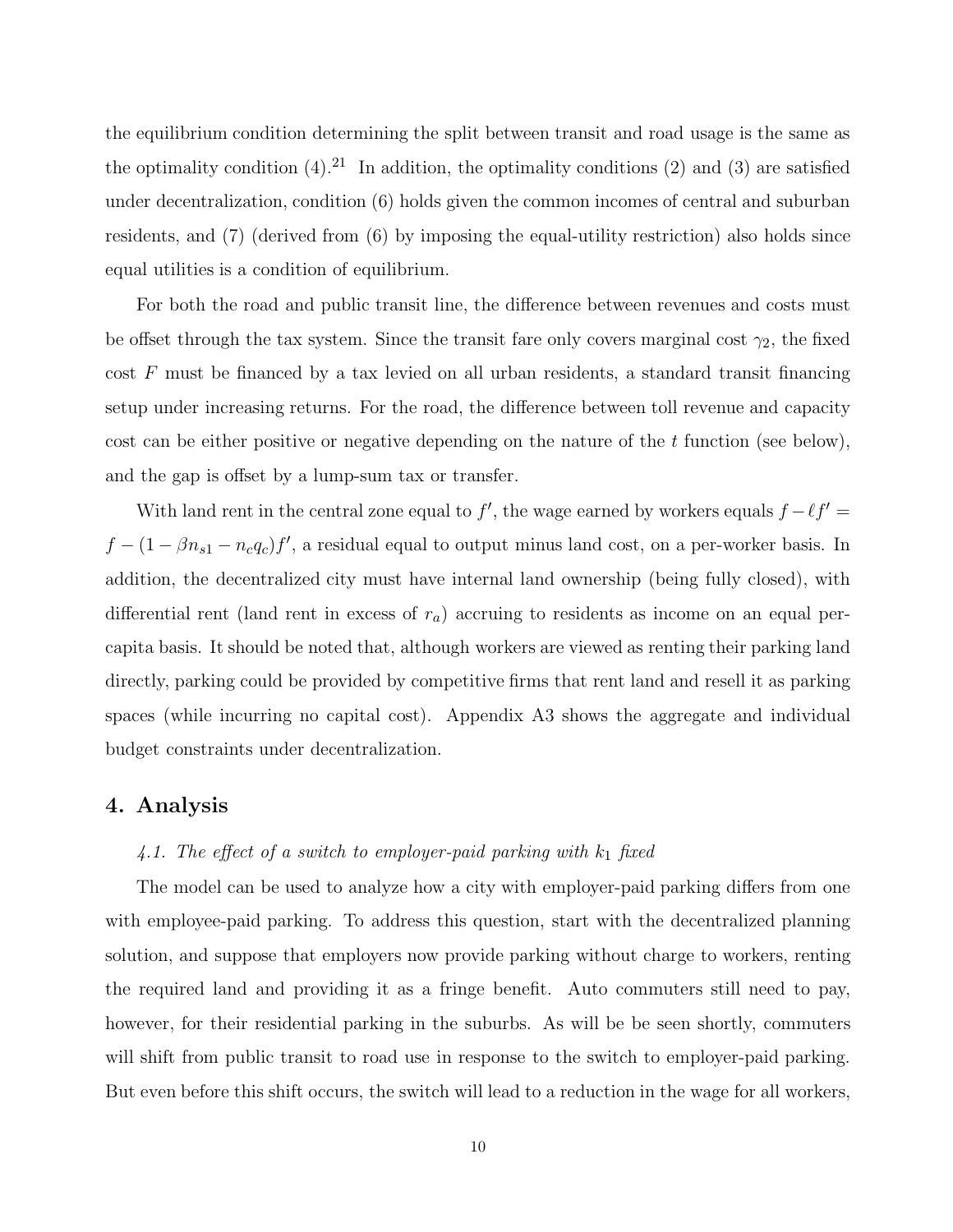with the employer's parking expenses reducing compensation for road plus transit users as well as central residents. This change can be seen in the aggregate budget constraint in appendix (A3), with the aggregate parking-cost term  $n_{s1}\beta f'$  on the RHS of the expenditure expression (a15) set to zero and this term instead subtracted from the wage in the income expression (a14) (note that with  $L = 1$ , both total and individual wages decline by  $n_{s1}\beta f'$ ). It is crucial to recognize that the wage is not adjusted on an individual basis depending on whether or not a particular worker uses employer-paid parking; all wages decline to cover its costs.

To analyze the shift from transit to road usage, consider first the case where road capacity is held fixed at the first-best level but that transit capacity is adjusted in step with ridership. In addition, suppose that a road congestion toll continues to be levied, with its magnitude adjusting to changes in traffic. Since the switch to employer-paid parking eliminates  $\beta f'$  from the mode-choice condition (4), road usage becomes cheaper than public transit, encouraging some commuters to shift to the road. With  $n_{s1}$  thus increasing,  $t + n_{s1}t^n$  increases as well, rising until it equals  $\alpha + \gamma_2 - \beta r_a$ , at which point a new mode-choice equilibrium is established. As a result, an increase in road congestion from the traffic shift completely eliminates the auto commuter's cost savings from employer-paid parking, with total cost returning to its original level. It is important to note that, in making his mode choice, the worker views the wage as parametric, not recognizing that a decision to drive to work would reduce total (and individual) wages by the extra parking cost  $\beta f'$  he would generate.

With  $n_{s1}$  larger, more central parking land is needed, exerting downward pressure on the land available for production and residences in the center. However, since the shift to employer-paid parking has no effect on  $q_c$ , which is still determined by  $(7)$ , it follows from  $(2)$ that f' (and thus its argument  $1 - \beta n_{s1} - n_c q_c$ ) must also be unchanged. The upshot is that the increase in required parking land must be exactly offset by a decrease in residential land, which occurs via a decline in  $n_c$ . This decline has no effect on  $n_{s1}$ , which is determined solely by the new (4). As a result, the new suburban commuters created by the lower  $n_c$  all use public transit. Whether this traffic rebound is sufficient to offset the initial decline in transit users is unclear. Overall, therefore, the switch to employer-paid parking leads to increased road usage and greater decentralization, with population shifting toward the suburbs. Even though the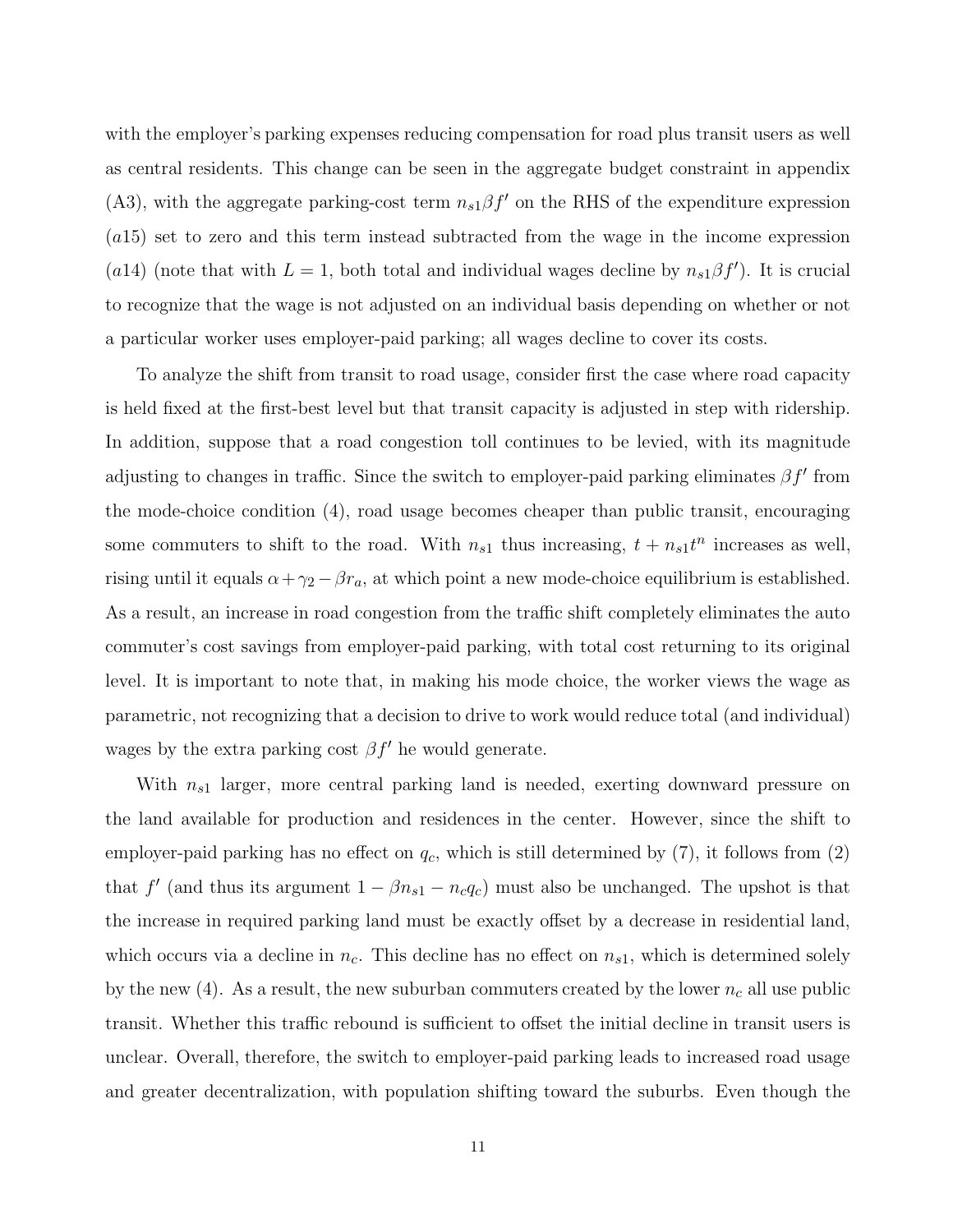change in transit usage is ambiguous, greater suburbanization implies that the switch leads to a larger overall commute flow to the CBD.

It is easy to see that the previous conclusions hold in a more realistic situation where  $k$  is fixed at some nonoptimal level, and they also hold for arbitrary  $k$  in the absence of congestion tolls. In both cases,  $n_{s1}$  must rise to equate road and transit costs, with  $n_c$  then falling. Another point to note is that, because of quasi-linear preferences, the income effect on land consumption from the lower wage is absent from the previous results, with only the  $e_i$ 's being affected. Thus, one possible channel by which the switch can affect suburbanization and urban structure is neutralized.

## 4.2. The effect of a switch to employer-paid parking with  $k_1$  adjusted

These results can be derived formally by multiplying  $\beta f'$  in (4) by the factor  $\mu$ , which equals zero with employer-paid parking. This change also appears in the aggregate decentralized budget constraint, with  $n_{s1}\beta f'$  in (9) multiplied by  $\mu$  and  $(1 - \mu)n_{s1}\beta f'$  subtracted from the income expression (8). Comparative-static analysis of  $\mu$ 's effects is then carried out using (2) and (4), with a reduction of  $\mu$  from 1 to 0 corresponding to the switch to employer-paid parking  $(\mu \text{ is thus the employee's parking cost share}).$ 

While this exercise is straightforward and confirms the logic from above, a less straightforward exercise analyzes the shift to employer-paid parking when road capacity  $k_1$  adjusts according to the first-best optimality condition (5). As seen below, satisfaction of the firstbest capacity condition may not be desirable under the distortion of employer-paid parking, but real world decisions could well follow such a rule. The required analysis makes use of the three-equation system consisting of  $(2)$ ,  $(4)$ , and  $(5)$ , and the same setup can also be used to derive the effect of the parking efficiency parameter  $\beta$  on the first-best allocation, with  $\mu$  set equal to 1.

Letting  $\overline{q}_c$  denote the fixed value of  $q_c$  from (7), totally differentiating (2), (4) and (5) yields

$$
\begin{pmatrix} \beta f'' & 0 & \overline{q}_c f'' \\ 2t^n + n_{s1}t^{nn} - \mu \beta^2 f'' & t^k + n_{s1}t^{kn} & -\mu \overline{q}_c \beta f'' \\ t^k + n_{s1}t^{kn} & n_{s1}t^{kk} & 0 \end{pmatrix} \begin{pmatrix} d n_{s1} \\ dk_1 \\ dn_c \end{pmatrix}
$$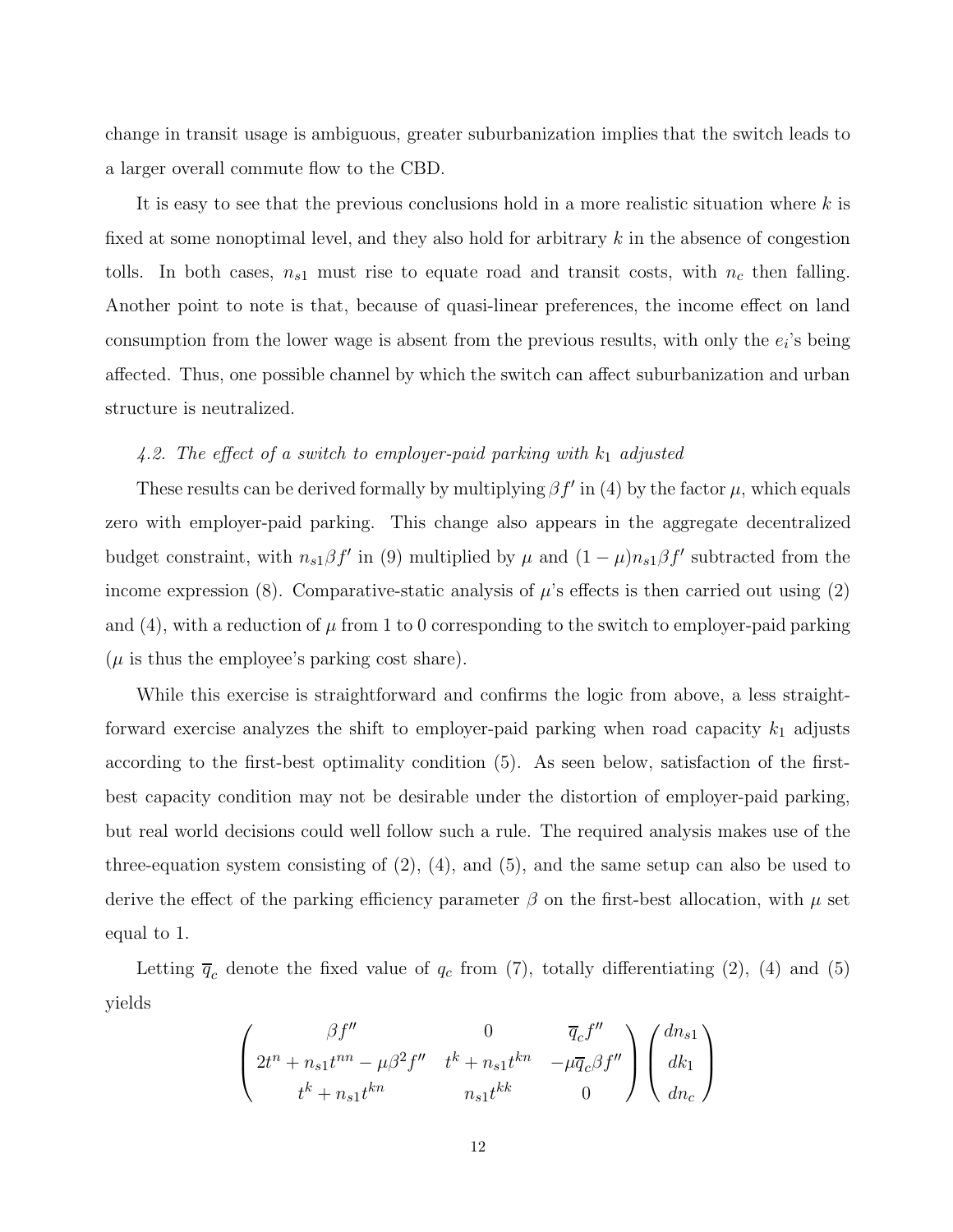$$
= \begin{pmatrix} 0 \\ -\beta f' \\ 0 \end{pmatrix} d\mu + \begin{pmatrix} -n_{s1}f'' \\ -(f' + r_a - \beta n_{s1}f'') \\ 0 \end{pmatrix} d\beta.
$$
 (8)

Let M denote the  $2 \times 2$  matrix in the bottom right corner of the  $3 \times 3$  matrix in the first line of (8), once the term  $\mu \beta^2 f''$  has been suppressed. The resulting matrix is the Hessian matrix of  $n_{s1}t(n_{s1}, k_1)$ , which is positive definite under the assumption that this expression, equal to total road commuting cost, is strictly convex in  $n_{s1}$  and  $k_1$ .<sup>22</sup> As result, the determinant of M, denoted  $H$ , must be positive along with the matrix's diagonal elements (the latter requirement follows from  $t^{nn}$ ,  $t^{kk} > 0$ ). It can be shown that, after simplification, the determinant of the 3  $\times$  3 matrix then reduces to  $D \equiv \overline{q}_c f'' H < 0$ .

Using Cramer's rule (with  $d\beta = 0$ ) and letting  $x = -\beta f' f'' > 0$  and  $z = x n_{s1} t^{kk} > 0$ , the comparative-static derivatives with respect to  $\mu$  are

$$
\frac{\partial n_{s1}}{\partial \mu} = \frac{\overline{q}_c z}{D} < 0, \qquad \frac{\partial n_c}{\partial \mu} = -\frac{\beta z}{D} > 0, \qquad \frac{\partial k_1}{\partial \mu} = -\frac{\overline{q}_c x (t^k + n_{s1} t^{kn})}{D} > (<) 0. \tag{9}
$$

Therefore, when  $\mu$  decreases, moving toward the zero value corresponding to employer-paid parking,  $n_{s1}$  increases and  $n_c$  decreases, as in the simpler fixed- $k_1$  case above. The adjustment in  $k_1$  depends on the sign of  $-(t^k + n_{s1}t^{kn})$ , which is the derivative of the marginal benefit of capacity  $(-n_{s1}t^k)$  with respect to  $n_{s1}$ . This expression is naturally assumed to be positive, indicating that extra capacity helps more when  $n_{s1}$  is high and the road is heavily congested. Then  $t^k + n_{s1}t^{kn} < 0$  holds and  $\partial k_1/\partial \mu$  is negative like  $\partial n_{s1}/\partial \mu$ , indicating that both  $n_{s1}$  and  $k_1$  increase in the switch to employer-paid parking.<sup>23</sup>

Note also that since

$$
\frac{\partial n_{s2}}{\partial \mu} = \frac{\partial n_s}{\partial \mu} - \frac{\partial n_{s1}}{\partial \mu} = -\frac{\partial n_c}{\partial \mu} - \frac{\partial n_{s1}}{\partial \mu} = \frac{(\beta - \overline{q}_c)z}{D} > (<) 0, \quad (10)
$$

the switch to employer-paid parking has an ambiguous effect on  $n_{s2}$ , public-transit ridership, as argued above. With both road usage and capacity increasing, the switch also can be shown to have an ambiguous effect on congestion, as measured by the magnitude of t.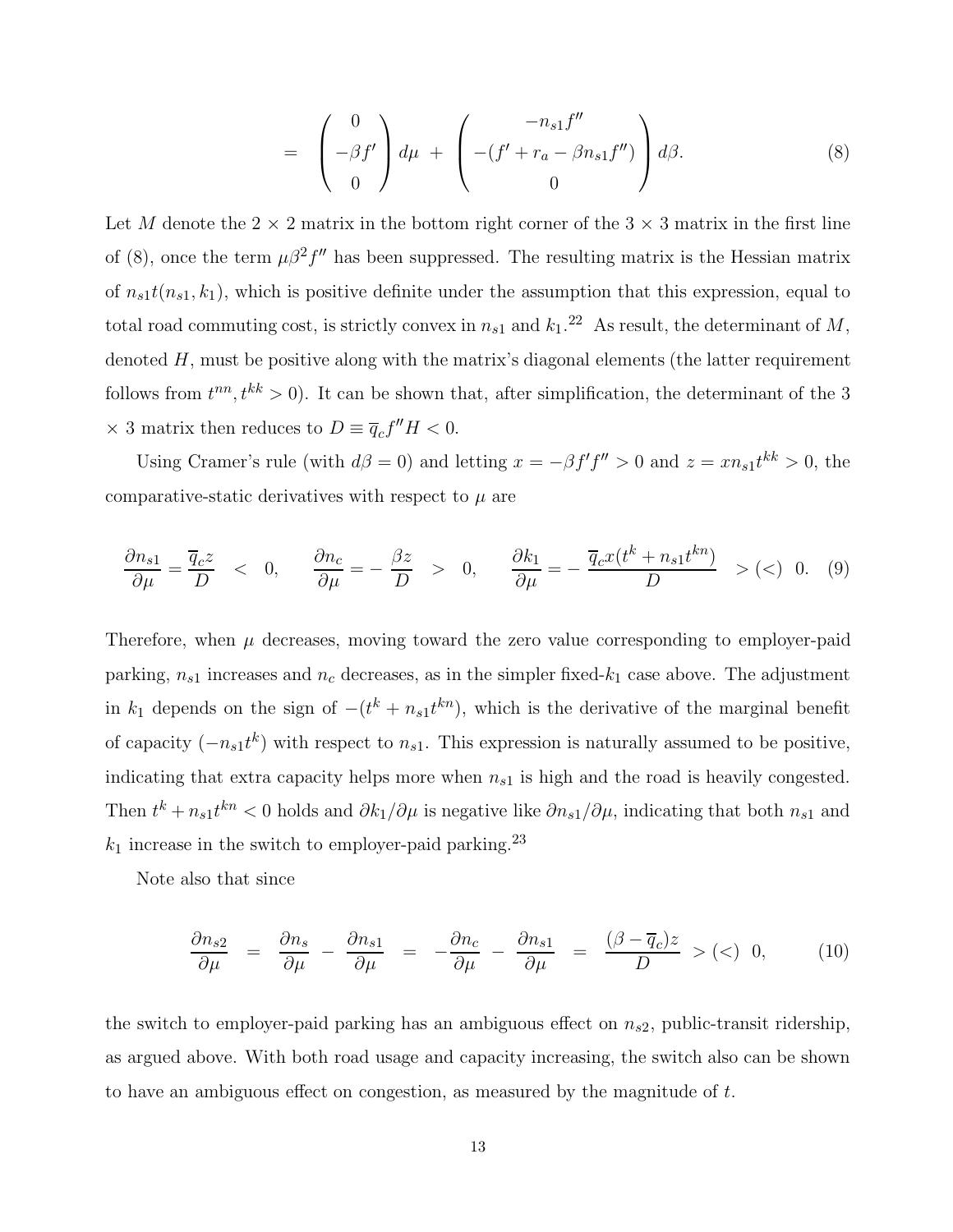The changes in  $n_{s1}$  and  $n_c$  when  $k_1$  is optimally adjusted are larger than those when  $k_1$  is held fixed at the first-best level. This conclusion follows because, with  $t^k + n_{s1}t^{kn} < 0$  assumed to hold, the expression  $t + n_{s1}t^n$  falls as  $k_1$  increases. As a result, compared to the fixed-k case,  $n_{s1}$  must increase by more to equate this expression to  $\alpha + \gamma_2 - \beta r_a$  when  $\mu$  is set at zero. The decline in  $n_c$  is then also larger, implying a greater suburbanization response to the employer-paid parking switch. A crucial point, though, is that regardless of whether or not  $k_1$ increases, the shift to road usage completely eliminates the auto commuter's cost savings from employer-paid parking, with costs still equal to the cost of public transit,  $\alpha + \gamma_2$ .

Finally, since the optimality conditions are not satisfied when  $\mu = 0$ , the value of the objective function (consumer utility) is lower with the switch to employer-paid parking. Since both  $q_s$  and  $q_c$  are unaffected by the switch, the source of lower utility is a reduction in  $e_s$  and  $e_c$ . Auto commuting costs (inclusive of suburban parking costs for auto users) are anchored by the cost  $\alpha + \gamma_2$  of public-transit and are thus unchanged, and central land rent (and thus rental income) is unaffected, so that the decline in the e's comes from other sources. One source of the e reductions is the lower wage. The residual wage expression  $f - (1 - \beta n_{s1} - n_c q_c) f'$ stays constant with the switch to employer-paid parking, but the residual now must also include subtraction of per-capita (same as total) parking costs,  $\beta n_{s}$  f'. The wage is then  $f - (1 - n_c q_c) f'$ , a smaller value that contributes to the decline in the  $e_i$ 's and in utility. Note, however, that the road surplus or deficit will also be altered by the switch to employer-paid parking, providing another source of income change through the tax system beyond the effect on the wage. The overall decline in  $e_c$  and  $e_s$  from these two sources can be verified from the resource constraint, as seen in Appendix A2. The decline establishes the harm from switching to employer-paid parking.

Summarizing yields

**Proposition 1.** Under the assumptions of the model, a switch from the first-best allocation to employer-paid parking leads to an increase in road usage and road capacity along with greater suburbanization of the city's population. There is no change in land consumption, central rent or CBD output, but utility falls due to a reduction in nonland consumption. When road capacity is held fixed, the increases in road usage and suburbanization are smaller, while the other qualitative effects continue to hold.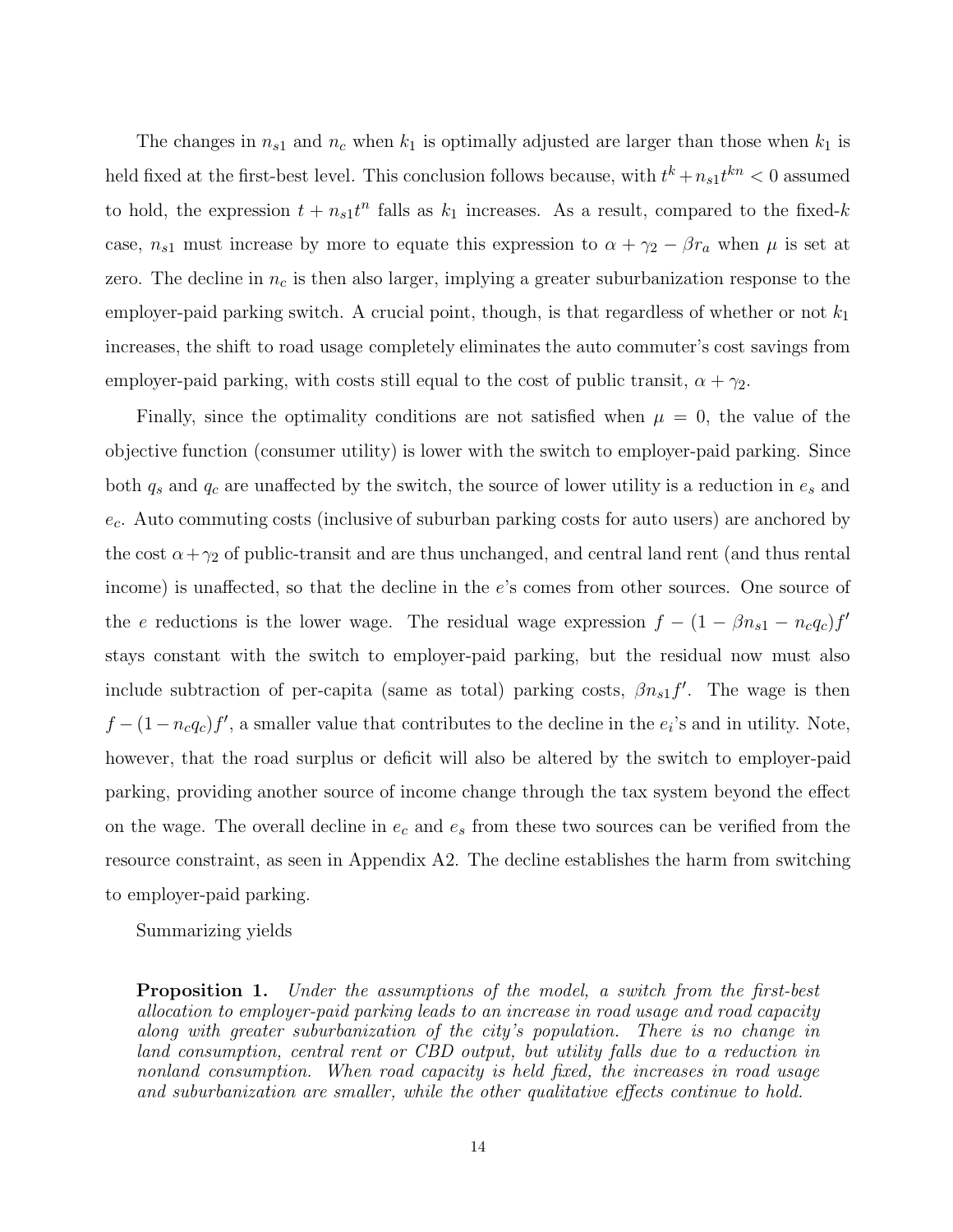Since all these changes disrupt the first-best allocation, the proposition implies that the switch to employer-paid parking leads to inefficiently high road usage and capacity investment along with an inefficiently high degree of suburbanization.<sup>24</sup>

The comparative-static analysis so far assumes that (4) yields an interior solution for  $n_{s1}$ , so that each of commute modes is used by some suburban residents. However, the first-best allocation may involve a corner solution, with all commuters using one mode or the other. If the corner solution has all commuters using the road, then a switch to employer-paid parking obviously has no effect. If the corner solution instead has all commuters using public transit, then the switch could have no effect (leaving the corner solution in place) or it could shift the outcome to an interior solution or possibly to the other corner solution. In the two latter cases, the effects of the switch on road use and capacity and on suburbanization will be the same as in Proposition 1.

It is interesting to note that, when the  $t(n_{s1}, k_1)$  function takes a commonly assumed form, an interior solution for  $n_{s1}$  is ruled out, with one of the two corner solutions instead being optimal. This outcome emerges when  $t(n_{s1}, k_1) \equiv T(n_{s1}/k_1)$ , so that congestion depends only on the traffic-to-capacity ratio  $n_{s1}/k_1$ . This conclusion is demonstrated by noting that, with the ratio form of t, (5) becomes  $(n_{s1}/k_1)^2T'(n_{s1}/k_1) = \gamma_1$ , which determines a solution for  $n_{s1}/k_1$ . Substituting this solution into (4), the expression  $t + n_{s1}t^n = T(n_{s1}/k_1) + (n_{s1}/k_1)T'(n_{s1}/k_1)$ is then a constant. Since  $f'$  is also constant by (2) and (7), the LHS of (4) is then constant. If the constant's value is larger than  $\alpha + \gamma_2$ , then all commuters use transit, while all commuters use the road if the inequality is reversed.<sup>25</sup>

The necessity of a corner solution disappears if the marginal capacity cost  $\gamma_2$  for public transit is realistically declining instead of constant, in which case the previous argument no longer applies. While this alternate assumption rules out derivation of analytical results, the declining marginal-cost case is considered as extension of the main numerical exercise, with results presented in section 6.

The main numerical exercise itself is designed to relax the assumption of quasi-linear preferences, which is crucial in deriving the previous analytical results. Without the quasilinear assumption, the only path to concrete conclusions is a numerical one, and section 5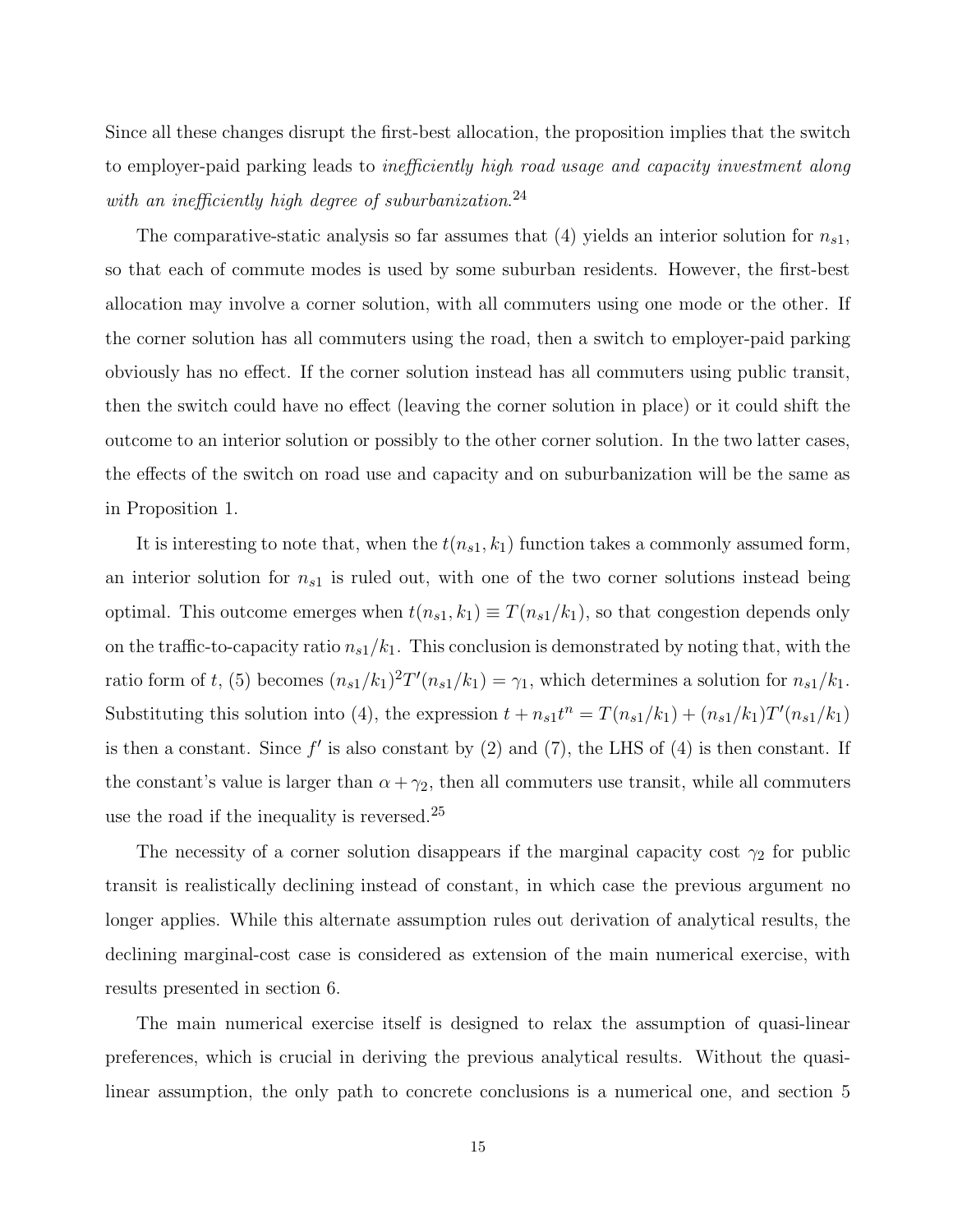presents such results using a different utility function. The numerical exercise in section 6 further relaxes the assumption that marginal capacity cost in public transit is constant.

#### 4.3. The effects of a cash-out policy

As explained in Shoup (1997), a 1992 California law requires large employers offering paid parking to also offer the option of a wage supplement equal to the parking cost, which is available to all workers (drivers plus users of other modes). Shoup's empirical evidence shows that this "cash-out" policy reduces solo driving, with auto commuters shifting to car pools and public transit. Using the current framework, it is easily shown that a cash-out policy restores efficiency, leading to the first-best outcome, as follows.

Starting from a situation with employer-paid parking, adoption of a cash-out policy can be decomposed into two separate steps. First, employer-paid parking is terminated, reducing firms' costs and raising the wage, eliminating the earlier wage loss caused by the policy. Second, each employee (including central residents who walk to work) is given a wage supplement of  $\beta f'$ , the cost of a parking space. However, since this supplement raises costs, the base wage declines by exactly the amount of the supplement, leaving the effective wage unchanged. The upshot is that workers face the same wage as they would in the absence of employer-paid parking while needing to pay their own parking costs if they drive, thus leading to the firstbest outcome. In actuality, this parking payment is not explicitly made, since workers wanting to park get a space in lieu of the wage supplement. But the outcome is the same as if workers take the supplement and use it to pay for parking. Summarizing yields<sup>26</sup>

## **Proposition 2.** In the model, a cash-out policy eliminates the inefficiency of employerpaid parking, leading to the socially optimal outcome.

It is important to note that tax effects can undermine the efficiency of a cash-out policy. As explained above, the policy can be viewed as giving all workers a wage supplement equal to the parking cost, which can be returned to the employer in return for a parking space. With income taxation, the wage supplement is taxable, but the tax disappears if the supplement is exchanged for parking. As a result, the additional tax can be viewed as a cost of not using the auto mode (using transit or walking to work in the center). Since this cost will distort mode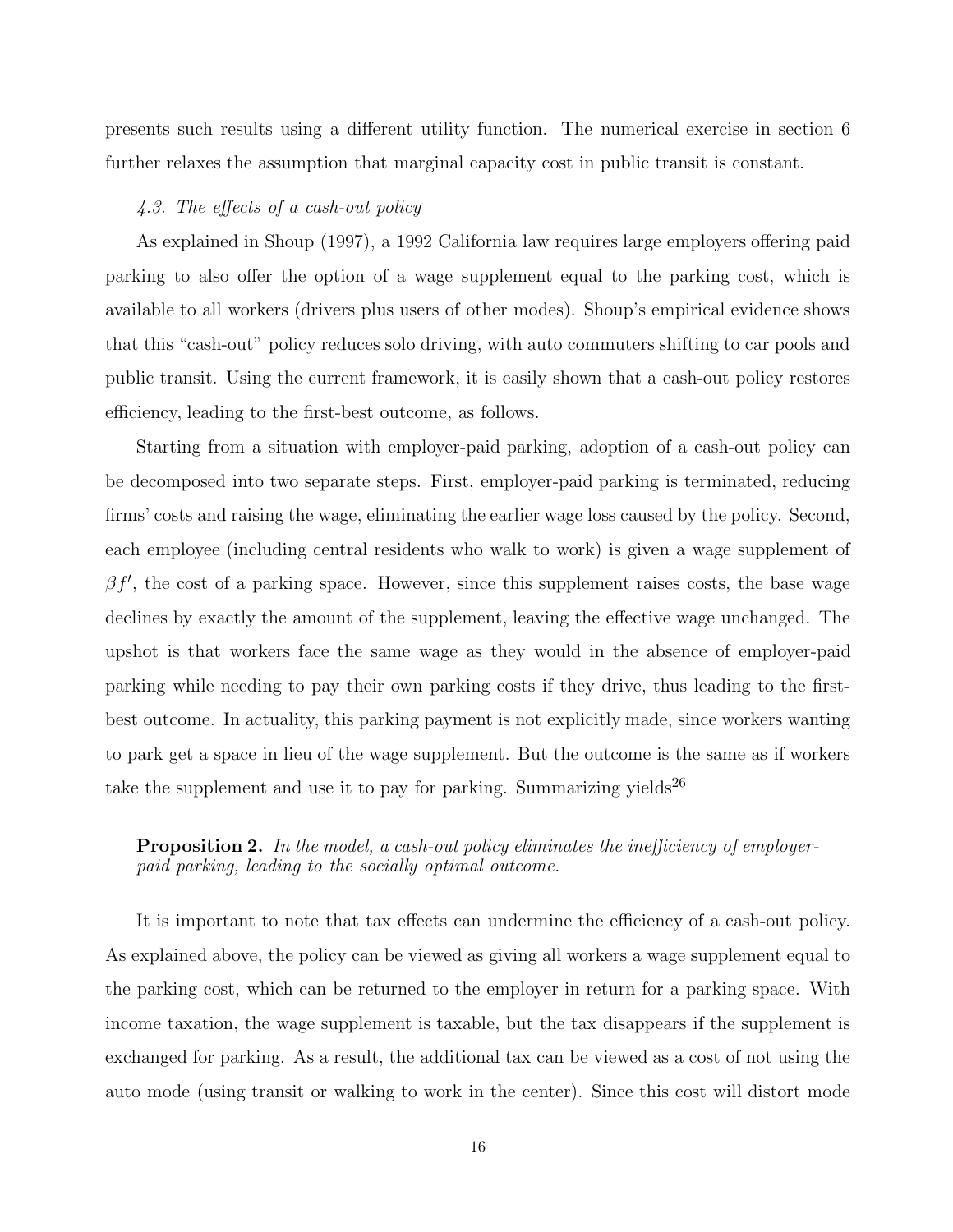choice, leading to road usage beyond the first-best level, the cash-out policy does not have the same efficiency benefit as in a world without income taxes. In order to restore policy's efficiency, the fringe benefit of employer-paid parking would need to be taxable, in which case there would be no adverse tax effect from not choosing the auto mode.

#### 4.4. The effects of a change in parking efficiency

Consider now the effects of an improvement in parking efficiency, which corresponds to a reduction in  $\beta$ , the land required per parking space. An improvement in parking efficiency could arise from replacement of parking lots with parking structures, which use less land per parking space than surface lots (their capital cost, however, is ignored). Alternatively, a lower  $\beta$  could come from a shift in household preferences toward smaller vehicles. For example, a standard parking space size in Los Angeles County is 8.6-by-18 feet, while the space size for a compact car is 7-by-15 feet.<sup>27</sup> Mobility through cities with heavy traffic and a shortage of parking may create a need for small vehicles due to their agility, ease of parking and lower fuel consumption, leading to a decline in  $\beta$ .

The effect on the first-best allocation of a reduction in  $\beta$  can be found by setting  $\mu = 1$ and  $d\mu = 0$  in (10) and using Cramer's rule to solve for the comparative-static derivatives with respect to  $\beta$ . Letting  $w = -(f' + r_a)f'' > 0$  and  $y = w n_{s1}t^{kk} > 0$ , these derivatives are

$$
\frac{\partial n_{s1}}{\partial \beta} = \frac{\overline{q}_c y}{D} < 0, \quad \frac{\partial n_c}{\partial \beta} = -\frac{\beta y + n_{s1} f'' H}{D} > (<) 0, \quad \frac{\partial k_1}{\partial \beta} = -\frac{\overline{q}_c w (t^k + n_{s1} t^{kn})}{D} < 0. \tag{12}
$$

Therefore, an improvement in parking efficiency (a reduction in  $\beta$ ) raises  $n_{s1}$  and  $k_1$ , while having an ambiguous effect on  $n_c$ . The reason for this ambiguity is that the parking land  $\beta n_{s1}$ required to accommodate the larger group of road commuters could rise or fall since  $\beta$  itself has decreased. As a result, the required change in residential land (and thus the effect on suburbanization) is unclear. Summarizing yields

**Proposition 3.** Under the assumptions of the model, an improvement in parking efficiency leads to an increase in road usage and road capacity, no change in land consumption, central rent or CBD output, an increase in utility from an increase in nonland consumption, and ambiguous changes in suburbanization and public-transit ridership.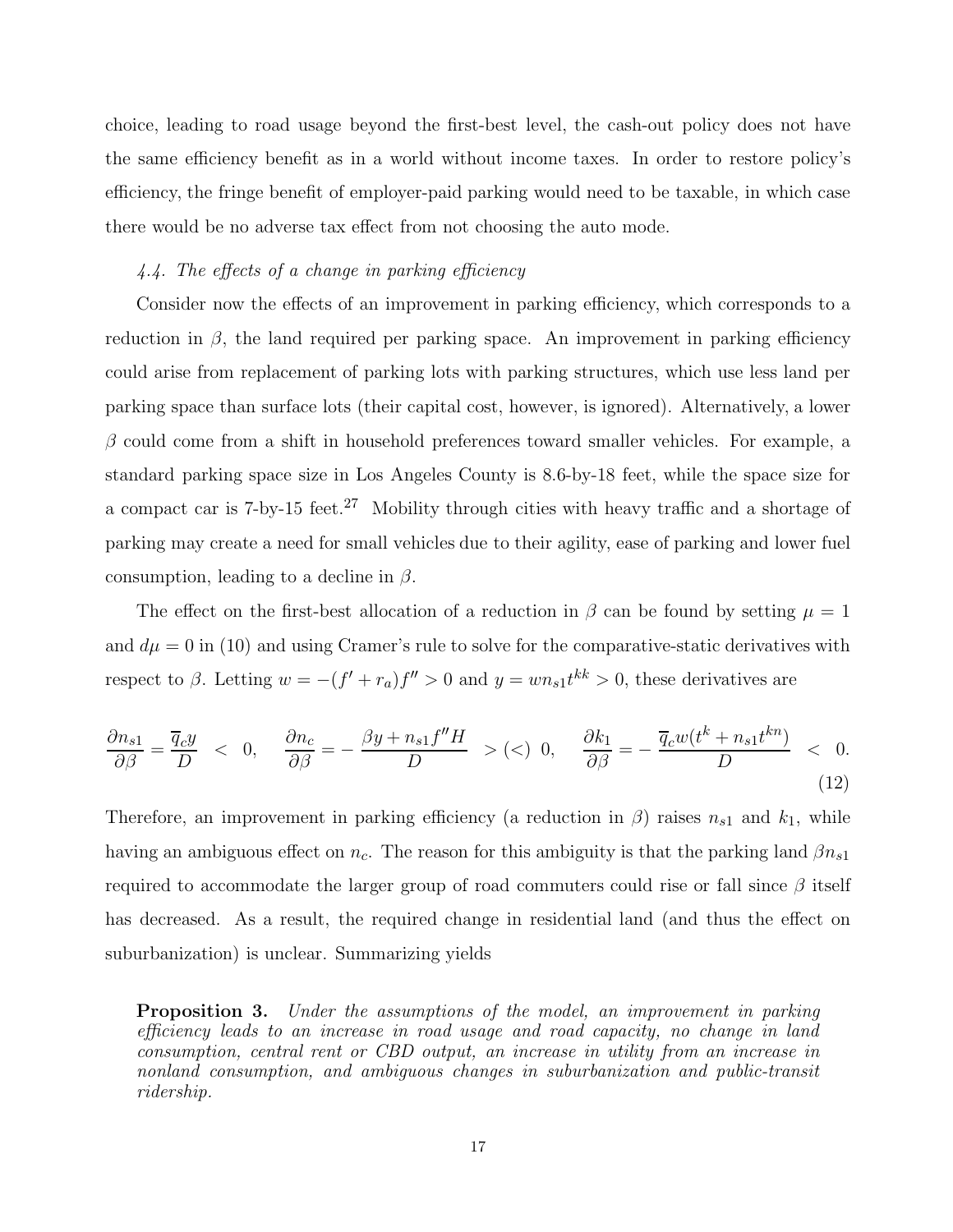The utility effect follows from applying the envelope theorem to (1), which shows that the derivative of maximized utility with respect to  $\beta$  equals  $-\delta n_{s} f' < 0$ . While the proposition again applies to an interior mode-choice outcome, the conclusions can be adjusted to the case of a corner solution, as above.

## 5. Numerical Example

#### 5.1. The setup

This section presents a numerical example to see if use of a different utility function alters the conclusions of section 4. Because of the highly stylized nature of the model, attempting a realistic calibration seems inappropriate, with the example attempting to be realistic only in its broadest features.

Rather than assuming quasi-linear preferences, utility is instead assumed to take the Cobb-Douglas form  $\sigma_0 q^{\sigma_1} e^{1-\sigma_1}$ , as shown in Table 1, with  $\sigma_1 = 0.4$ . The CBD production function is also assumed to be Cobb-Douglas, so that the intensive form  $f(\ell)$  is the power function  $\rho_0\ell^{p_2}$ , with  $\rho_2 = 0.2$  indicating a realistically low land share in production. The values for the road capacity cost  $(\gamma_1)$ , the transit user cost  $(\alpha)$ , the transit capacity cost  $(\gamma_2)$ , the parking efficiency parameter  $(\beta)$ , and agricultural rent  $(r_a)$  are also shown in Table 1. Transit fixed  $\text{cost } F$ , which plays an inessential role, is set zero.

The choice of the transit user-cost function requires additional discussion. A ratio form for this function led to a corner solution for  $n_{s1}$  in the quasi-linear case, as noted above, and a similar issue arises with more-general preferences. Even though  $f'$  in (4) is no longer a constant in this case (making an interior solution possible in principle), the traffic split is highly unstable with a ratio form for t. To avoid this outcome, the numerical example adopts a t function of the form  $\tau_0 n_{s1}^{\tau_1} k_1^{-\tau_2}$ , with  $\tau_1$  much larger than  $\tau_2$  (the ratio form would have  $\tau_1 = \tau_2$ ). As seen in Table 1,  $\tau_1$  is set at 4.0, with  $\tau_2$  equal to 1.0. Under these assumptions, which indicate that road capacity investment has a relatively weak effect on congestion, interior mode-choice outcomes occur with both employee-paid and employer-paid parking.

A ratio form of t exhibits homogeneity of degree zero, yielding the well-known self-financing theorem given the maintained assumption of constant road-capacity costs. The t function in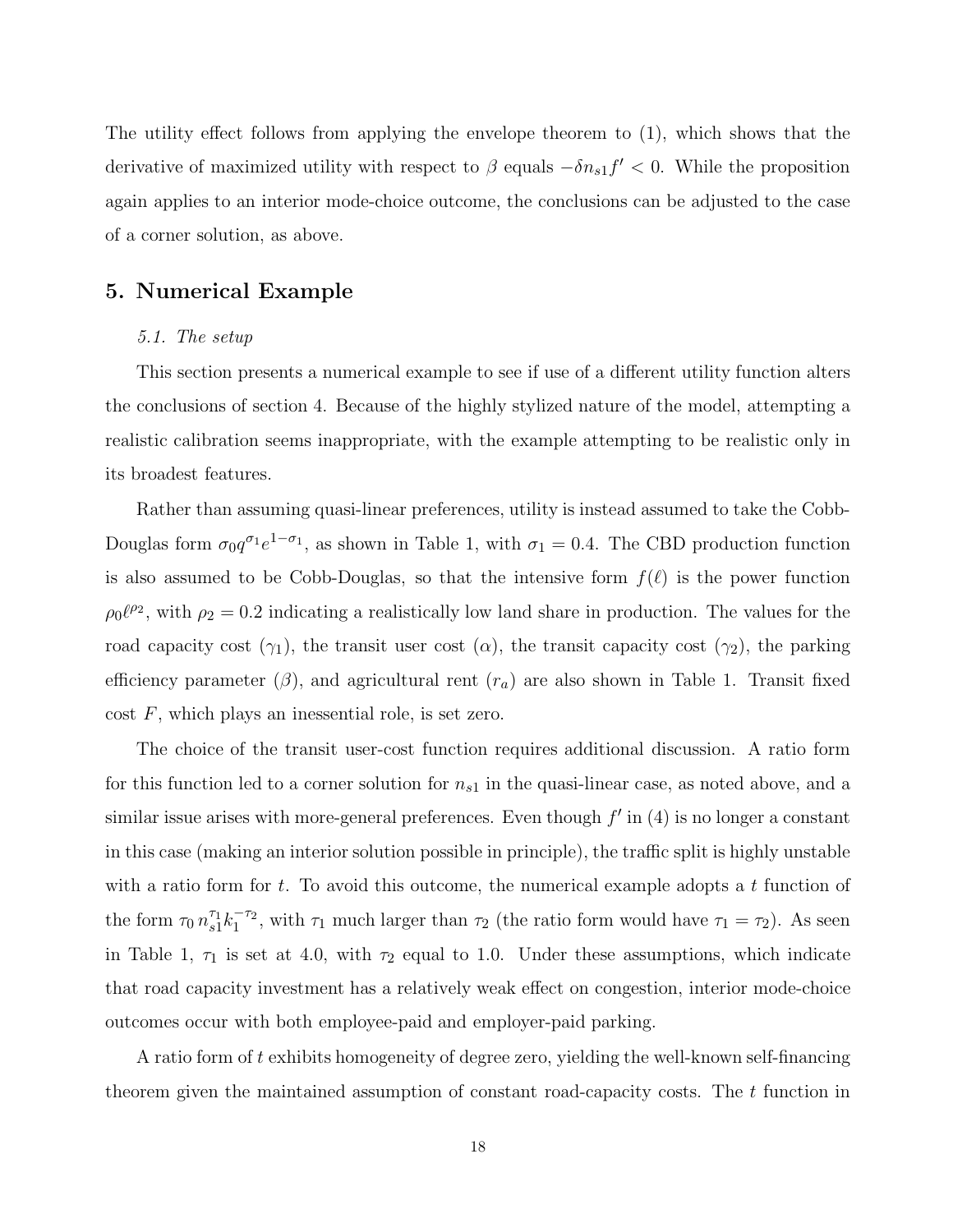Table 1, by contrast, is homogenous of degree 3, which can be shown to imply that toll revenue at the social optimum exceeds the cost of road capacity. As a result, the capacity tax seen in (a14) will be negative, indicating a partial rebate of toll revenue.

#### 5.2. Results

The numerical results are shown in Table 2, and they reflect the same general pattern of impacts from employer-paid parking seen in section 4. The discussion first focuses on the comparison between the two parking regimes when  $k_1$  is adjusted optimally, contrasting the first and second columns of numbers. With employee-paid parking, about 80% of the city's unitary population resides in the suburbs  $(n_s = 0.7961)$ , with an appreciable number of these residents (0.3324) using public transit. Following the switch to employer-paid parking, commuters shift toward road usage, with transit ridership (whose overall change was ambiguous a priori) dropping all the way to 0.0247 and road usage rising from 0.4638 to 0.8251, a case of low transit usage like that seen in many US cities.<sup>28</sup> These changes lead to a greater overall suburban commute flow, with the suburban population rising to 0.8498 as a result of the switch. In addition, road capacity increases substantially from 0.2072 to 0.8746, which offsets some of the congestion that would otherwise occur with a surge in road usage. Therefore, the main conclusions of Proposition 1 (an increase in road traffic and capacity accompanied by greater suburbanization) are reaffirmed by the numerical results.

The mode-choice shift from Table 1 is illustrated in Figure 2, which shows how the mode choices vary as a function of  $\mu$ , the employee's parking cost share from the comparative-static analysis of section 4. The employer-paid and employee-paid parking outcomes in the table correspond to  $\mu = 0$  and  $\mu = 1$ , but outcomes for intermediate  $\mu$  values are shown as well. The "foot" choice in the figure indicates a central residence, which entails the mode choice of walking to work.

While land consumption was unaffected by the switch to employer-paid parking under quasi-linear preferences,  $q_c$  and  $q_s$  decline slightly in the numerical example. Central parking land rises from 0.0937 to 0.1650 in step with the rise in  $n_{s1}$ , but the changes in  $q_c$  and  $n_c$ now fail to exactly offset this increase, with production land (which accounts for about 2/3 of central use) falling slightly from 0.6602 to 0.6559, which reduces output. Given  $f'' < 0$ , the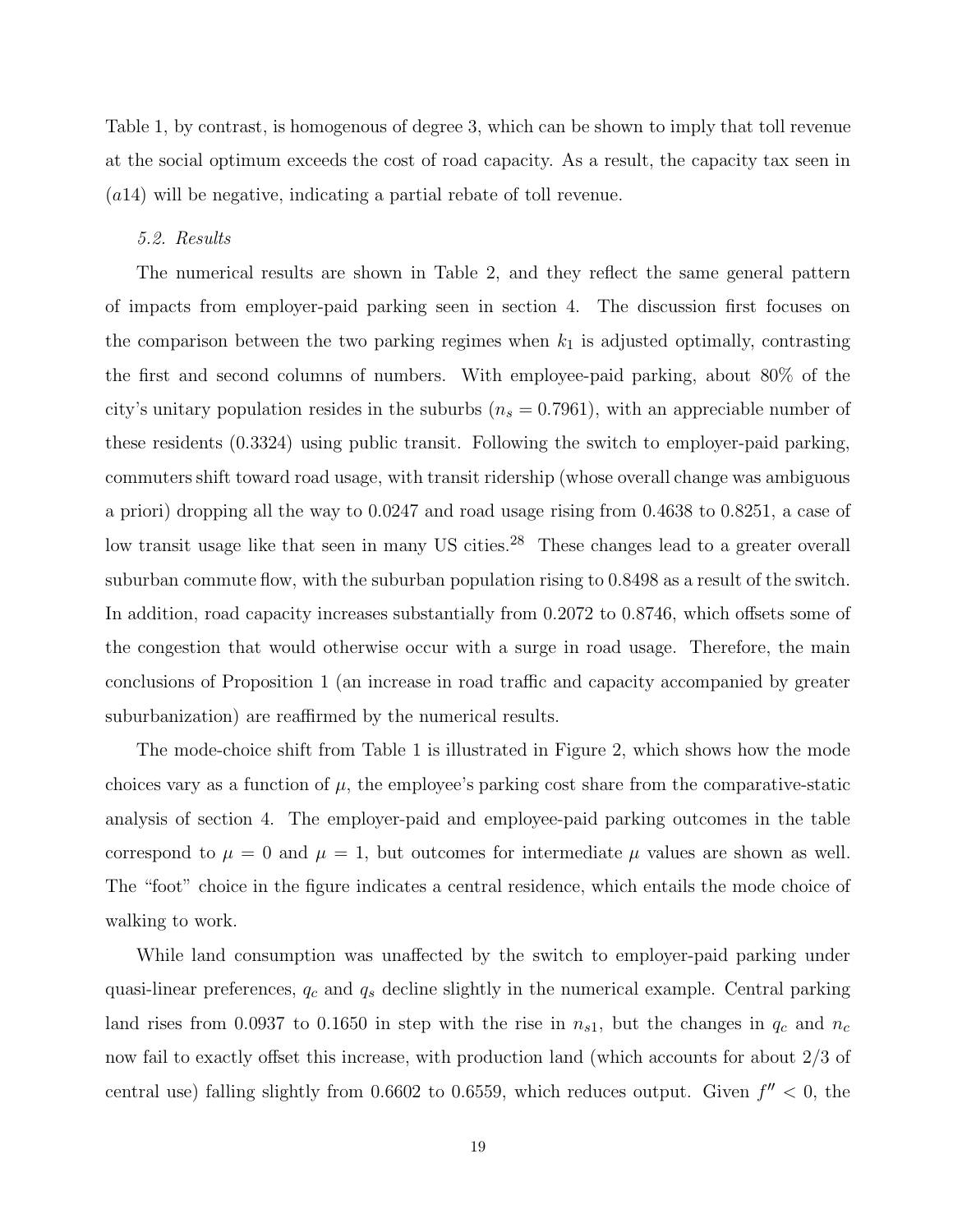lower land input raises central land rent from 1.5333 to 1.5414 and thus the cost of an employee parking space, which rises from 0.3067 to 0.3083. The employee-paid parking cost represents about 8% of the pre-switch wage of 4.0494, while after the switch, the higher cost is deducted from the wage, which falls to 3.7358. The road-capacity tax, which is negative as predicted, becomes more negative after the switch, falling from −0.0621 to −0.2624 (from 1.4% to 6.0% of the wage plus differential land rent).

Net income for each worker, given by the expression in (8), falls from 4.6449 to 4.5935 after the switch, with the larger toll rebate mostly offsetting the decline in the wage (the rentalincome component, equal to  $f' - 1$ , rises slightly). This 1.1% drop in income translates into reductions in nonland consumption, with  $e_c$  falling from 2.7869 to 2.7561 and  $e_s$  falling from 2.3489 to 2.3181. Reinforced by the declines in  $q_c$  and  $q_s$  noted above, the upshot is a decline in utility from 5.2929 to 5.2837.

Even though resource reallocation is fairly dramatic in response to the switch to employerpaid parking, the net effect on consumer welfare, reflected in the 1.1% net income loss, is modest. Other major urban distortions, however, produce welfare effects with similar orders of magnitude. For example, Brueckner (2007) shows that imposition of congestion tolls in a realistically calibrated monocentric city produces a welfare gain worth only 0.7% of income. Borck and Brueckner (2016) find similarly modest welfare gains from imposing optimal emissions taxes in a monocentric city. It is worth noting, however, that the welfare loss is much larger when expressed as a percentage of the original expenditure on parking. Dividing the income loss by the initial parking cost of 0.3063 shows that the welfare loss relative to parking cost is almost 17%.

As noted in Proposition 1, the mode-choice effects of the switch to employer-paid parking are much less dramatic when  $k_1$  is held fixed at the first-best level instead of being optimally adjusted, as seen in the third column of Table 2. Rather than dropping to 0.0247, transit ridership only declines to 0.2371. In addition, the increase in suburbanization is only about one-third as large, with  $n_s$  rising to 0.8127 rather than to 0.8498. The decline in net income is also smaller. However, since urban road investments in the US have been made conditional on the mode choices spurred by employer-paid parking, the comparison that allows adjustment of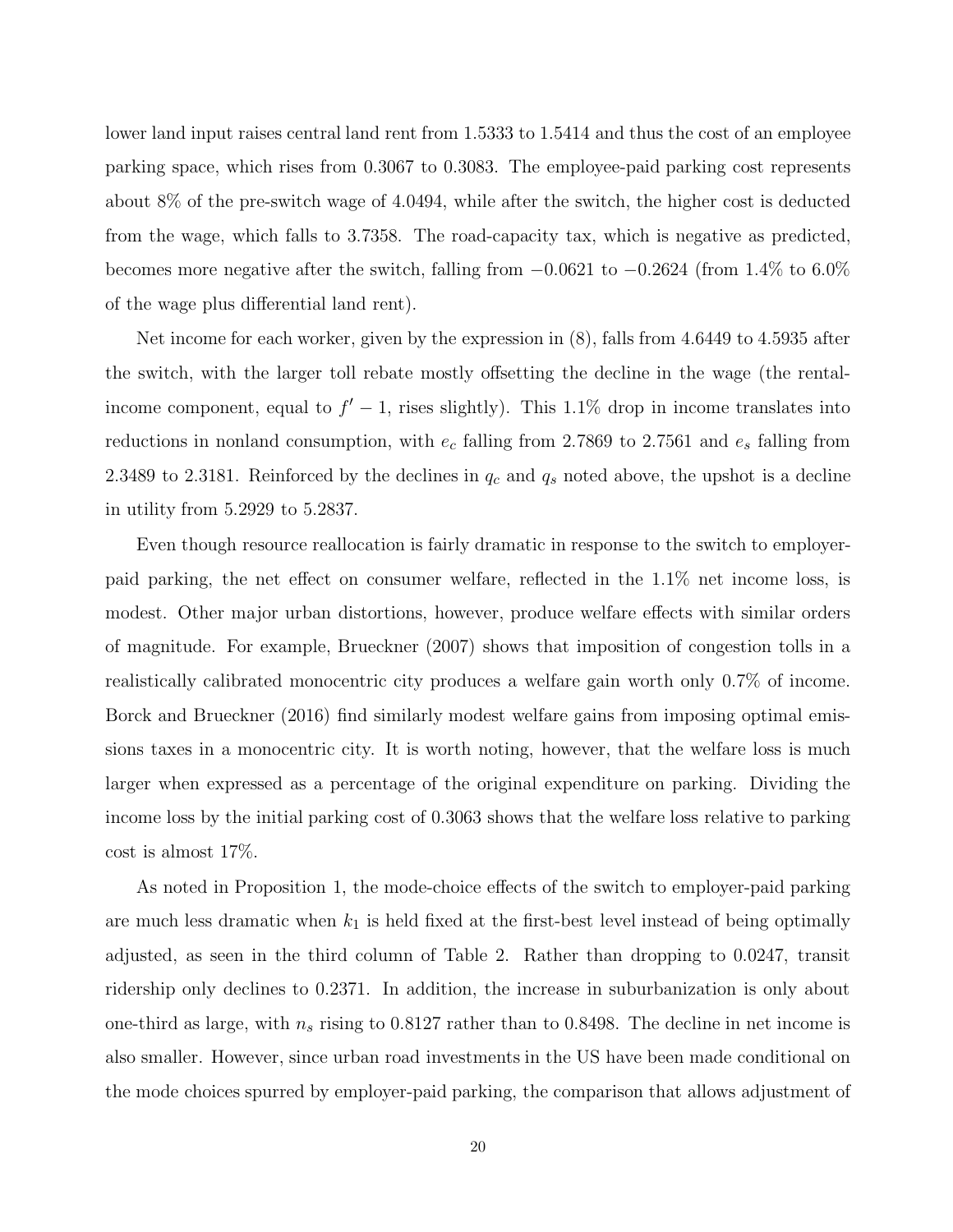$k_1$  would appear to be the more relevant one in gauging the effects of this policy. Hence, the proper focus is on the more-dramatic impacts in the second column of Table 2.

As for sensitivity analysis, a main finding is that a reduction in the size of the  $n_{s1}$  exponent in the t function can produce a mode-choice corner solution under employer-paid parking, with all commuters using the road. Other less notable changes occur in response to other parameter changes, while preserving the main features of the outcomes shown in Table 1.

An interesting aspect of the results is that the utility level with employer-paid parking is smaller when  $k_1$  is adjusted than when it is fixed  $(5.2837 \text{ vs. } 5.2932)$ . This relationship may at first appear surprising, but it illustrates the principle that, in the presence of a distortion, satisfaction of the remaining conditions for first-best optimality (namely, the road capacity condition  $(5)$ ) may not be desirable. In effect, adjustment of  $k_1$  reinforces the inefficient switch to auto use rather than restraining it. As a result, adjusting  $k_1$  to satisfy (5) is worse than keeping it fixed when switching to employer-paid parking. However, continued satisfaction of this standard cost-benefit condition would appear to be a realistic description of decisionmaking in response to employer-paid parking, hence the relevance of this case.

## 6. Extensions

#### 6.1. Introducing agglomeration economies

The analysis of section 4 showed that the switch to employer-paid parking had no effect on CBD output, with parking-induced pressure on central land fully offset by a decline in the size of the residential area via greater suburbanization. As a result, the loss of CBD "vitality" mentioned in the introduction did not arise, and a similar conclusion emerged in the simulation of section 5, where CBD output fell only slightly with a switch to employer-paid parking.

This section of the paper asks whether these conclusions are altered in the presence of agglomeration economies, which are absent from the basic model. To capture agglomeration, the production function  $f(\ell)$  is replace by  $a(\ell)f(\ell)$ , where the factor  $a(\ell)$  captures external economies of scale  $(a'(\ell) > 0$  holds). The resulting agglomeration effects can be viewed as arising from the interplay of two forces. Greater CBD output via a higher  $\ell$  makes all firms more productive, but a higher  $\ell$  means a lower employment density (fewer workers per acre),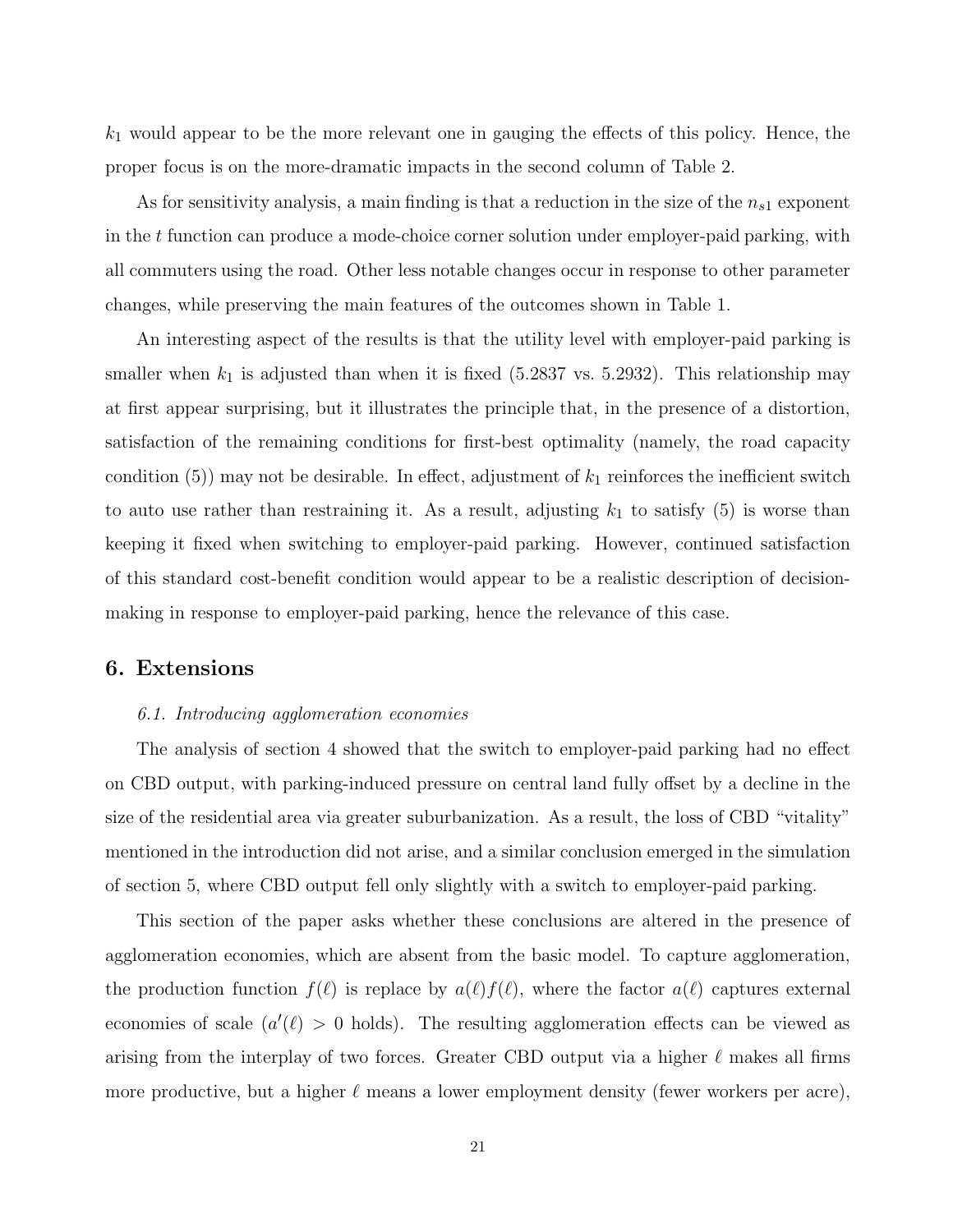which could reduce output by lowering the spatial concentration of production. With  $a'(\ell) > 0$ , the first effect is assumed to dominate.

Let  $h(\ell) \equiv a(\ell) f(\ell)$ , with  $h' = af' + a' f$  and  $h'' < 0$  assumed to hold. Then, it is easy to see that the planning solution with agglomeration economies is characterized by the previous first-order conditions with f' replaced by h'. As a result, (2) is replaced by  $v'(q_c) = h'$ , indicating that  $h'$  represents central land rent under decentralization, given that it is equated to the marginal utility of  $q$ . For  $h'$  to represent land rent, decentralization of the optimum requires subsidization of land-use by firms, correcting their failure to account for agglomeration effects. To see this conclusion, let  $r_c$  denote central land rent, with the choice of  $\ell$  by firms yielding  $f' = r_c$  in the previous model without agglomeration economies. Letting  $\nu$  denote a subsidy per unit of land, the equivalent condition with agglomeration effects would become  $af' = r_c - \nu$ , recognizing that firms ignore agglomeration effects in choosing their land inputs. For h' to represent land rent, the subsidy must satisfy  $\nu = a'f$  (after substituting h' for  $r_c$ ), so that  $\nu$  captures the external benefit of greater land usage.

Thus, decentralization of the first-best allocation with agglomeration economies requires all the previous steps (employee-paid parking, congestion tolls, etc.) along with subsidization of firm land inputs. Aside from the replacement of  $f'$  with  $h'$ , the only other change in the previous equilibrium conditions is the need for a tax to finance the central land-rent subsidy. The total outlay on the subsidy, equal the required tax revenue, is  $\ell a' f$ , land area times the subsidy per unit of land. But once this tax is incorporated in the aggregate budget constraint, that constraint becomes identical to the previous one, with  $h$  replacing  $f$ . This conclusion follows because the wage is now equal to  $h - \ell(h' - a'f)$ , or output h minus  $\ell(h' - a'f)$ , which equals the land-rent outlay less the subsidy. When the tax  $a'f$  is subtracted to get the net-of-tax wage, this expression cancels, so that the wage minus the tax is  $h - \ell h'$ , the same expression that would result if h rather than f were the production function. With  $f'$  in the other equilibrium conditions replaced by  $h'$ , the upshot is that the decentralized first-best allocation with agglomeration economies can be generated by replacing  $f$  in the noagglomeration case with  $h$ . In other words, with the agglomeration externalities internalized via the land-rent subsidy, the outcome is the same as the one where firms view h rather than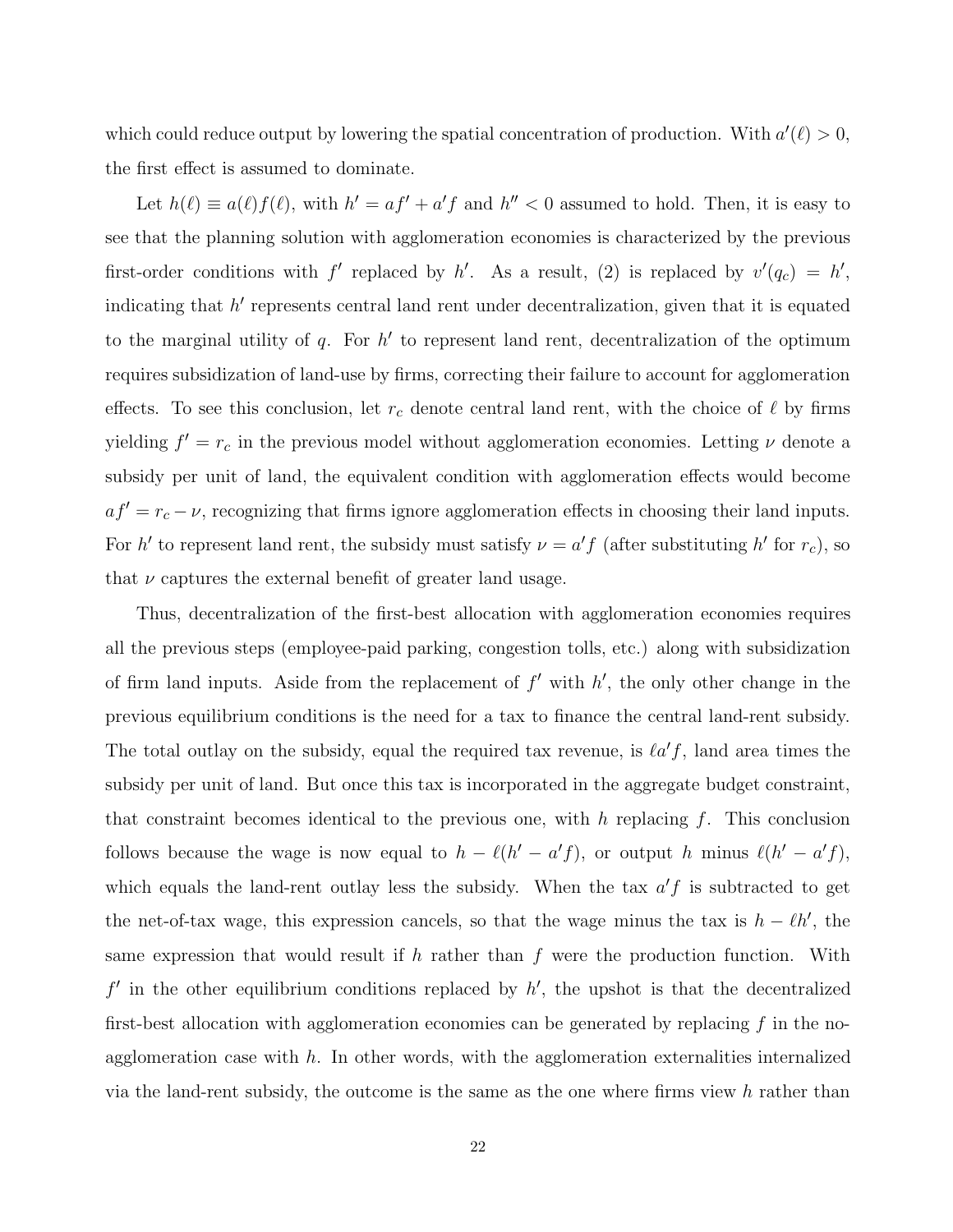$f$  as their own production function.

Given this equivalence, the analysis of the switch to employer-paid from section 4 (including Proposition 1) is unaffected, so that it applies equally well to the agglomeration case, provided that a land-rent subsidy is paid. Note that since  $\ell$  remains constant in this quasi-linear case, the switch to employer-paid parking has no effect on the generation of agglomeration economies.

Analogous conclusions apply to the previous simulation analysis. For example, suppose that  $a(\ell) = \ell^{0.1}$  and  $f(\ell) = 5.5\ell^{0.1}$ . Then  $af = h = 5.5\ell^{0.5}$ , so that h is the same as the previous f function (see Table 1). Given the previous discussion, the simulation results in Table 2 then show the employee- and employer-paid parking outcomes in the presence of agglomeration economies, assuming that  $a(\ell)$  and  $f(\ell)$  take the given forms and that a land-rent subsidy is present.

In a model with intercity migration, employer-paid parking could have larger effects on CBD production and agglomeration. In this setting, the reduction in utility caused by the switch to employer-paid parking would lead to outmigration and a reduction in the city's work force, amplifying the small output loss seen in Table 2 and generating a loss of agglomeration economies. However, if the switch to employer-paid parking occurs in all cities, reducing utility everywhere, no migration is generated and the current effects apply.

#### 6.2. Alternative modeling of public transit scale economies

In the model of section 3, economies of scale in public transit arose through the presence of a fixed cost. An alternative approach to generating scale economies would suppress the fixed cost but assume a declining marginal cost of capacity. Capacity costs would be written  $\Gamma(k_2)$ , with  $\Gamma'' < 0$  and  $n_{s2}$  again substituted for  $k_2$ . The RHS of the mode-choice condition (4) would be replaced by  $\alpha + \Gamma'(n_{s2})$ , and the tax to cover F would be replaced by a tax of  $\Gamma(n_{s2}) - n_{s2}\Gamma'(n_{s2})$  to cover the deficit resulting from marginal-cost pricing, which is required for an optimum (the transit fare equals  $\Gamma'$ ).

Since the RHS of (4) is no longer a constant under this modification, the simplicity of the analysis of section 4 disappears despite the presence of quasi-linear preferences. Numerical simulation is then the only path to investigating the effects of employer-paid parking. But with the RHS of (4) no longer constant in the quasi-linear analysis, the mathematical conditions that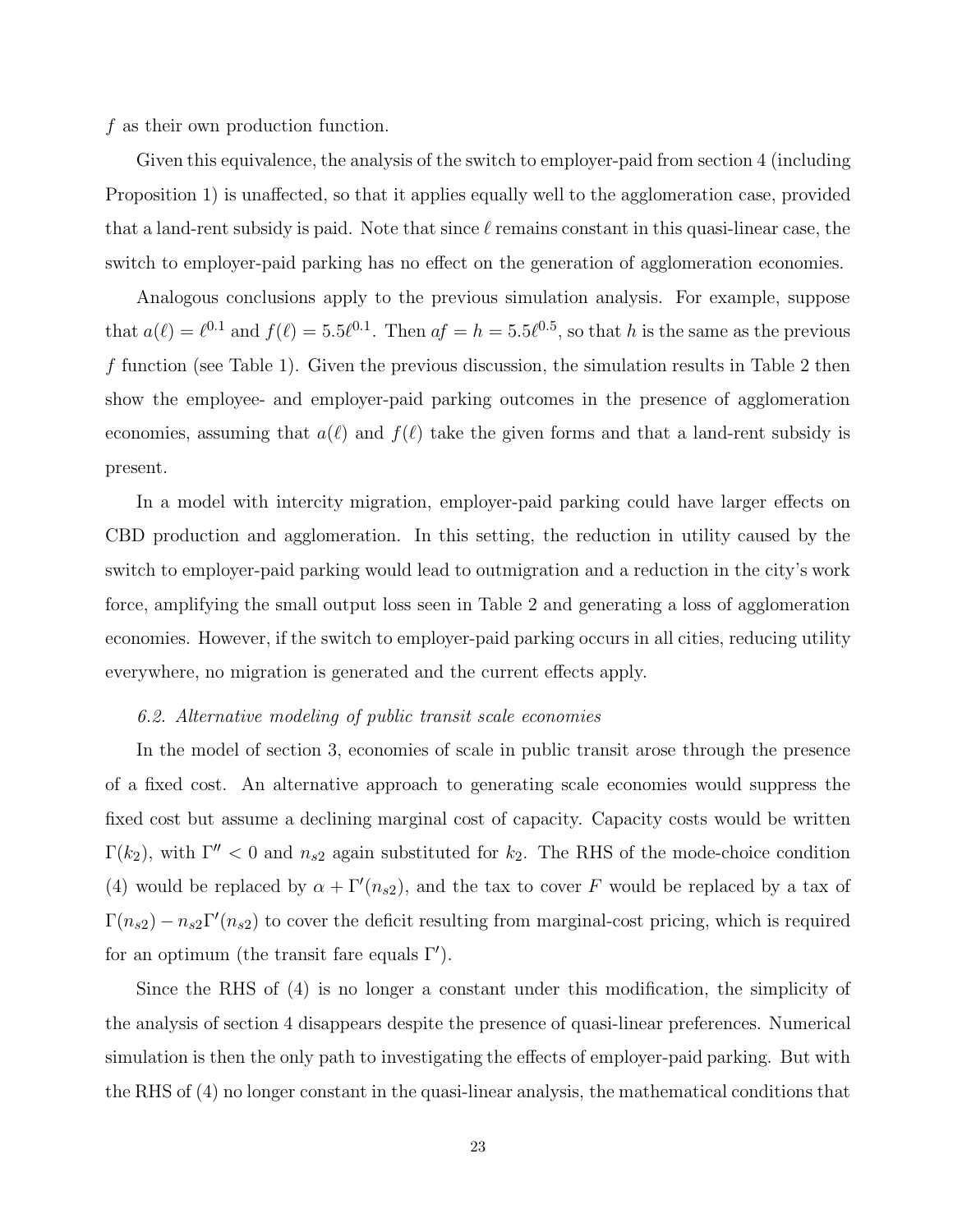prevented an interior mode-choice outcome under a ratio form for the  $t(\cdot)$  function no longer prevail, possibly reducing the need for a large gap between the exponents of the function in the numerical example.

Even though a mode-choice corner solution may seem easier to avoid, falling marginal costs in public transit should lead to more-exaggerated swings in the numbers of road and transit users under the switch to employer-paid parking. The reason is that, as commuters shift from transit to the road, transit marginal cost (and hence the fare) rises, increasing the incentive to abandon transit relative to the case where the fare stays the same. Since this effect tends to increase the likelihood of mode-choice corner solutions at the same time as the mathematical pressure for such a solution is relieved, the net effect on the feasibility of a ratio form for t is unclear.

It turns out, however, that interior mode-choice solutions can indeed be achieved with a smaller  $\tau_1$  value than before (1.5 as opposed to the previous 4.0 value), which gives the  $t(\cdot)$ function an approximate ratio form (recall from Table 1 that the other exponent is -1.0). In specifying public-transit costs, the user-cost  $\alpha$  is raised from 0.5 to 0.7, and the  $\Gamma(n_{s2})$  function is set equal to  $0.00005n_{s2}^{0.05}$ , indicating strong economies of scale (capacity rises slowly with ridership). A final parameter change is that road capacity cost  $\gamma_1$  is raised from 0.1 to 0.23.

The numerical example based on these assumptions is shown in Table 3, with the employerpaid parking case shown only with  $k_1$  adjusted. As can be seen, the mode-choice shift with the switch to employer-paid parking is more dramatic than before, as predicted. The number of road users is below 0.02 with employee-paid parking (in contrast to the earlier value of 0.4638) but grows to 0.7563 after the switch, with transit users falling from 0.7123 to 0.0780. Suburban population growth in this new example, near 0.1, is about double that in Table 2, and the drop in income (which measures the welfare cost of the switch) is 3.3%, triple the previous value. All the other effects of the switch to employer-paid parking are qualitatively the same as in Table 2. Thus, the assumption of declining marginal capacity cost in public transit leaves the main qualitative conclusions of the previous example unchanged, while altering some of the quantitative magnitudes.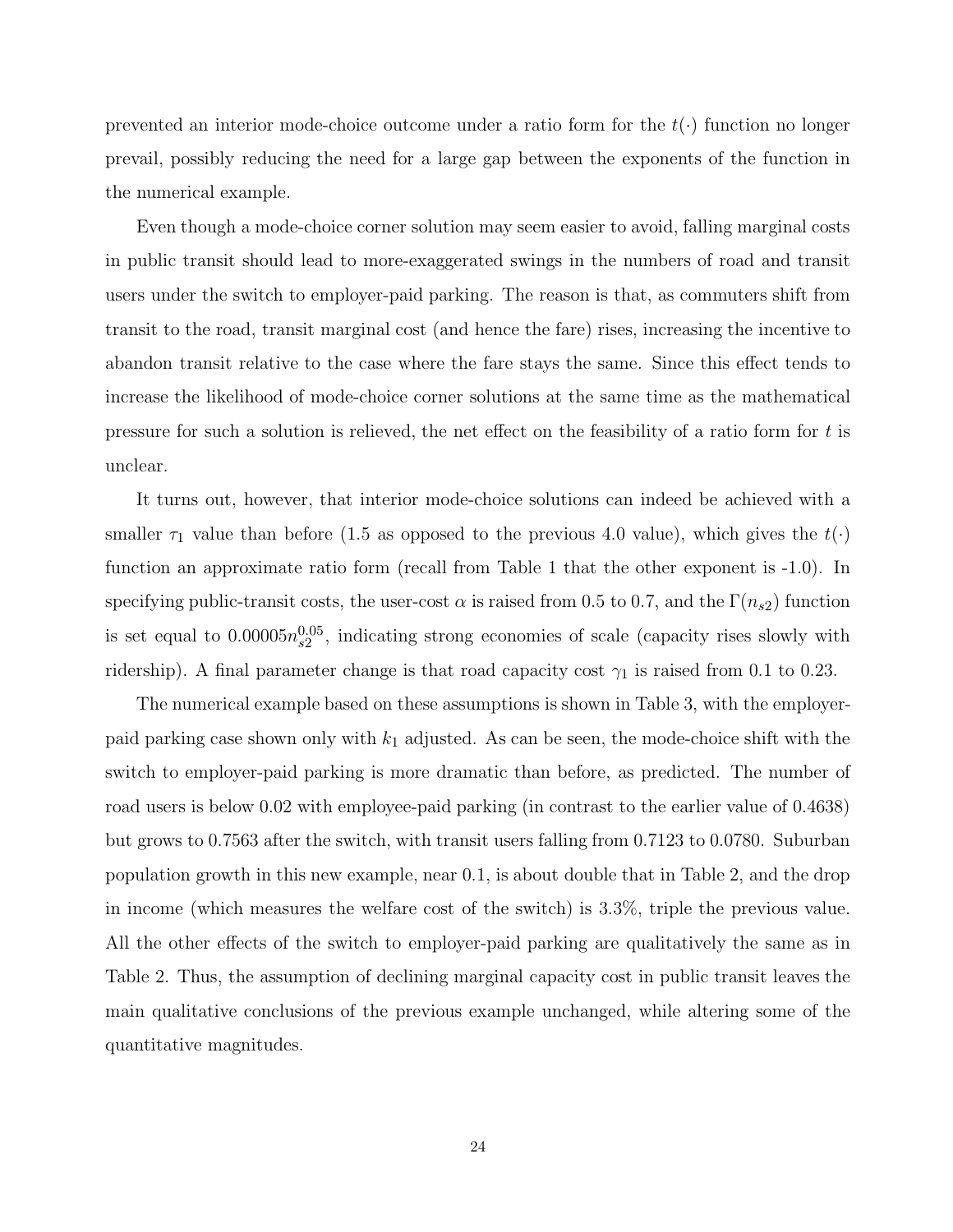## 7. Conclusion

This paper has analyzed the effect of employer-paid parking on aspects of urban form. The analysis shows that, to generate the social optimum, auto commuters should pay their own parking costs while also paying congestion tolls. In switching from this first-best regime of employee-paid parking to one of employer-paid parking, commuters dramatically shift from public transit to road usage. This sizable shift spurs a large increase in road capacity, but the cost of road usage ultimately rises by enough to eliminate the gain from the absence of parking costs. Since the mode shift from transit to auto use requires more parking land, leaving less for other uses, some central residents relocate to the suburbs. All of these changes are inefficient, leading to a city with too much road usage, too much road investment, and too much suburbanization, effects that reduce the urban utility level. The paper argues that these distortions are encouraged by nontaxability of the fringe benefit of employer-paid parking, which has spurred its adoption. Therefore, this seemingly innocuous feature of the tax code may underlie the major distortions in the urban economy identified by the analysis.

The analysis shows that, in the absence of income taxes, employer-paid parking's undesirable effects can be exactly reversed by a cash-out policy like the one mandated in California. Such a policy is equivalent to an arrangement where employers give all workers a stipend that can be used to cover parking costs or spent elsewhere, effectively restoring the employee-paid parking regime and thus the efficiency of the urban equilibrium.

Extensions of the model could make the provision of central parking more realistic. One easy extension would replace surface parking with underground parking, which uses no land but entails a high capital cost per parking space. In the model of section 4, it is easy to see that a switch to employer-paid parking in the underground case leads to familiar inefficient increases in road usage and capacity while having no effect on suburbanization. Following Brueckner and Franco (2016), the case of structural parking could also be analyzed, recognizing that a parking structure of a greater height corresponds to an increase in parking efficiency, but at the cost of greater capital investment, which would be chosen optimally.

The absence of public-transit crowding is another assumption that could be relaxed. Like the assumption of decreasing transit marginal costs, this change would prevent the derivation of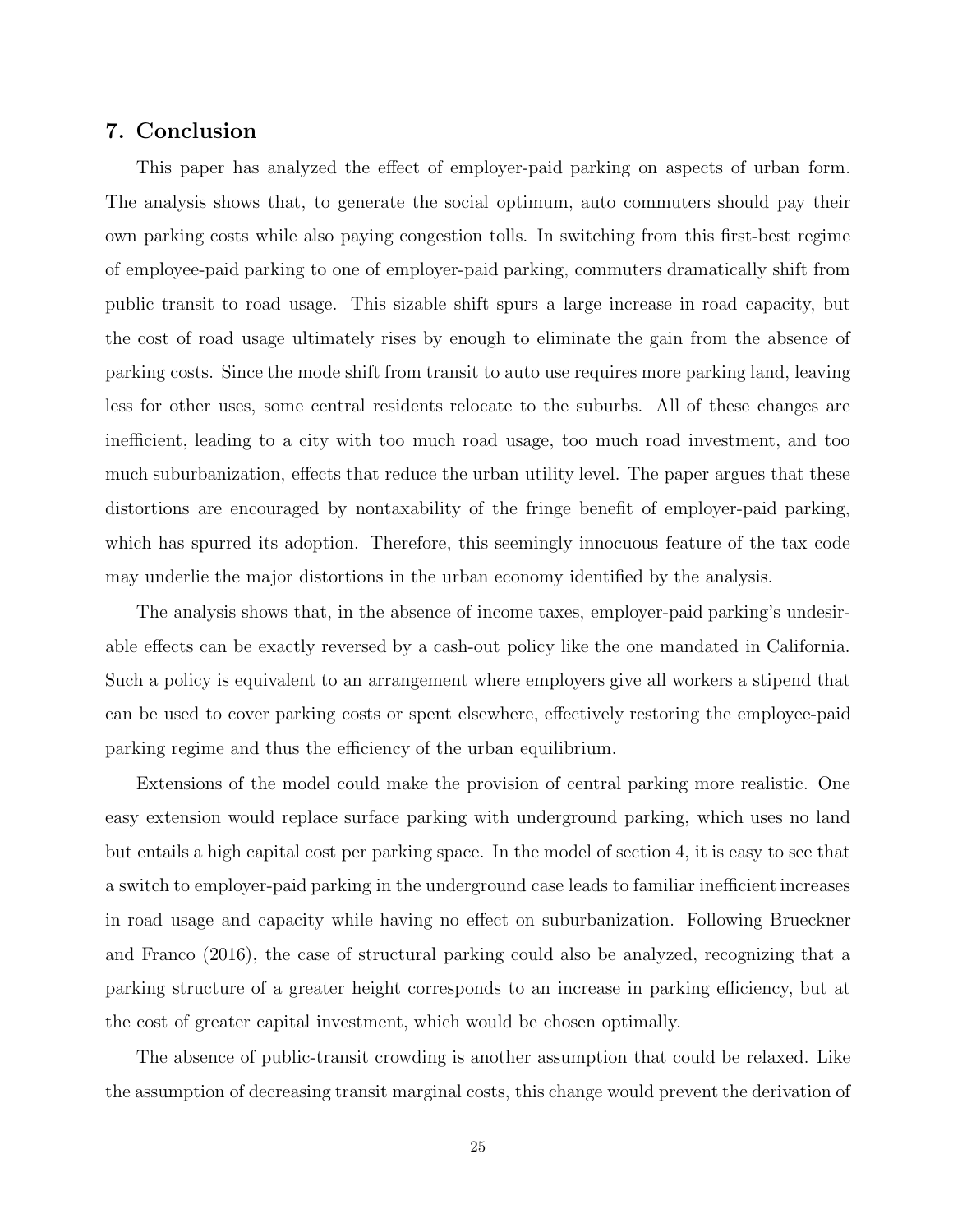analytical results. Intuitively, however, the presence of crowding would attenuate the increase in road use with a switch to employer-paid parking, given that transit would become less congested and more attractive as its usage falls. Nevertheless, the main qualitative conclusions of the analysis are likely to be unaffected.

Finally, the mode choice between transit and road usage could be modified by including idiosyncratic consumer preferences for particular modes. Following Borck (2017), a logit model could then capture the split between the two modes, eliminating the knife-edge feature of the current choice setup.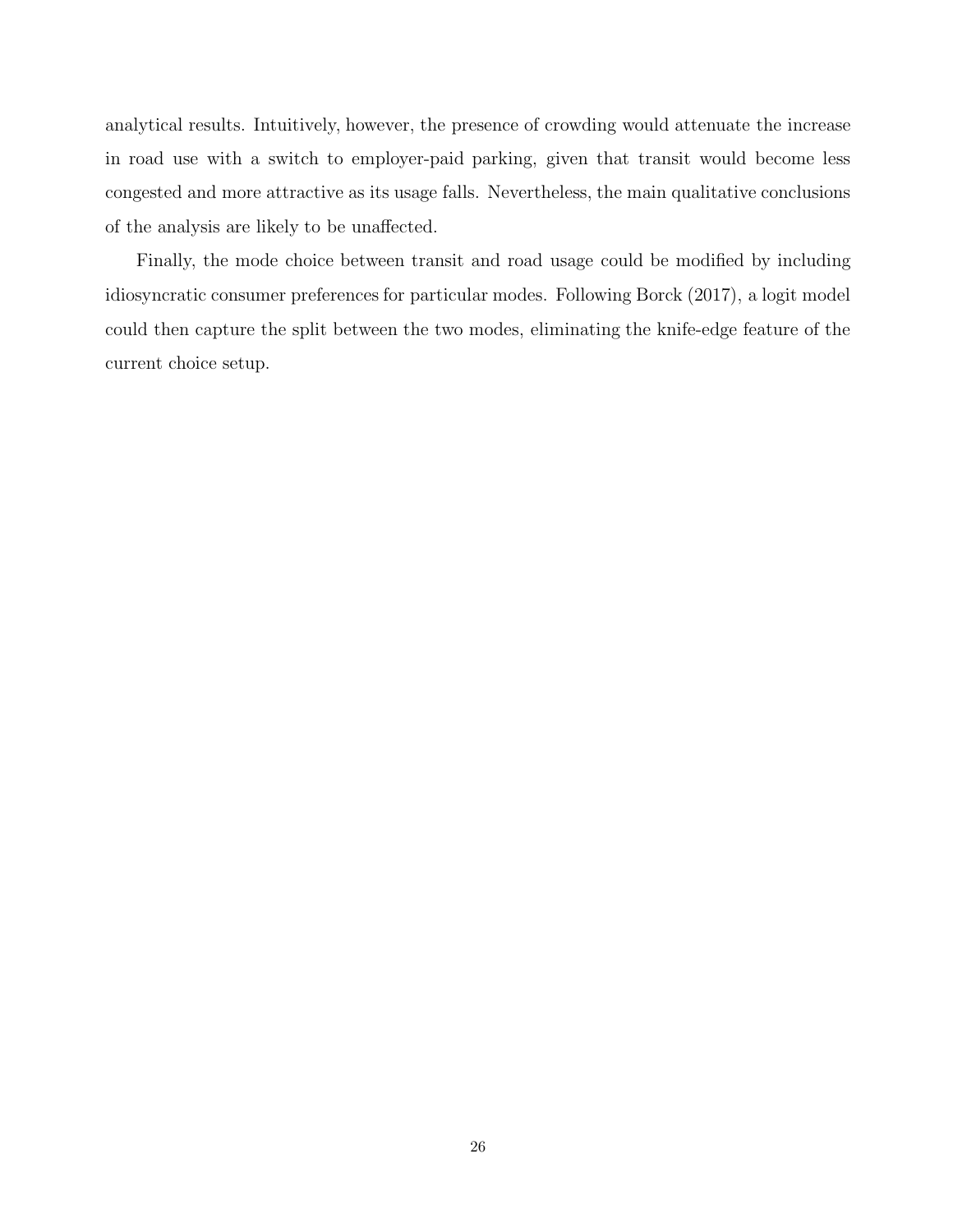# Appendix

#### A1. First-order conditions

The first-order conditions for the planning problem are as follows:

$$
u: \qquad 1 \ - \ (\theta_c + \theta_s) \ = \ 0 \tag{a1}
$$

$$
e_c: \qquad \theta_c \ - \ \delta n_c \ = \ 0 \tag{a2}
$$

$$
e_s: \qquad \theta_s \ - \ \delta n_s \ = \ 0 \tag{a3}
$$

$$
q_c: \qquad \theta_c v'(q_c) \ - \ \delta n_c f' \ = \ 0 \tag{a4}
$$

$$
q_s: \qquad \theta_s v'(q_s) - \delta r_a n_s = 0 \qquad (a5)
$$

$$
n_c: \t -\lambda - \delta(q_c f' + e_c) = 0 \t (a6)
$$

$$
n_s: \quad -\lambda \; - \; \delta(e_s + r_a q_s) \; - \; \psi \;\; = \;\; 0 \tag{a7}
$$

$$
n_{s1}: \t -\delta(t_1 + n_{s1}t^n) - \phi + \psi = 0 \t (a8)
$$

$$
n_{s2}:\quad -\delta(\gamma_2+\alpha) + \psi = 0 \tag{a9}
$$

$$
k_1: \qquad -\delta(\gamma_1 + n_{s1}t^k) = 0 \qquad (a10)
$$

$$
P: \qquad -\delta(\beta f' + r_a \beta) + \phi = 0. \tag{a11}
$$

## A2. Sign of ∂e/∂µ

To maintain equal utilities,  $e_c$  and  $e_s$  must change by the same amount as  $\mu$  is altered, with the common change denoted by  $\partial e/\partial \mu$ . Differentiation of the resource constraint with respect to  $\mu$ , yields, after cancelling terms,

$$
-\frac{\partial e}{\partial \mu} = (t + n_{s1}t^n - \alpha - \gamma_2)\frac{\partial n_{s1}}{\partial \mu} - (\alpha + \gamma_2 + e_s - e_c + r_a q_s)\frac{\partial n_c}{\partial \mu}
$$
  

$$
= (-\mu\beta f')\overline{q}_c z/D + (\alpha + \gamma_2 + e_s - e_c + r_a q_s)\beta z/D, \qquad (a12)
$$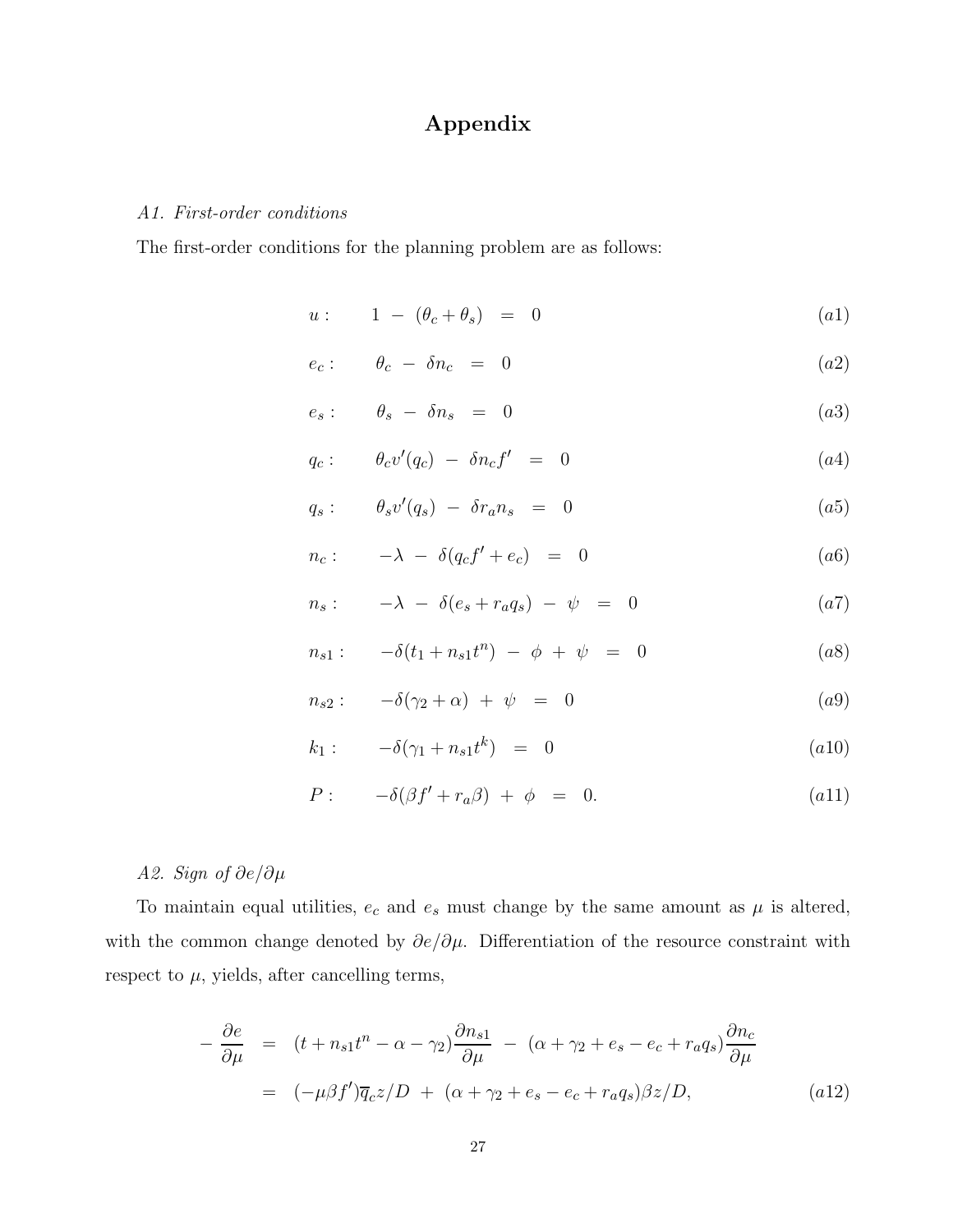where (9) is used to substitute for the derivatives of  $n_{s1}$  and  $n_c$ , and where (4) (with  $\mu$ appended) is used to substitute for the first term in the first line of  $(a12)$ . Using  $(6)$ ,  $(a12)$ reduces to

$$
-\frac{\partial e}{\partial \mu} = (\alpha + \gamma_2 + e_s - e_c + r_a q_s - \mu f' \overline{q}_c) \beta z / D
$$
  
=  $(1 - \mu) f' \overline{q}_c \beta z / D$  < 0. (a13)

Thus,  $\partial e/\partial \mu > 0$  holds, so that a reduction in  $\mu$  reduces  $e_c$  and  $e_s$ .

#### A3. Budget constraints under decentralization

The income side of the budget constraint equals total wages plus differential land rent minus a tax to pay for the road capacity deficit (the tax is negative in the case of a surplus) and a tax to cover the fixed cost  $F$  of the transit system. Recalling that the labor force size equals 1, total income is then

$$
f - (1 - \beta n_{s1} - n_c q_c) f' + f' - r_a - (\gamma_1 k_1 - n_{s1}^2 t^n) - F,
$$
 (a14)

where  $f' - r_a$  is differential land rent (recall that the central land area equals 1) and  $n_{s1}^2 t^n$  is toll revenue. Note that since profit of CBD producers is zero, there is no corresponding income term.

Total expenditures are given by

$$
r_a(q_s n_s + \beta n_{s1}) + f' n_c q_c + n_{s1} \beta f' + n_{s1} (t + n_{s1} t^n) + (\alpha + \gamma_2) n_{s2} + F + n_c e_c + n_s e_s, \ (a15)
$$

where the second and third terms are rent outlays and total parking costs in the center, and where the fourth term includes congestion tolls. Setting income equal to expenditures, and rearranging, it is easily seen that the resulting equality reduces to the aggregate resource constraint from (1).

To write the individual budget constraints, note that since the population size L equals 1, (a14)) also gives individual income. The expenditure sides of the individual constraints are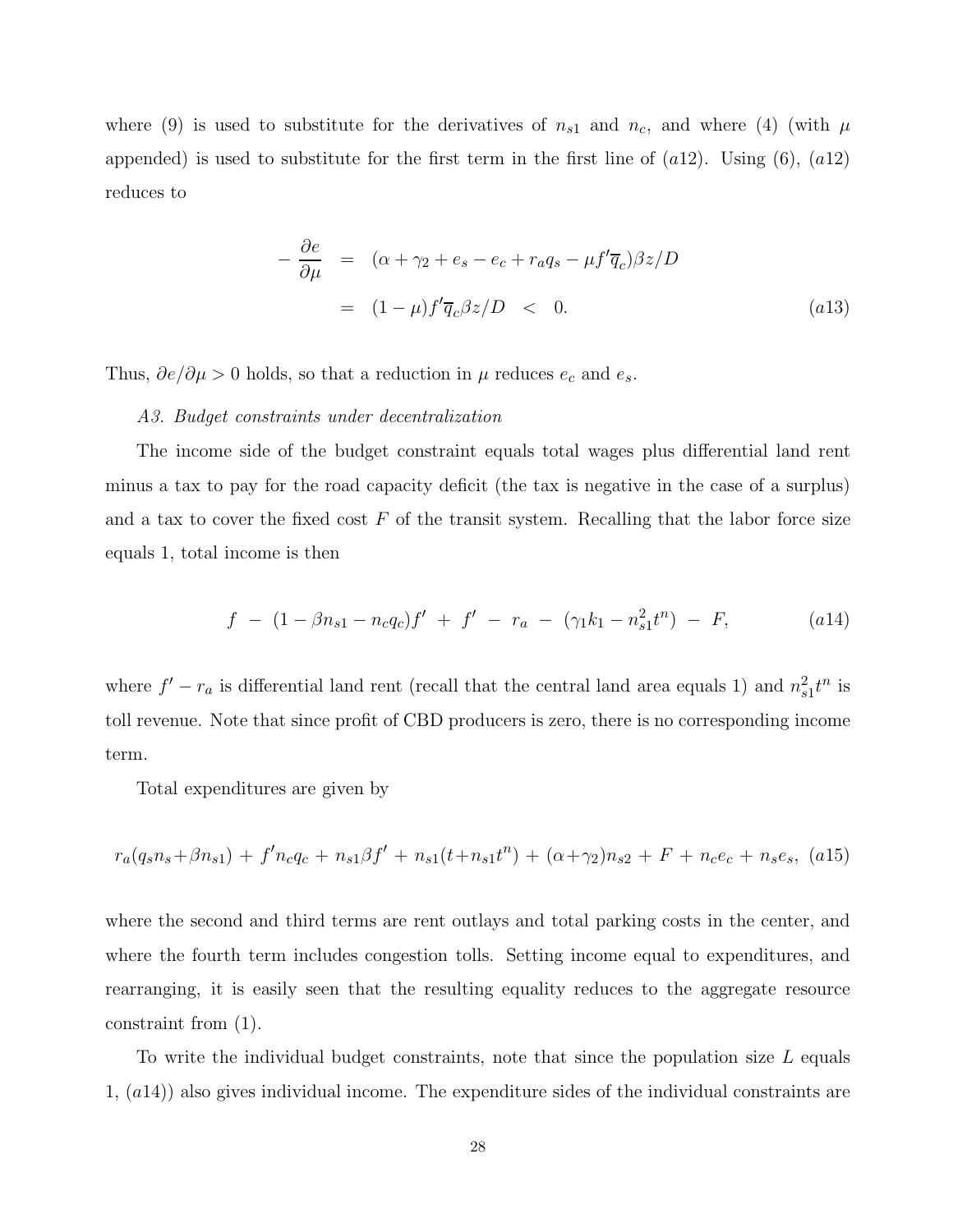$e_c + f' q_c$  for central residents,  $e_s + r_a q_s + \alpha + \gamma_2$  for suburban transit users, and  $e_s + r_a (q_s +$  $\beta$ ) + t +  $n_{s1}t^n$  +  $\beta f'$  for suburban road users.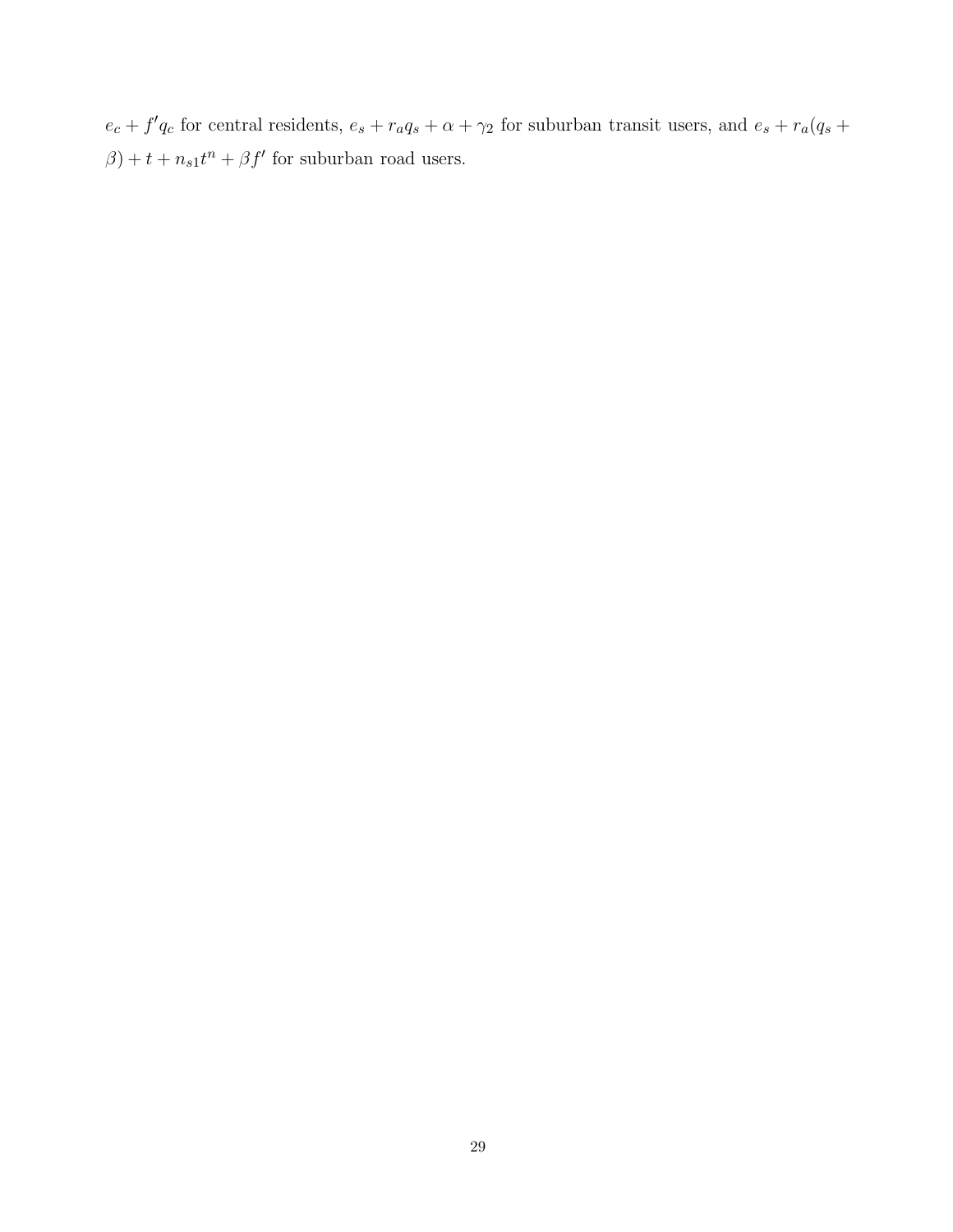| production | parking | residential | road<br>public-transit line | residential<br>$\,$ + parking | vacant |
|------------|---------|-------------|-----------------------------|-------------------------------|--------|
|            |         |             |                             |                               |        |

*Central Zone Suburban Zone*

**Figure 1: City Map**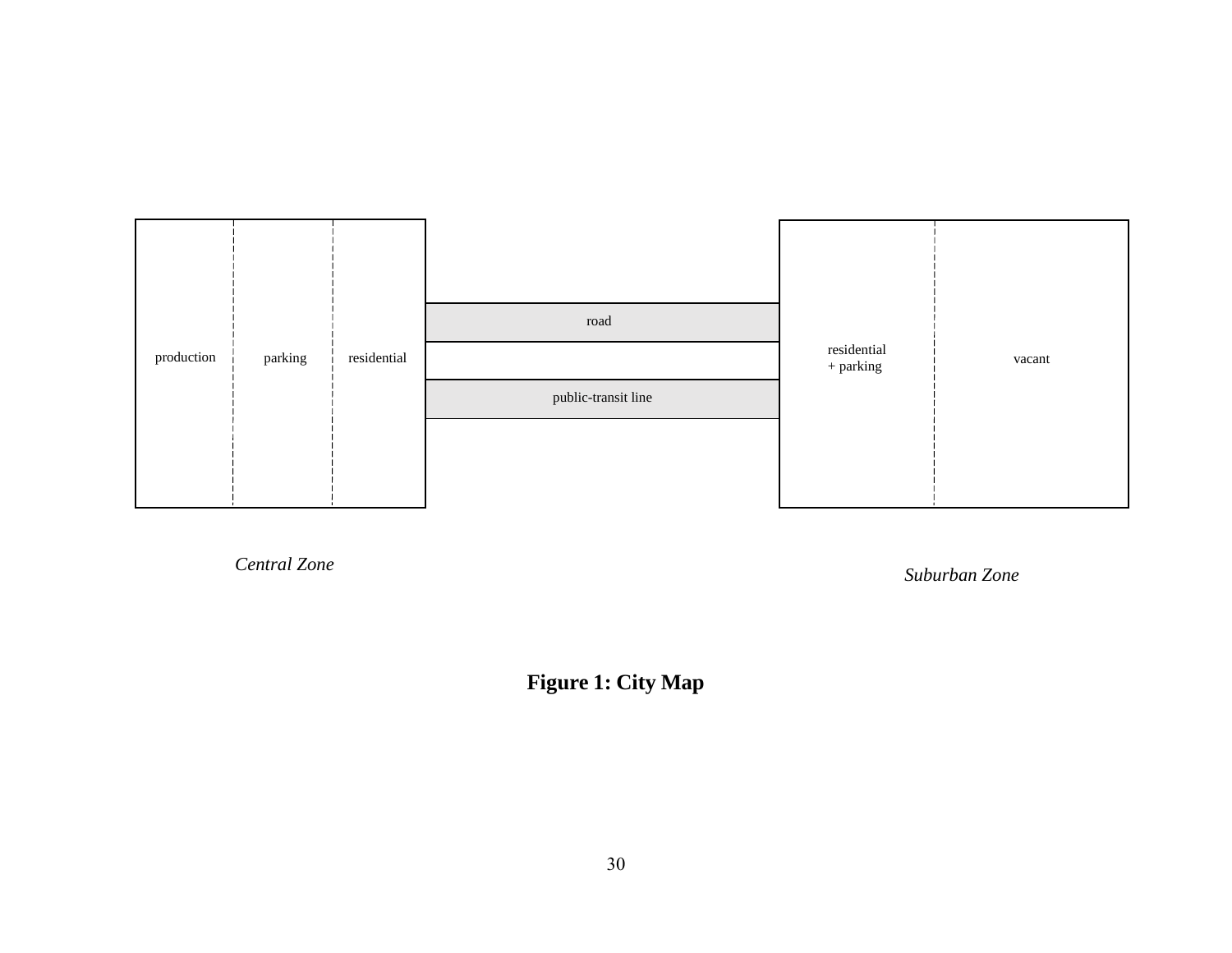

31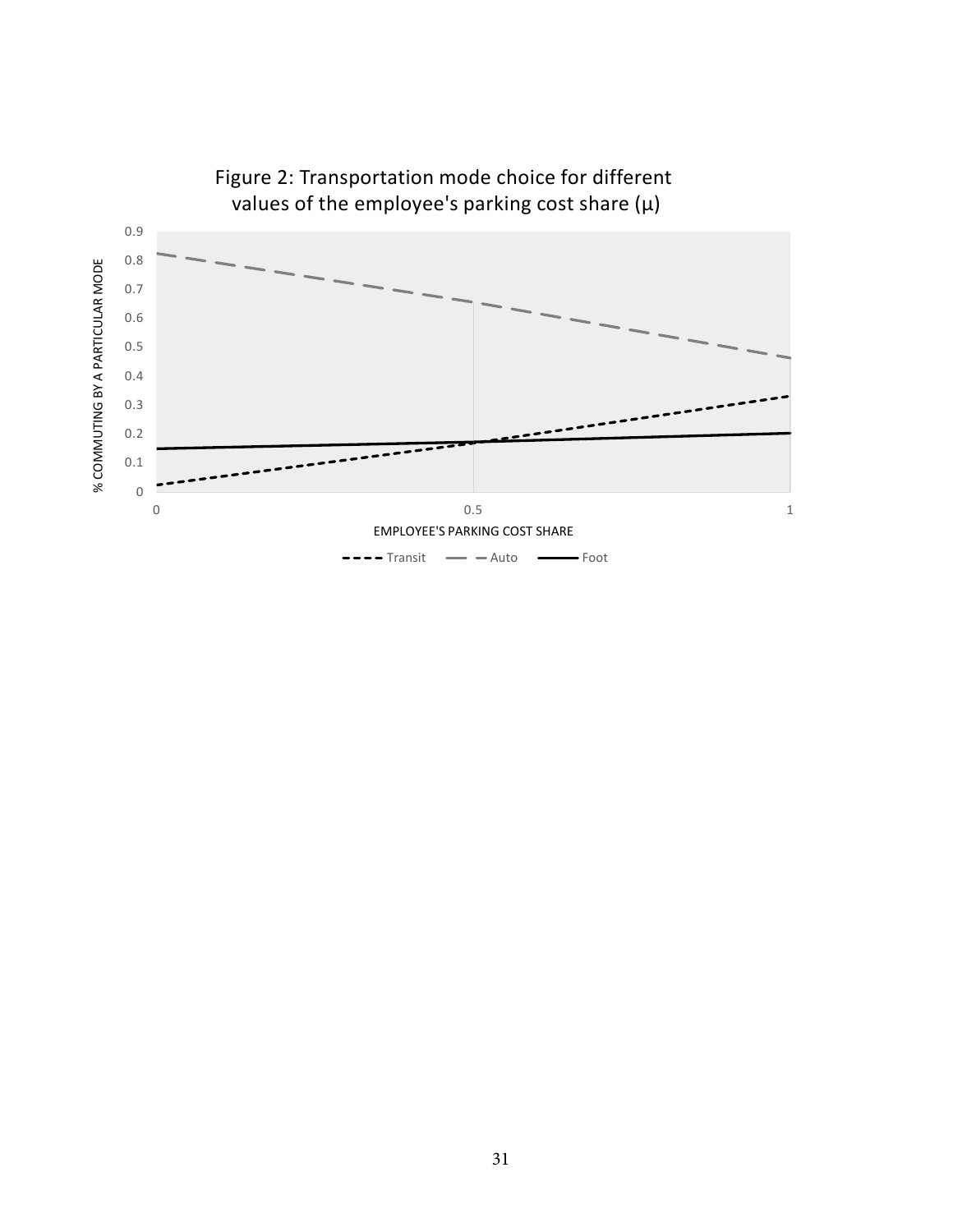| Utility function                   | $\sigma_0 q^{\sigma_1} e^{1-\sigma_1}$ |
|------------------------------------|----------------------------------------|
| $\sigma_0$                         | 100.0                                  |
| $\sigma_1$                         | 0.4                                    |
| Production function                | $\rho_0 \, \ell^{\rho_1}$              |
| $\rho_0$                           | 5.5                                    |
| $\rho_1$                           | 0.2                                    |
| Road user cost                     | $\tau_0 n_{s1}^{\tau_1} k_1^{-\tau_2}$ |
| $\tau_0$                           | 0.2                                    |
| $\tau_1$                           | 4.0                                    |
| $\tau_2$                           | 1.0                                    |
| Road capacity cost $(\gamma_1)$    | 0.1                                    |
| Transit user cost $(\alpha)$       | 0.5                                    |
| Transit capacity cost $(\gamma_2)$ | 0.23                                   |
| Parking efficiency $(\beta)$       | 0.2                                    |
| Agricultural rent $(r_a)$          | $1.0\,$                                |
|                                    |                                        |

÷,

## Table 1: Functional Forms and Parameter Values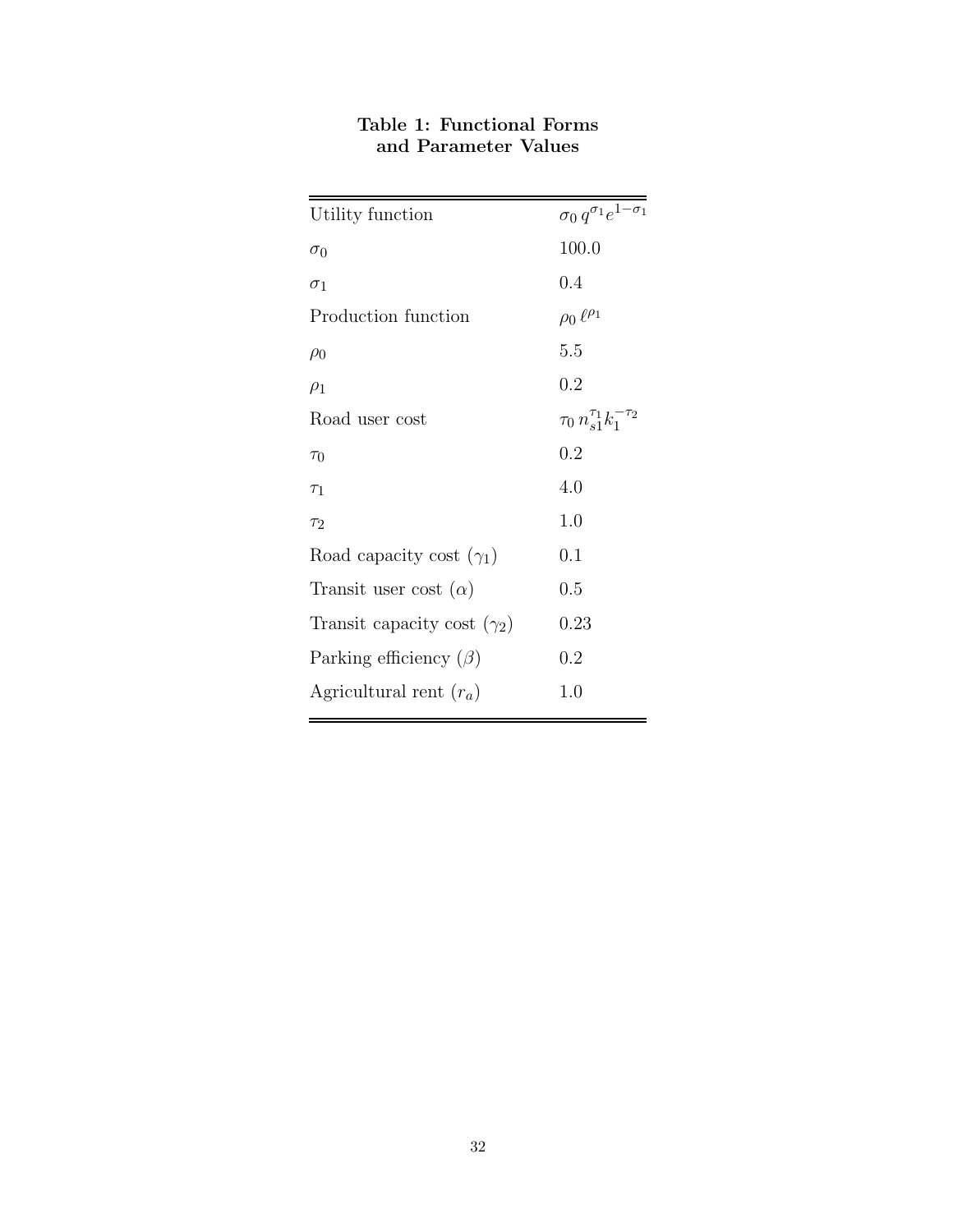|                                              | Parking cost paid by        |                             |             |
|----------------------------------------------|-----------------------------|-----------------------------|-------------|
|                                              | <u>Employee</u> $(\mu = 1)$ | <u>Employer</u> $(\mu = 0)$ |             |
|                                              |                             | $k_1$ adjusted              | $k_1$ fixed |
| Variable                                     |                             |                             |             |
| Road users $(n_{s1})$                        | 0.4638                      | 0.8251                      | 0.5756      |
| Transit users $(n_{s2})$                     | 0.3324                      | 0.0247                      | 0.2371      |
| Suburban population $(n_s)$                  | 0.7961                      | 0.8498                      | 0.8127      |
| Road capacity $(k_1)$                        | 0.2072                      | 0.8746                      | 0.2072      |
| Central land consumption $(q_c)$             | 1.2117                      | 1.1921                      | 1.2060      |
| Suburban land consumption $(q_s)$            | 1.5660                      | 1.5454                      | 1.5600      |
| Parking land $(\beta n_{s1})$                | 0.0928                      | 0.1650                      | 0.1151      |
| CBD production land $(\ell)$                 | 0.6602                      | 0.6559                      | 0.6590      |
| Central land rent $(f')$                     | 1.5333                      | 1.5414                      | 1.5356      |
| Central parking cost $(\beta f')$            | 0.3067                      | 0.3083                      | 0.3071      |
| Wage (after subtraction of any employer-     |                             |                             |             |
| paid parking cost                            | 4.0494                      | 3.7898                      | 3.8711      |
| Road-capacity tax                            | $-0.0621$                   | $-0.2624$                   | $-0.2234$   |
| Net income (wage $+$ diff. rent $-$ capacity |                             |                             |             |
| $\text{tax})$                                | 4.6449                      | 4.5935                      | 4.6301      |
| Central nonland consumption $(e_c)$          | 2.7869                      | 2.7561                      | 2.7781      |
| Suburban nonland consumption $(e_s)$         | 2.3489                      | 2.3181                      | 2.3401      |
| Utility                                      | 5.2969                      | 5.2837                      | 5.2932      |
|                                              |                             |                             |             |

# Table 2: Effects of Employer-Paid Parking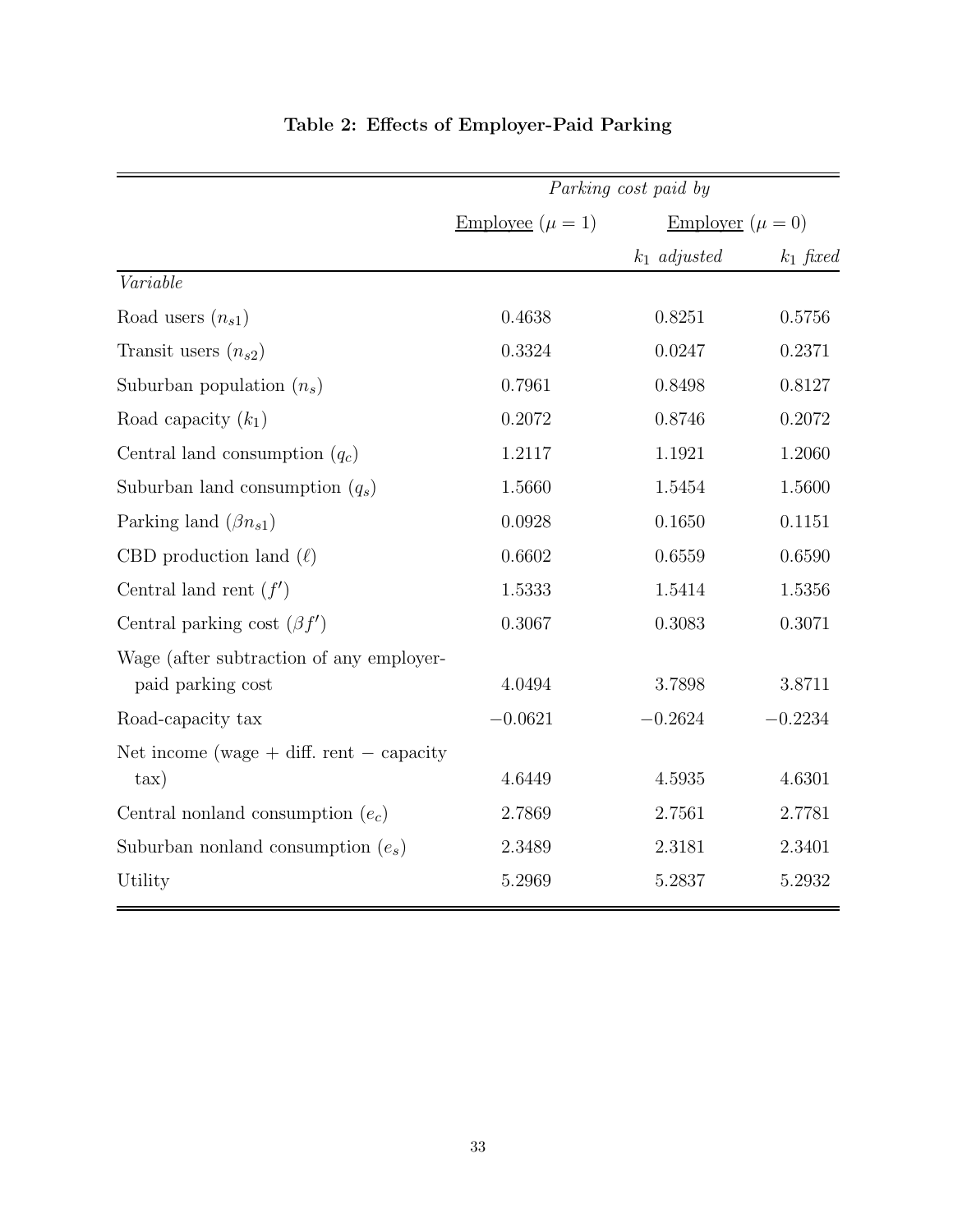| Parking cost paid by |                          |
|----------------------|--------------------------|
| Employee             | Employer                 |
|                      | $(k_1 \text{ adjusted})$ |
|                      |                          |
| 0.0183               | 0.7563                   |
| 0.7123               | 0.0780                   |
| 0.7306               | 0.8343                   |
| 0.0063               | 0.6577                   |
| 1.2090               | 1.1516                   |
| 1.5508               | 1.4909                   |
| 0.0036               | 0.1513                   |
| 0.6706               | 0.6579                   |
| 1.5143               | 1.5377                   |
| 0.3029               | 0.3075                   |
|                      |                          |
| 4.0621               | 3.8139                   |
| $-0.0007$            | $-0.0756$                |
| 0.00005              | 0.00004                  |
| 4.5770               | 4.4272                   |
| 2.7462               | 2.6563                   |
| 2.3262               | 2.2363                   |
| 5.2872               | 5.2478                   |
|                      |                          |

Table 3: Effects with Declining Marginal Capacity Cost in Transit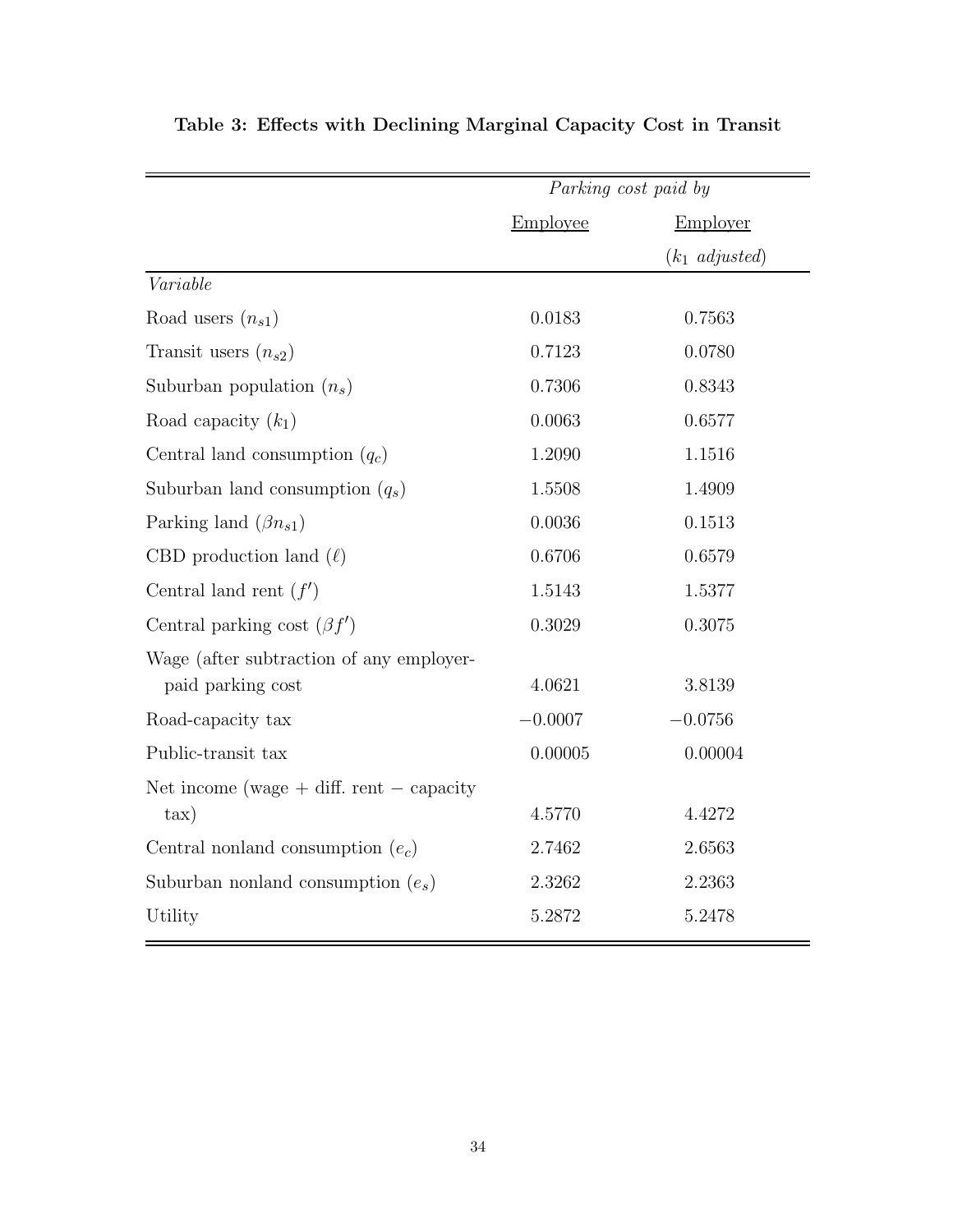## References

- ANDERSON, S. AND A. DE PALMA, 2004. The economics of pricing parking. *Journal of Urban* Economics 55, 1-20.
- ARNOTT, R.J., DE PALMA, A., LINDSEY, R., 1991. A temporal and spatial equilibrium analysis of commuter parking. Journal of Public Economics 45, 301-335.
- ARNOTT, R.J., ROWSE, J., 1999. Modeling parking. *Journal of Urban Economics* 45, 97-124.
- Borck, R., 2017. Public transit and urban pollution. Unpublished paper, University of Potsdam.
- BORCK, R., WREDE, M., 2005. Political economy of commuting subsidies. Journal of Urban Economics 57, 478-499.
- BORCK, R., WREDE, M., 2008. Commuting subsidies with two transport modes. Journal of Urban Economics 63, 841-848.
- DE BORGER, B., WUYTS, B., 2009. Commuting, transport tax reform and the labour market: Employer-paid parking and the relative efficiency of revenue recycling instruments. Urban Studies 46, 213-233.
- Brueckner, J.K., 2007. Urban growth boundaries: An effect second-best remedy for unpriced traffic congestion? Journal of Housing Economics 16, 263-273.
- BRUECKNER, J.K., FRANCO, S.F., 2016. Parking and urban form. *Journal of Economic* Geography, in press.
- BRUECKNER, J.K., HELSLEY, R.W., 2011. Sprawl and blight. *Journal of Urban Economics* 69, 205-213.
- BRUECKNER, J.K., BORCK, R., 2016. Optimal energy taxation in cities. Unpublished paper, UC Irvine.
- CALTHROP, E., PROOST, S., VAN DENDER, K., 2000. Parking policies and road pricing. Urban Studies 3, 63-76.
- ERSOY, F.Y., HASKER, K., INCI, E., 2016. Parking as a loss leader at shopping malls. Transportation Research Part B 91, 98-112.

Franco, S.F., 2014. What are the spatial effects of employer-paid parking at the CBD?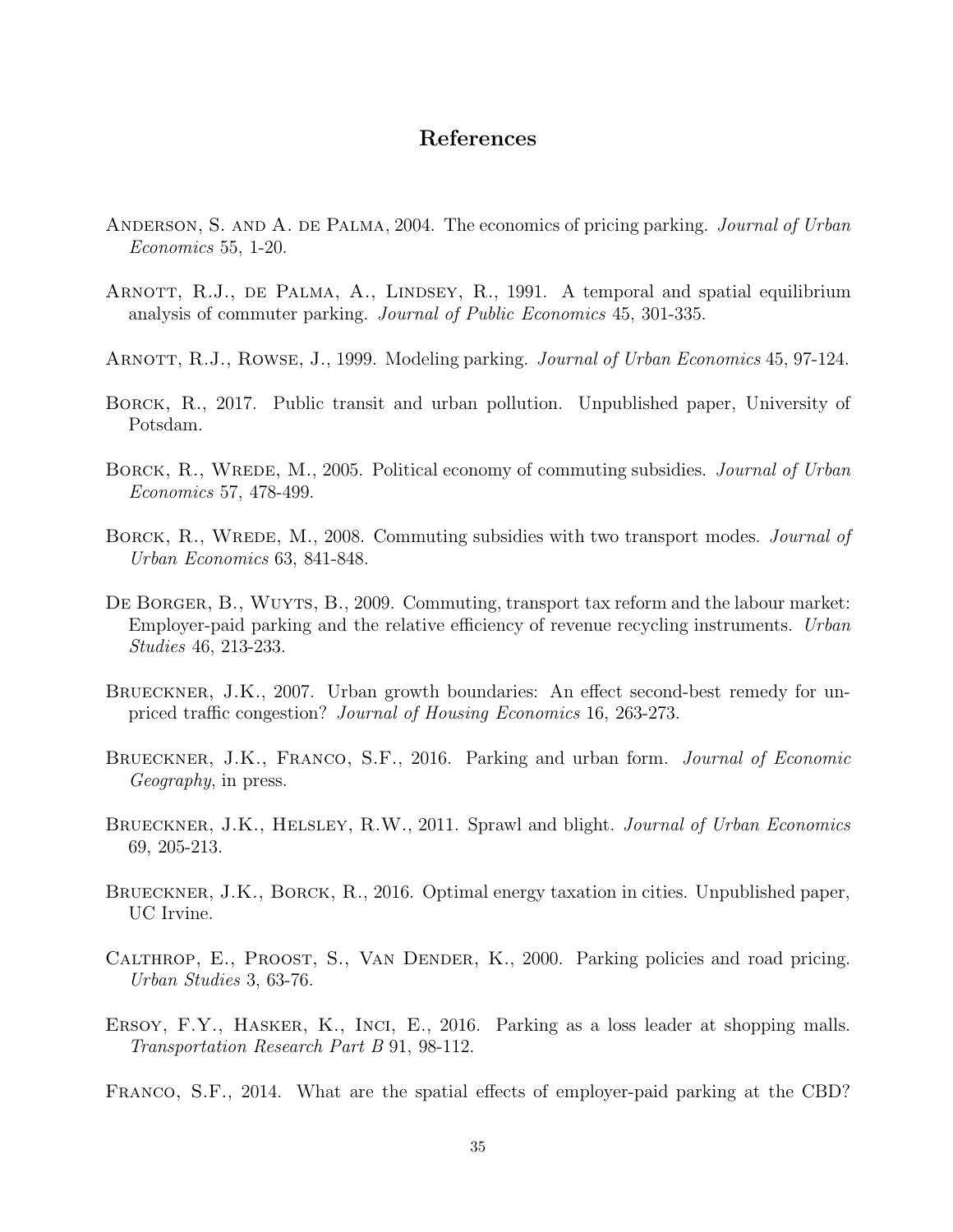Unpublished paper, Nova School of Economics and Business.

INCI, E., 2015. A review of the economics of parking, *Economics of Transportation* 4, 50-63.

- McKenzie, B., 2015a. Majority of Americans drive to work, but less so for urban millennials. Random Samplings: The Official Blog of the U.S. Census Bureau, August 13. http://blogs.census.gov/2015/08/13/majority-of-americans-drive-to-work-butless-so-for-urban-millennials/
- McKenzie, B., 2015b. Who drives to work? Commuting by automobile in the United States. American Community Survey Report, August.https://www.census.gov/hhes/commuting /files/2014/acs-32.pdf
- METROPOLITAN TRANSPORTATION AUTHORITY, 2016. The MTA Network. New York, MTA.
- DE PALMA,  $A_{.}$ , LINDSEY, R., MONCHAMBERT, G., 2015. The economics of crowding in public transport. Journal of Urban Economics, in press.
- Schaller Consulting, 2007. CITYinFLUX, Understanding and Untangling Traffic and Transportation in New York City. http://schallerconsult.com/pub/cityinflux.pdf
- Shin, Y.E., Vuchic, V.R, Bruun, E.C., 2009. Land consumption impacts of a transportation system on a city. Transportation Research Record 2110, 69-77.
- Shoup, D.C., 1997. Evaluating the effects of cashing out employer-paid parking: Eight case studies. Transport Policy 4, 201-216.
- SHOUP, D.C., 2005. The High Cost of Free Parking. Chicago, Planners Press.
- Shoup, D.C., Breinholt, M.J.. 1997. Employer-paid parking: A nationwide survey of employers parking subsidy policies. In: D.L. Greene, D.W. Jones, and M.A. Delucchi, eds., The Full Costs and Benefits of Transportation: Contributions to Theory, Method .and Measurement. Berlin, Springer.
- SOCIETY FOR HUMAN RESOURCE MANAGEMENT, 2013. Employee Benefits: An Overview of Employee Benefits Offerings in the U.S., Alexandria, VA.
- WILLSON R.D., SHOUP, D.C., 1990. Parking subsidies and travel choices: Assessing the evidence. Transportation 17, 141-157.
- Tirachini, A., Hensher, D.A., Rose, J.M., 2013. Crowding in public transport systems: Effects on users, operation and implications for the estimation of demand. Transportation Research Part A 53, 36-52.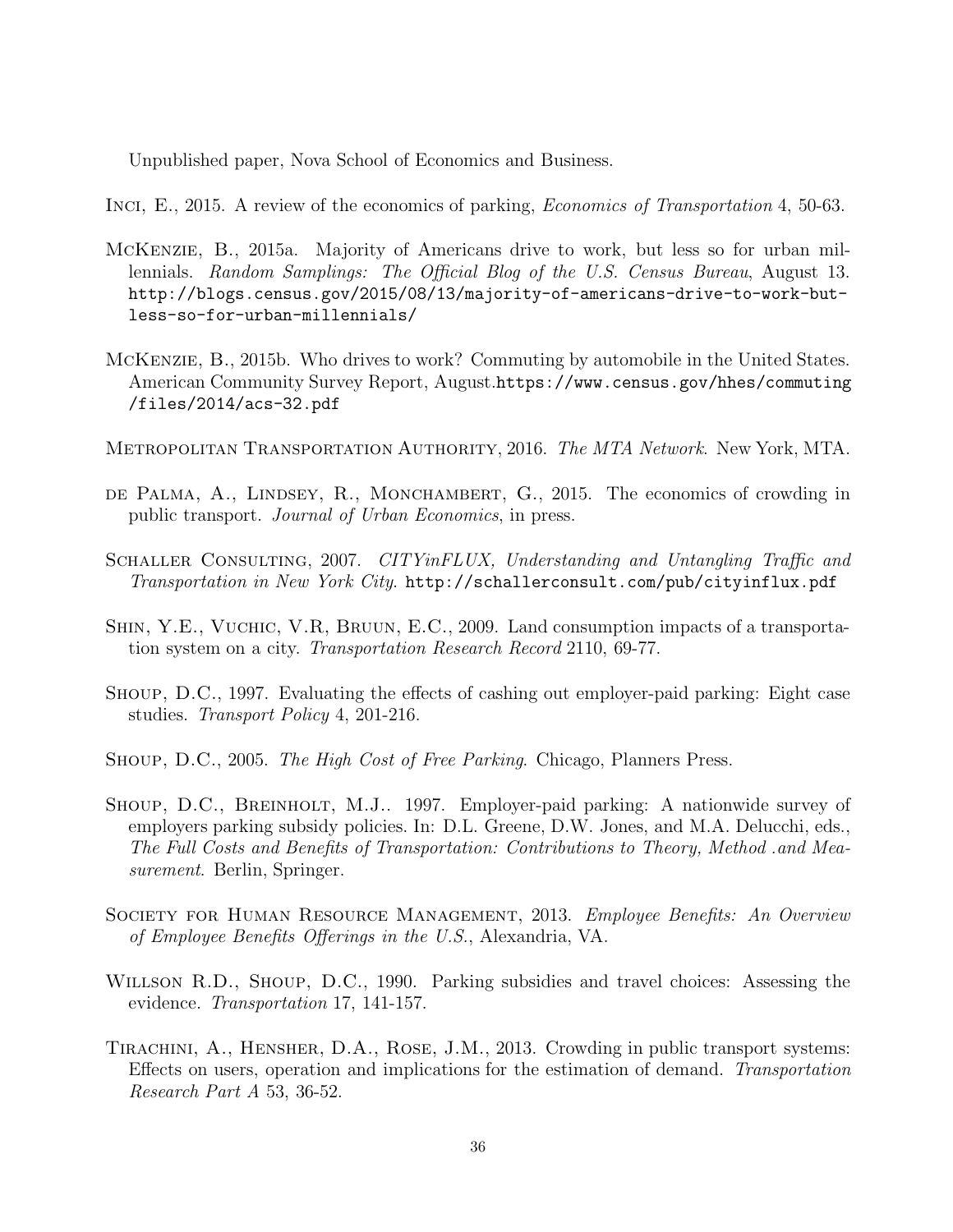- U.S. ENVIRONMENTAL PROTECTION AGENCY, 2005. Parking Cash Out: Implementing Commuter Benefits Under the Commuter Choice Leadership Initiative. National Service Center for Environmental Publications.
- van Ommeren, J., Wentink, D., 2012. The (hidden) cost of employer parking policies. International Economic Review 53, 965-977.
- VERHOEF, E.T., NIJKAMP, P. RIETVELD, P., 1995. The economics of regulatory parking policies: The im(possibilities) of parking policies in traffic congestion. Transportation Research Part A 29A, 141-156.
- VOITH, R., 1998. Parking, transit, and employment in a central business district. Journal of Urban Economics 44, 43-58.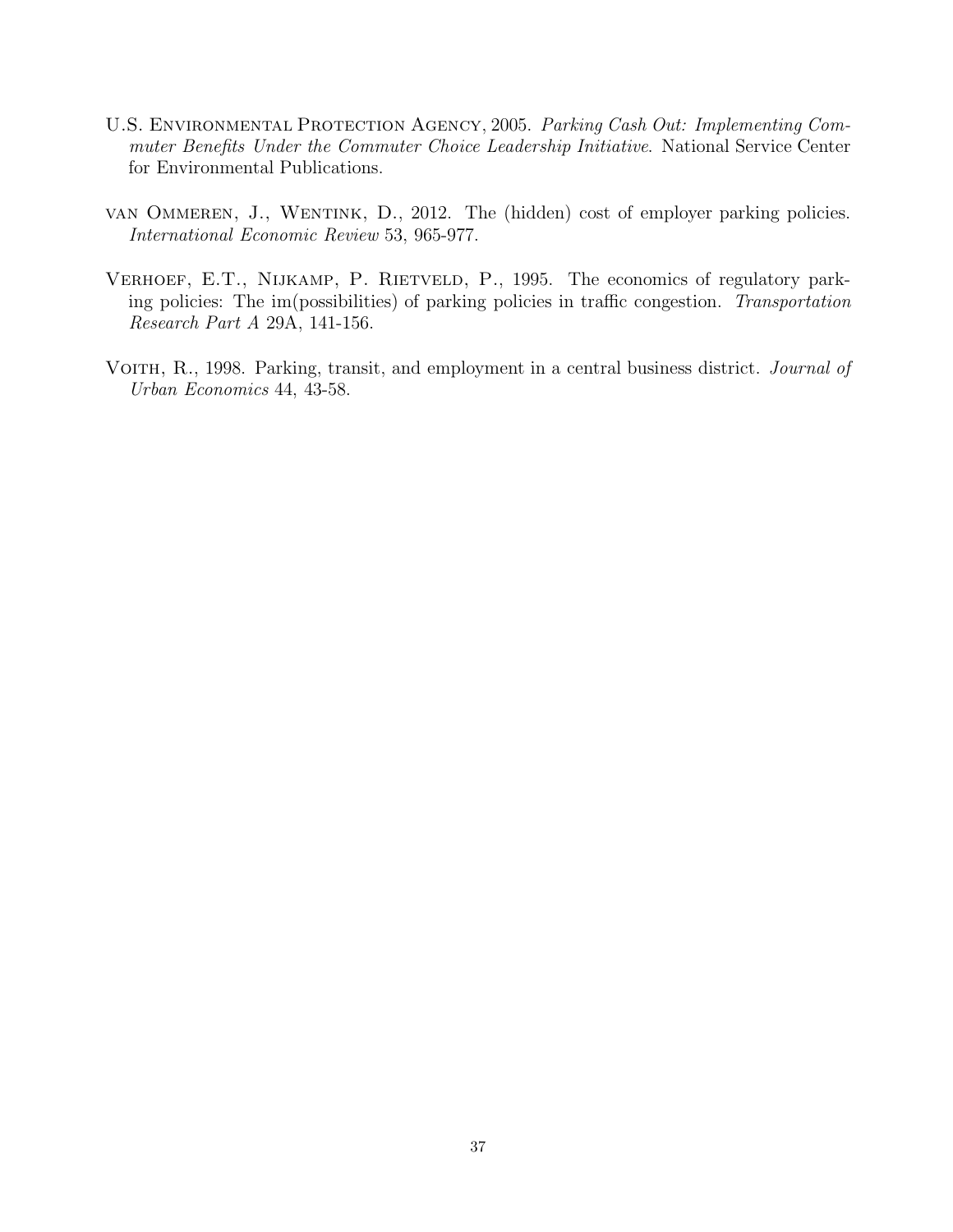# Footnotes

- <sup>∗</sup>We thank Antonio Russo for an initial discussion that helped launch this research, and we also thank Bruno de Borger for an earlier discussion that pointed to a general absence of research on the optimal land allocation to parking in central cities. For helpful comments on the paper, we are grateful to Richard Arnott, Rainald Borck, Gilles Duranton, Jinwon Kim, Kangoh Lee, Jos van Ommeren, Tony Yezer, and several referees.
- <sup>1</sup>This value comes from GIS calculations with data provided by the Los Angeles County GIS Data Portal for the boundaries in 2014 of county parking lots 5,000 square feet or larger associated with commercial, industrial and government properties.

 $2$ See Shin, Vuchic and Bruun (2009).

<sup>3</sup>More recent data from the Society for Human Resource Management (2013) shows 87% of employers offering free parking.

<sup>4</sup>The 2013 share of solo drives was 77 percent (McKenzie 2015a).

<sup>5</sup>Most theoretical work on the pricing of parking focuses on the efficiency of second-best pricing of parking spots in the absence of congestion tolls (Arnott et al. 1991, Arnott and Rowse 1999, Verhoef et al. 1995, Calthrop et al. 2000, Anderson and de Palma 2004). See Inci (2015) for a survey. Brueckner and Franco (2016) present a spatial analysis of residential as opposed to employee parking, focusing on the choice among different parking technologies (surface, structural and underground) and on the effect of minimum parking requirements. In work more closely related to the present paper, Ersoy, Hasker and Inci (2016) provide an analysis of the interaction of mode choice and provision of parking in the shopping-center context, with some shoppers accessing the mall by car and others by public transit.

 ${}^{6}$ See also Borck and Wrede (2005).

<sup>7</sup>While auto users living in the suburbs benefit from the reduction in commuting costs, publictransit riders living near the CBD also benefit because of the subsidy's negative impact on central land rents.

<sup>8</sup>The city in Voith's model is open, nonspatial, and includes agglomeration economies in the CBD, but it has an auto/transit mode choice that resembles the present one, with all commuters indifferent between the modes in equilibrium. The effects of the parking tax are generally ambiguous.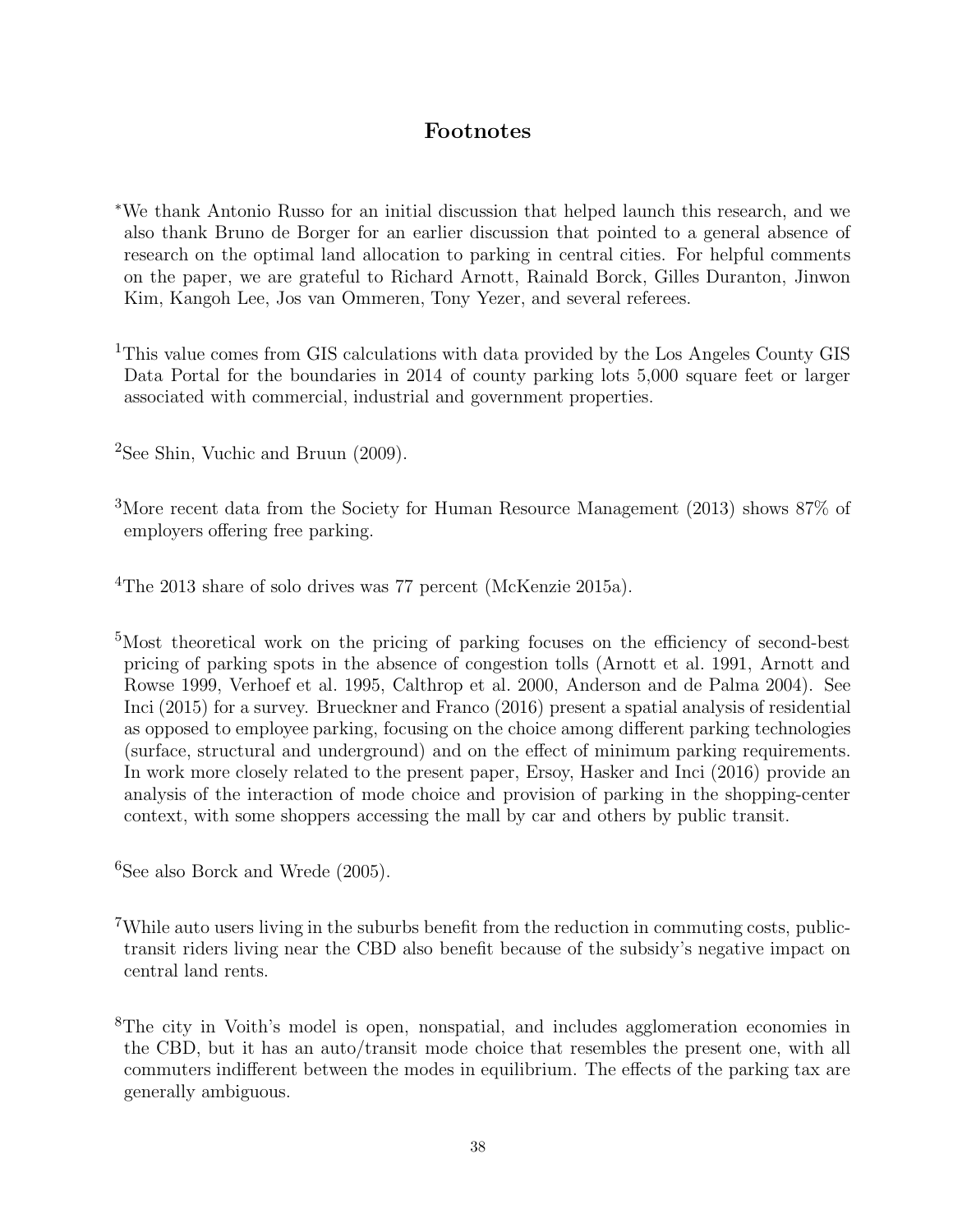- <sup>9</sup>If payroll taxes were present, then the reduction in the wage under employer-paid parking would cause the firm's payroll-tax liability to fall, a benefit that would make the required reduction in the wage smaller, as follows. Letting the payroll tax rate equal  $\xi$ , the labor cost per worker with employer-paid parking is  $\tilde{w} + \xi \tilde{w} + \rho B$ , where  $\tilde{w}$  is the wage with employerpaid parking and  $\xi \tilde{w}$  is the payroll tax liability. The wage must adjust to make this labor-cost expression equal to the original expression,  $w + \xi w$ . Setting the two expressions equal yields  $\tilde{w} = w - \rho B/(1+\xi)$ , so that the wage falls by less than  $\rho B$ .
- <sup>10</sup>If employer-paid parking were taxable, then the first of these after-tax income expressions would be reduced by  $-\kappa B$ . If  $\rho = 1$ , then two income expressions would be identical, indicating that taxing the fringe benefit removes the advantage it offers. But the expression with employer-paid parking remains larger in the presence of  $-\kappa B$  when  $\rho < 1$ .
- <sup>11</sup>Although no data on this point are available, firms may target the provision of employer paid parking to the highest paid workers, who value the nontaxable nature of the fringe benefit most. Incorporating different income groups in the model would be impractical, however.
- $12$ van Ommeren and Wentink (2012) estimate the welfare loss from overconsumption of parking due to the nontaxability of the fringe benefit. They estimate the demand and supply curves for parking and compute the area of the surplus triange lost due to overconsumption, a result of the price being depressed by a factor equal to one minus the marginal tax rate. By contrast, our numerical approach computes the general-equilibrium welfare loss under the realistic assumption that employees perceive employer-paid parking as free, rather than available at a reduced price.
- <sup>13</sup>This assumption means that residential parking space in the center is unrealistically absent. The paper also does not include parking space used by shoppers and other drivers making nonwork trips. Incorporating these elements, however, would make the model intractable.
- $14$ For a comprehensive recent discussion of crowding in public transit, see Tirachini, Hensher and Rose (2013). For an analytical model, see de Palma, Lindsey and Monchambert (2015).
- <sup>15</sup>Note that congestion spillovers between the modes are absent. This assumption may be unrealistic for bus transit, which shares congested roads with cars.
- <sup>16</sup>This pattern is likely in cities with efficient public-transit systems, with households renting or borrowing a car for occasional trips out of the city. For example, New York City is distinguished from other American cities by low private auto ownership and heavy use of public transit. While nearly 86 percent of American workers drive to work, 4 out of every 5 rush-hour commuters to New York City's CBDs avoid traffic congestion by taking transit service (Metropolitan Transportation Authority (2016), McKenzie (2015b)). In cities with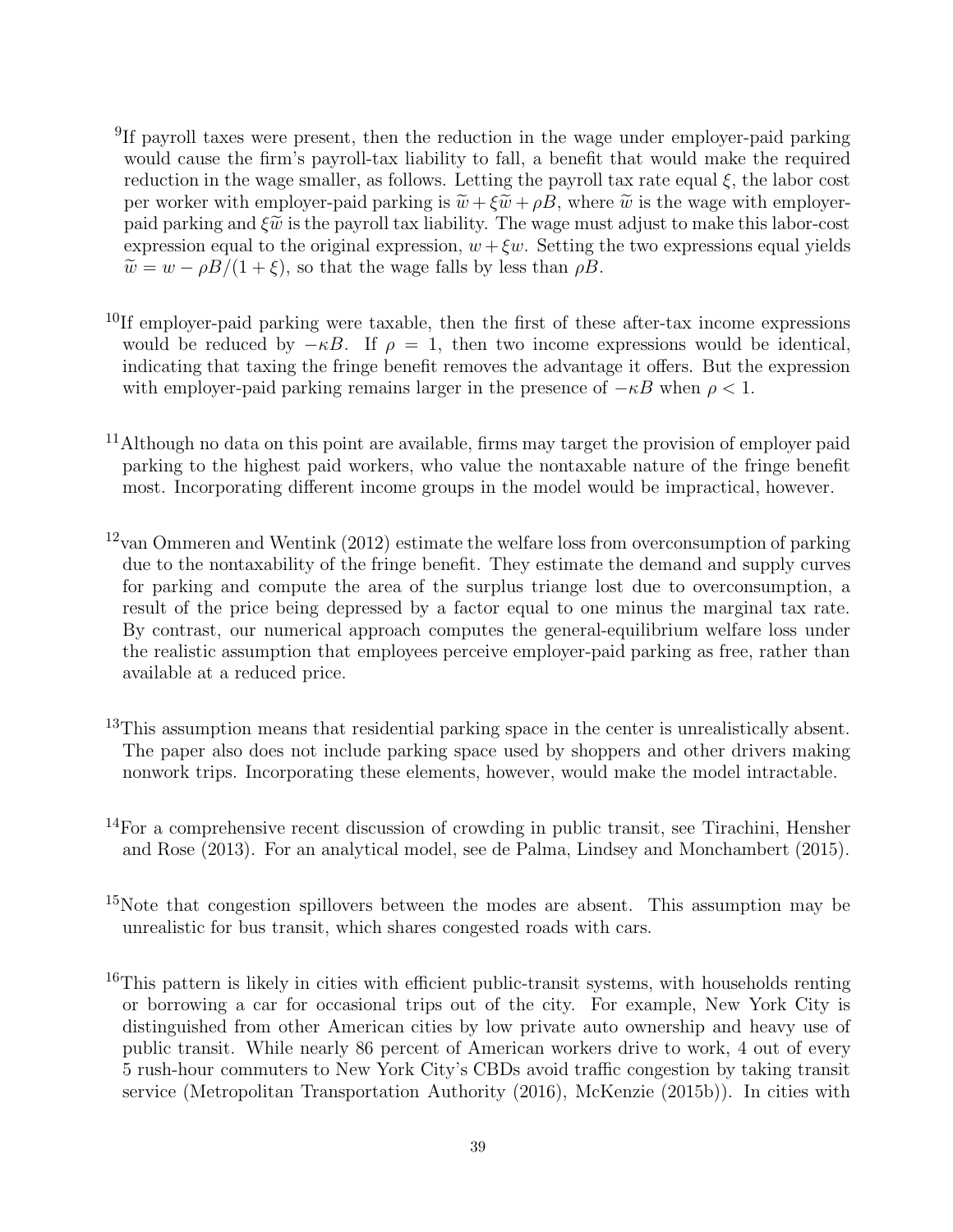less-efficient public-transit systems, both central and suburban households may own a car, but because of congestion, gas prices or even parking costs, households may still decide to commute to work by an alternative less-expensive transportation mode. Such a scenario can be easily accommodated in our framework by assuming that central residents and suburban transit users would also need  $\beta P$  worth of land for residential parking. However, none of our qualitative results would change.

- $17$ The planning problem assumes common consumption levels for suburban residents regardless of their mode choice. Allowing these levels to differ in the problem's setup would introduce additional notation without any effect, since the first-order conditions would imply common consumption levels.
- <sup>18</sup>Adding appendix equations (a2) and (a3) and using  $n_c+n_s = 1$ , it follows that  $\delta = 1$ ,  $\theta_c = n_c$ , and  $\theta_s = n_s$ . Substituting,  $(a4)$  and  $(a5)$  reduce to (2) and (3).

<sup>19</sup>Eliminating  $\phi$  and  $\mu$  in (a8) using (a9) and (a11), the condition reduces to (4).

<sup>20</sup>Combining (a6) and (a7) to eliminate  $\lambda$  and substituting for  $\mu$  from (a9) yields (6).

- <sup>21</sup>Note that if the toll amount were added to the cost of central parking, there would be no need for explicit congestion tolls.
- <sup>22</sup>Convexity is required in the usual road-use optimization problem, where the goal is to maximize consumer benefit (equal to  $\int_0^n D(z)dz$ , with D giving demand) minus user costs  $nt(n, k)$ and capacity costs  $\gamma k$ . Convexity of  $nt(n, k)$  is required for concavity of this objective function.
- <sup>23</sup>Given  $t^k < 0$ , a sufficient condition for this outcome is  $t^{kn} < 0$ , which says the effect of a higher  $n_{s1}$  on the individual user cost is smaller the larger is k.
- $^{24}$ In another scenario that may be more realistic, tolls are absent but road capacity is adjusted to satisfy the optimality condition (5). In this case,  $n_{s1}t^n$  disappears from (4), leading to disappearance of the  $t^{nn}$  and  $t^{kn}$  terms in the second row of the matrix in (10) (the 2 factor in the first term also becomes 1). These changes make the determinant of the  $2 \times 2$  matrix analogous to M ambiguous in sign, implying that none of the comparative-static derivatives analogous to those in (11) can be signed (the determinant equals  $n_{s1}t^{n}t^{kk} - t^{k}(t^{k} + n_{s1}t^{kn})$ ). This ambiguity applies beyond the context of this particular model, arising in any situation where  $t(n, k)$  equals a constant a due to the availability of another fixed-cost mode and  $-nt^k$  equals a constant capacity cost b. Comparative statics of this two-equation system with respect to either  $a$  or  $b$  are ambiguous because the determinant of the system's matrix